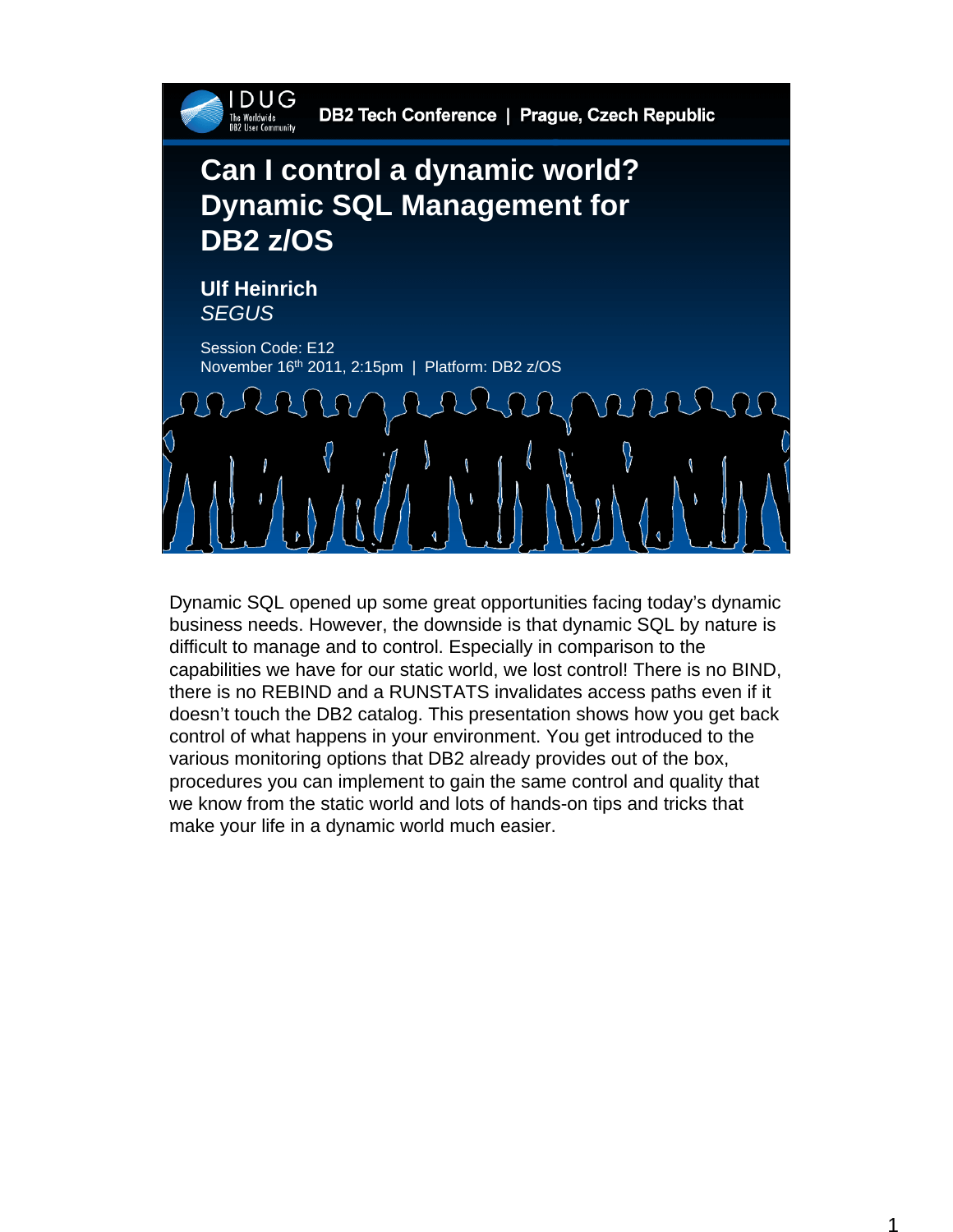

Dynamic SQL basics

-Get an overview about the difference to static SQL

-Learn how to configure DB2 optimal to run dynamic SQL

-Be aware of what to take care of during operation

Dynamic SQL In depth

-Get to know how to manage and exploit the dynamic statement cache (DSC)

-Understand the differences of Dynamic SQL in a Data Sharing Environment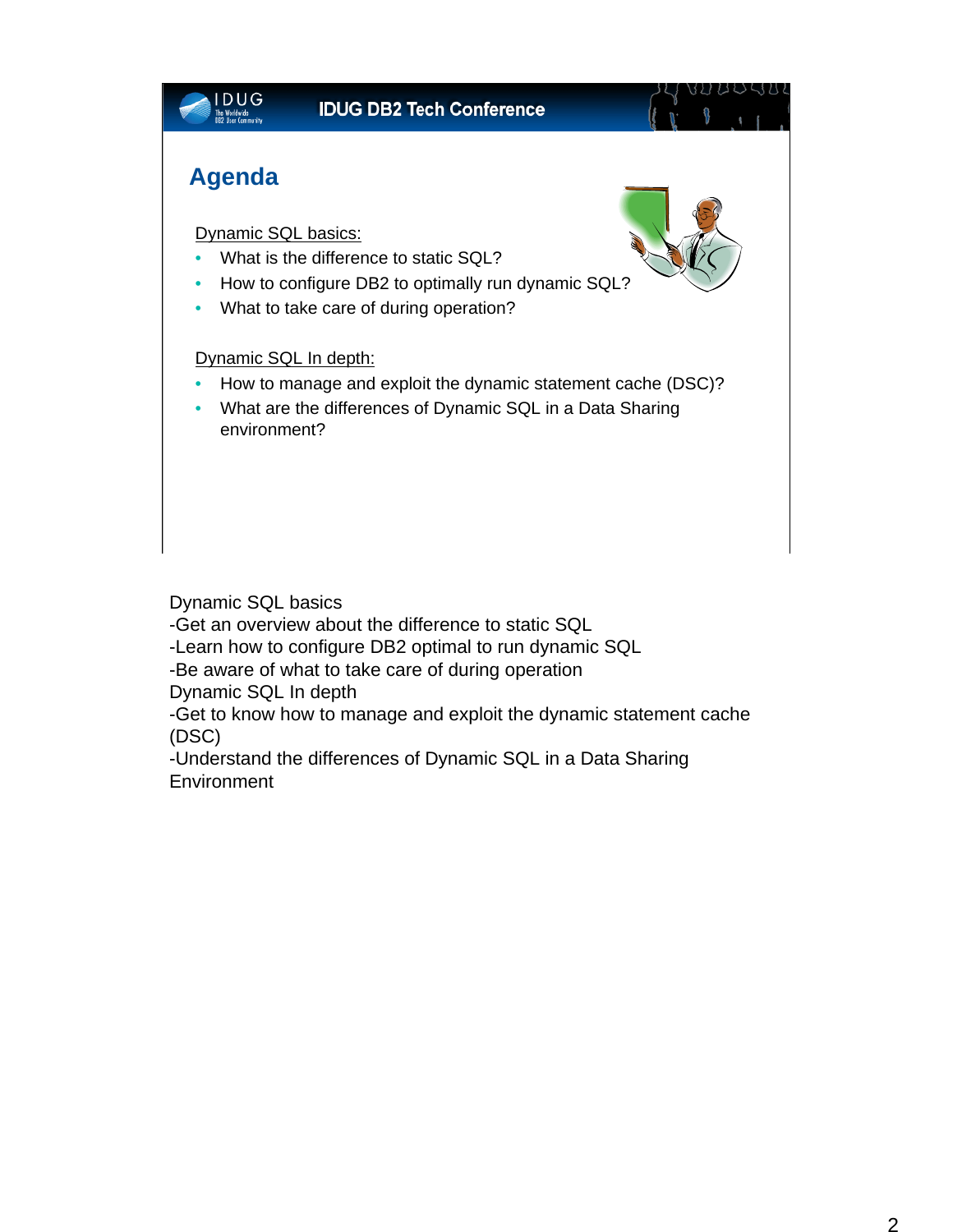

Dynamic SQL Best Practices

-Become an expert on improving dynamic SQL performance

-Learn procedures protecting proven dynamic access paths

-See how you can manage dynamic SQL in a DB2 migration scenario Tips and Tricks

-Get an overview about cloning costs considerations

-Be aware of the Do's and Don't's

After you have joined this presentation you'll feel comfortable with dynamic SQL in your shop. You'll know how you can exploit all the benefits of dynamic SQL without losing control - and you'll learn how you can protect your dynamic SQLs performance the same level like you love from your static SQL.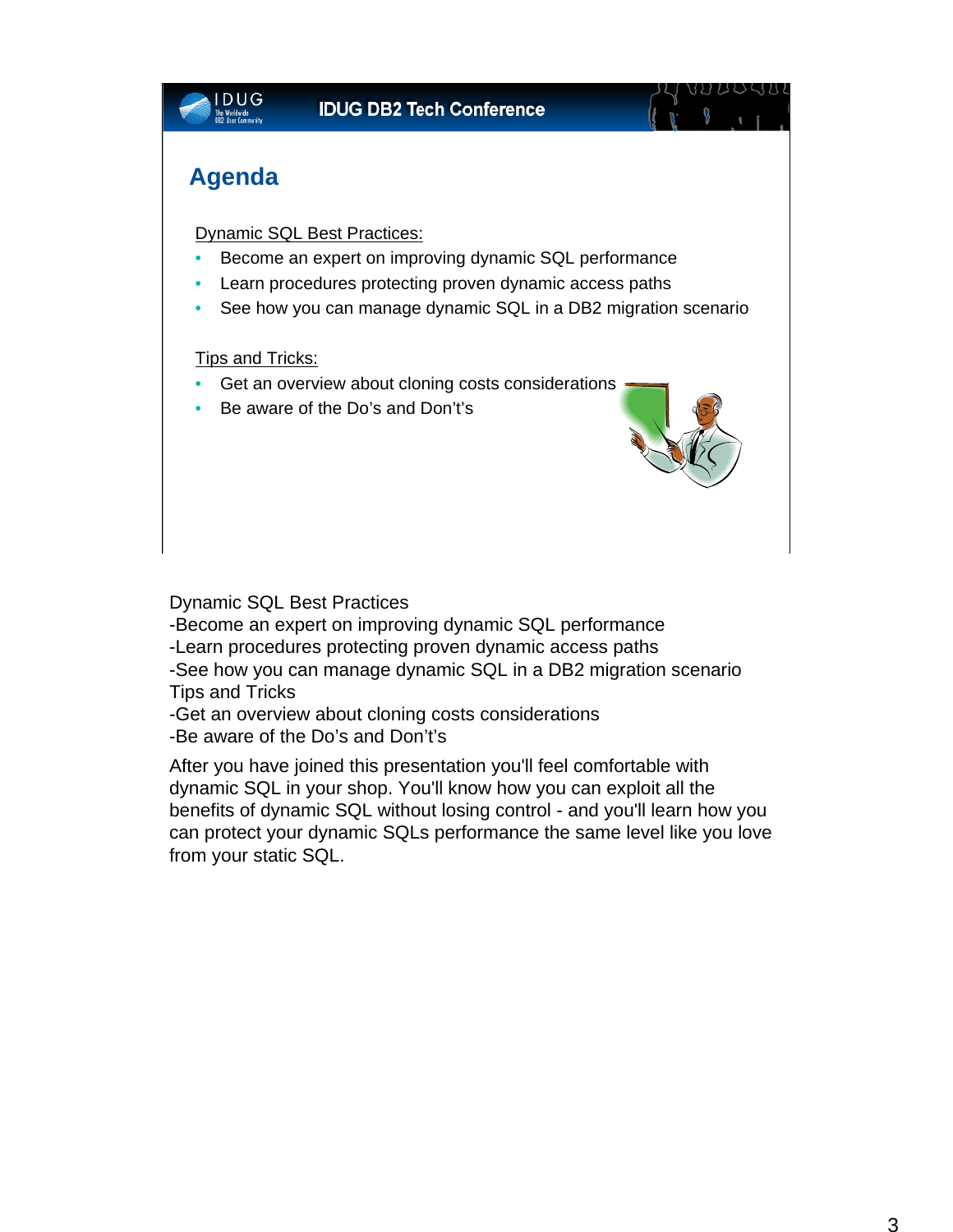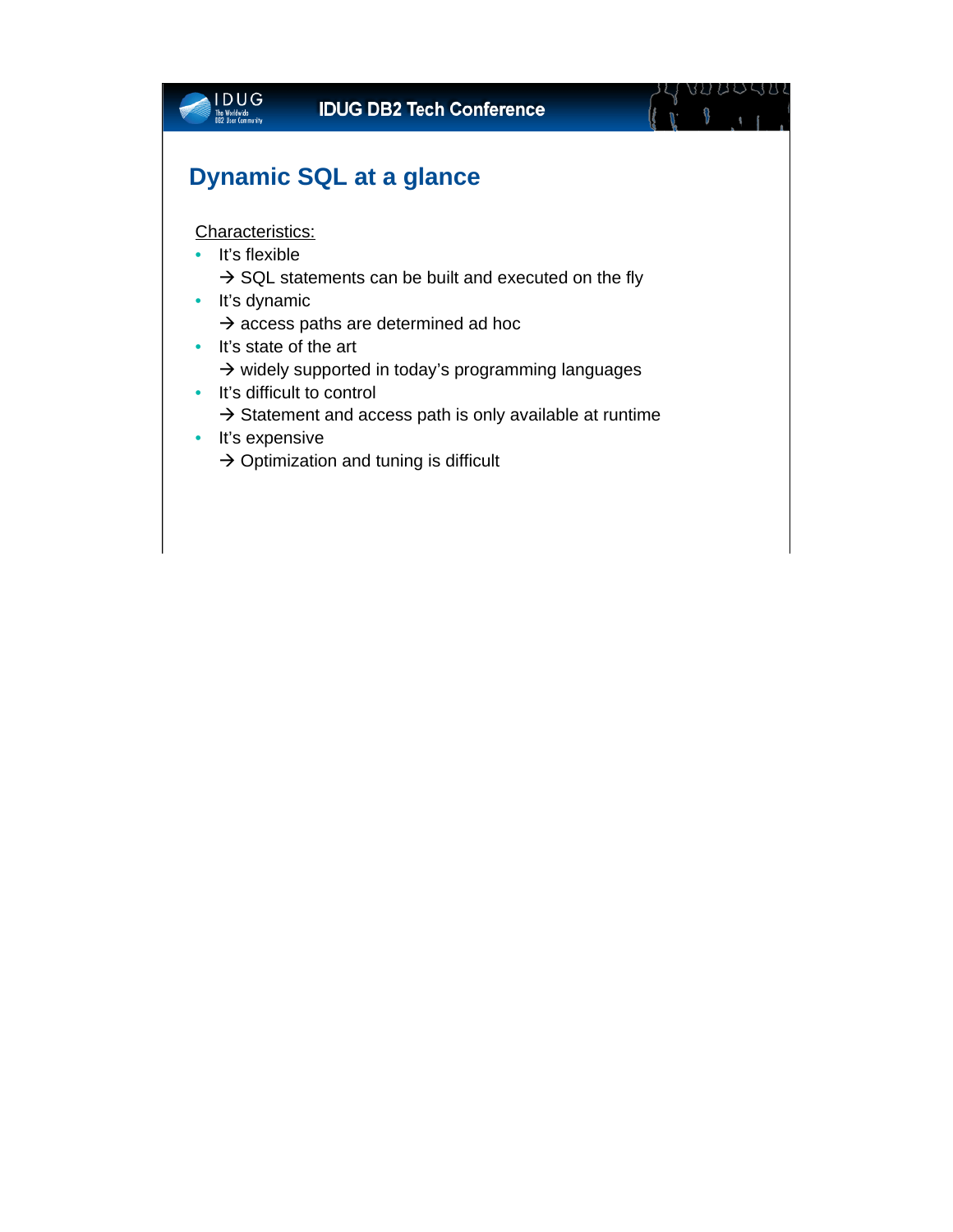### **Dynamic SQL at a glance**

Characteristics:

IBM Says:

IDUG



"In general, an application using dynamic SQL has a higher startup (or initial) cost per SQL statement due to the need to compile the SQL statements before using them. Once compiled, the execution time for dynamic SQL compared to static SQL should be equivalent and, in some cases, faster due to better access plans being chosen by the optimizer. Each time a dynamic statement is executed, the initial compilation cost becomes less of a factor. If multiple users are running the same dynamic application with the same statements, only the first application to issue the statement realizes the cost of statement compilation."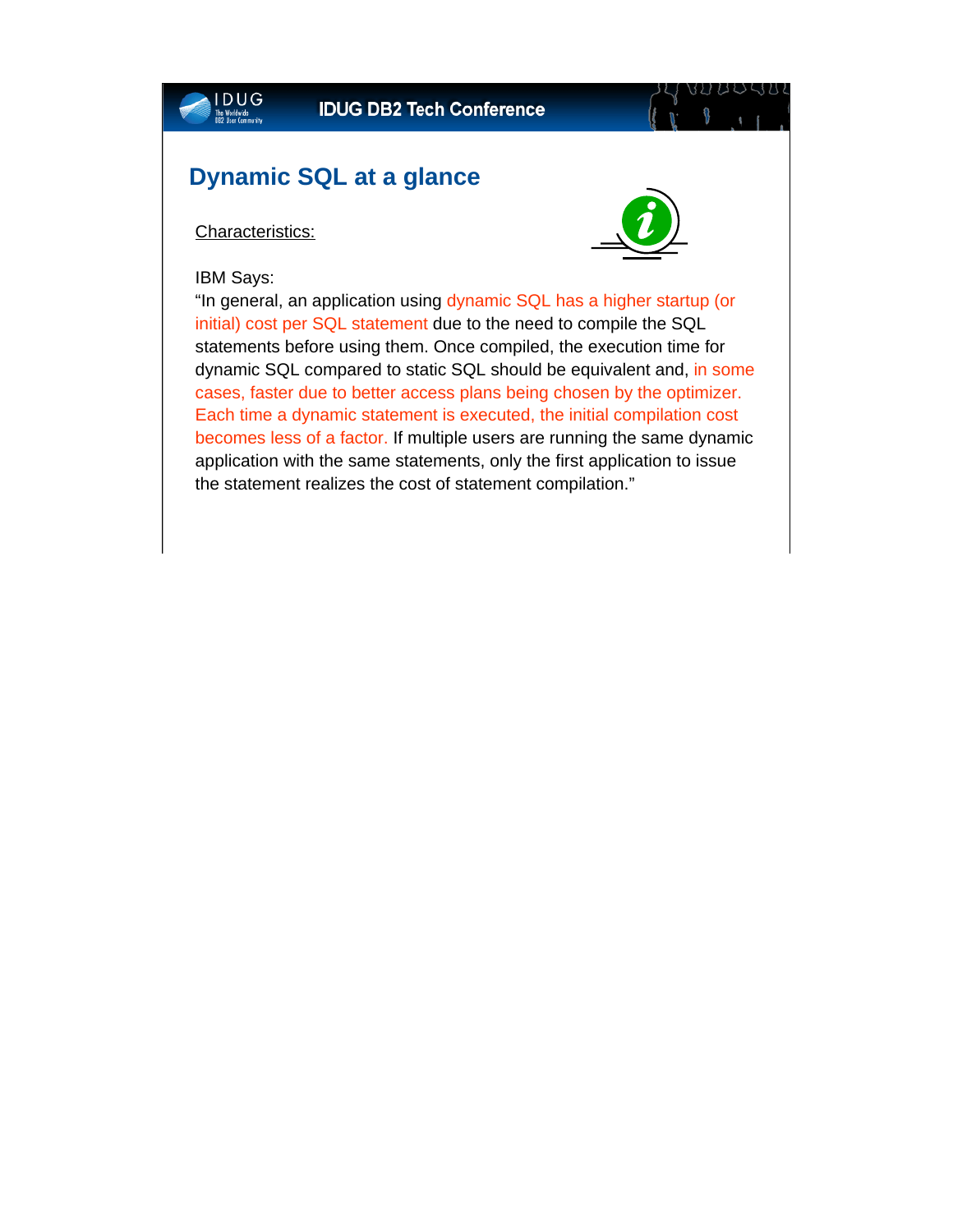

# In DB2 V5 IBM introduced the DYNAMIC STATEMENT CACHE The idea was to

increase efficiency of dynamic SQL as everyone was afraid of dynamic SQL in those days.

The basics of how the cache works have not changed that much since those days.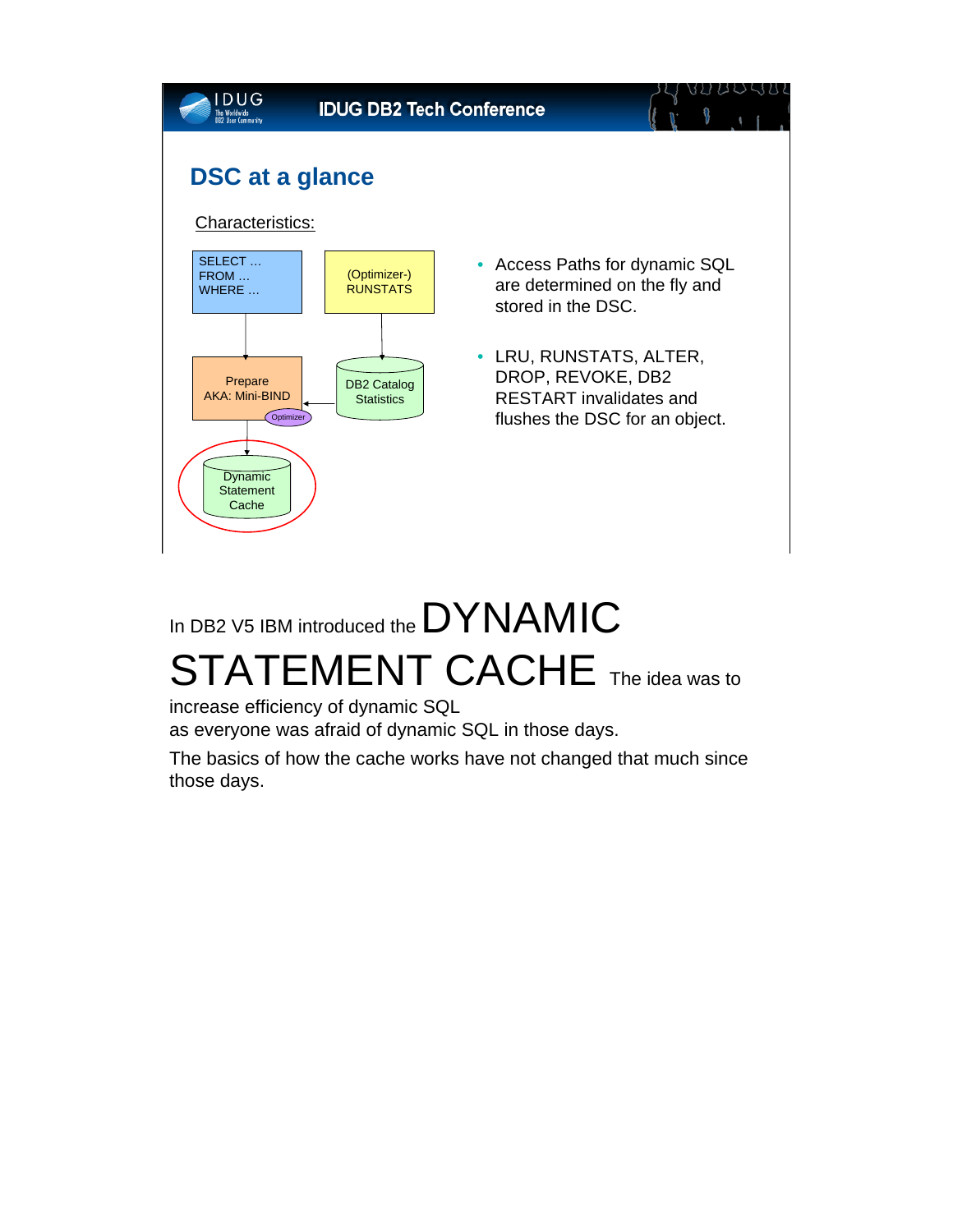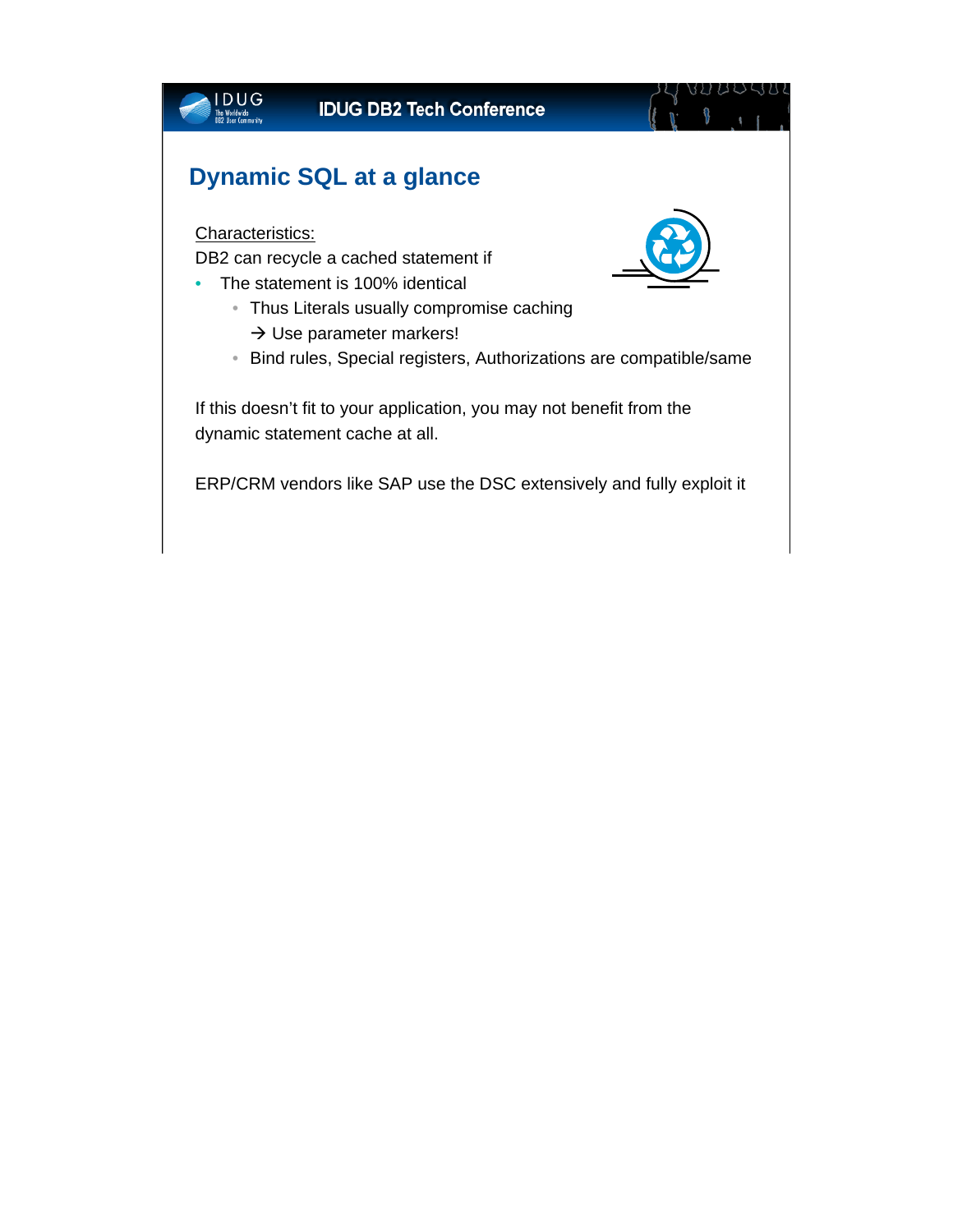

Ideally an SQL statement should stay in the cache forever, but the real world shows that two days of residency or latency is typical.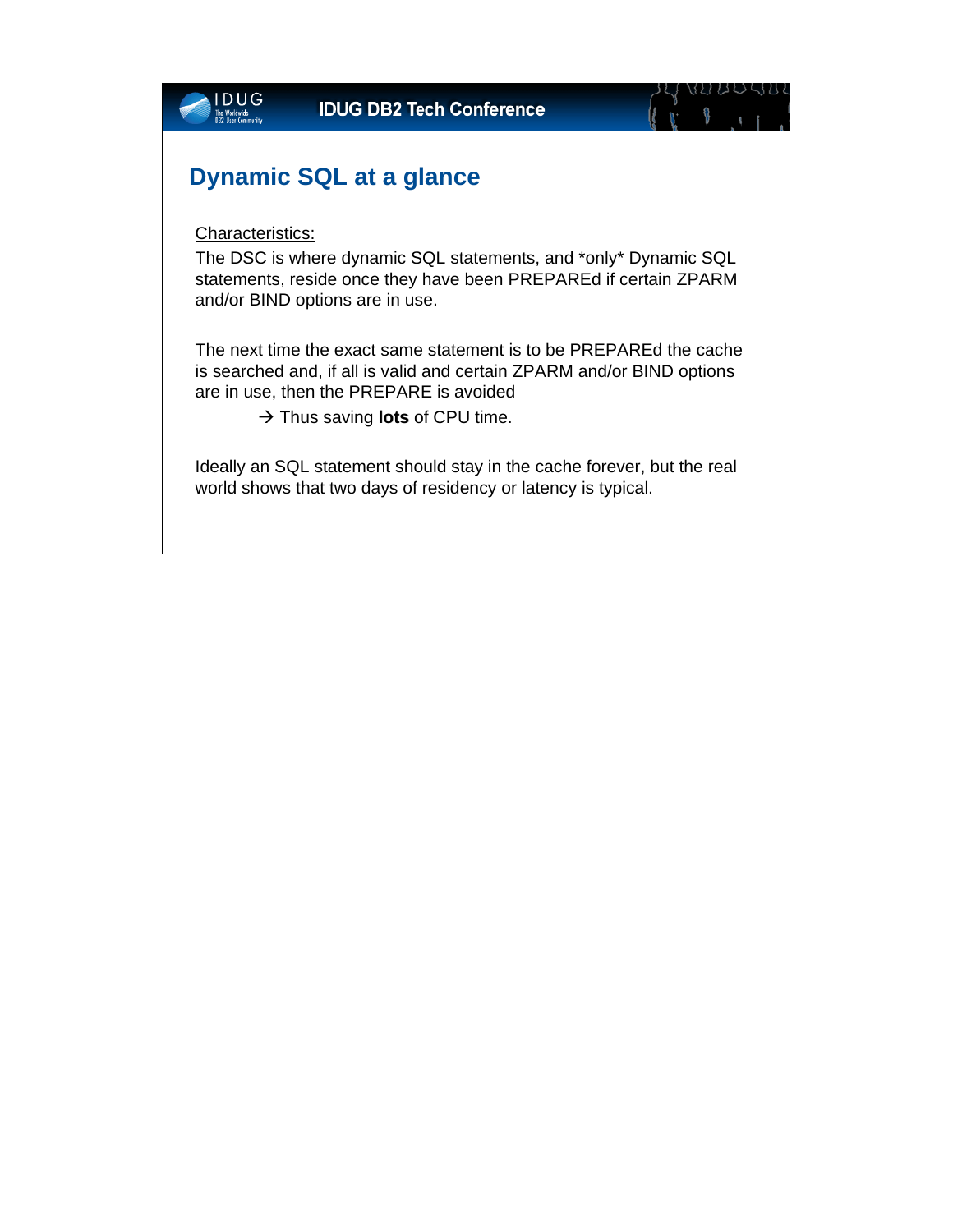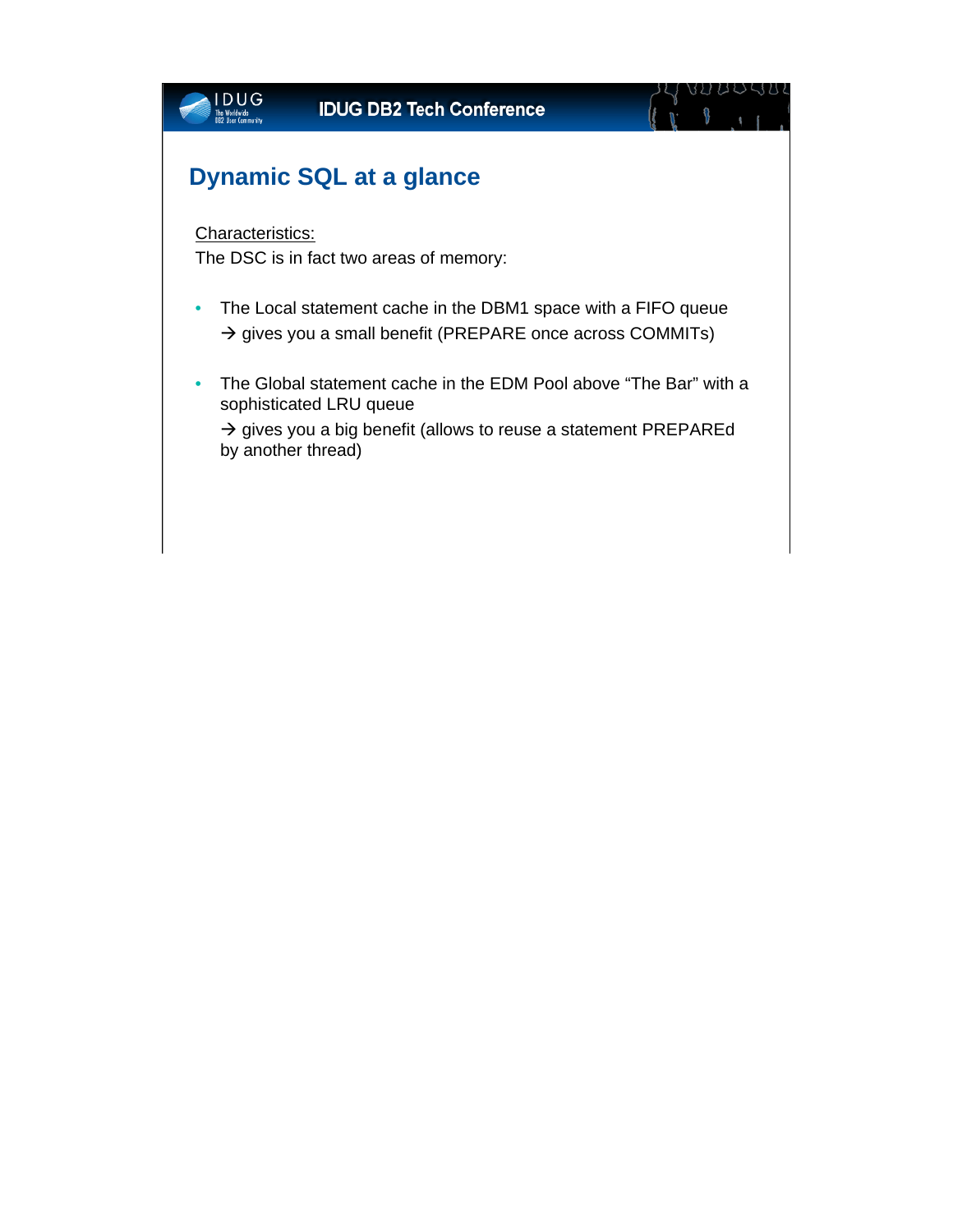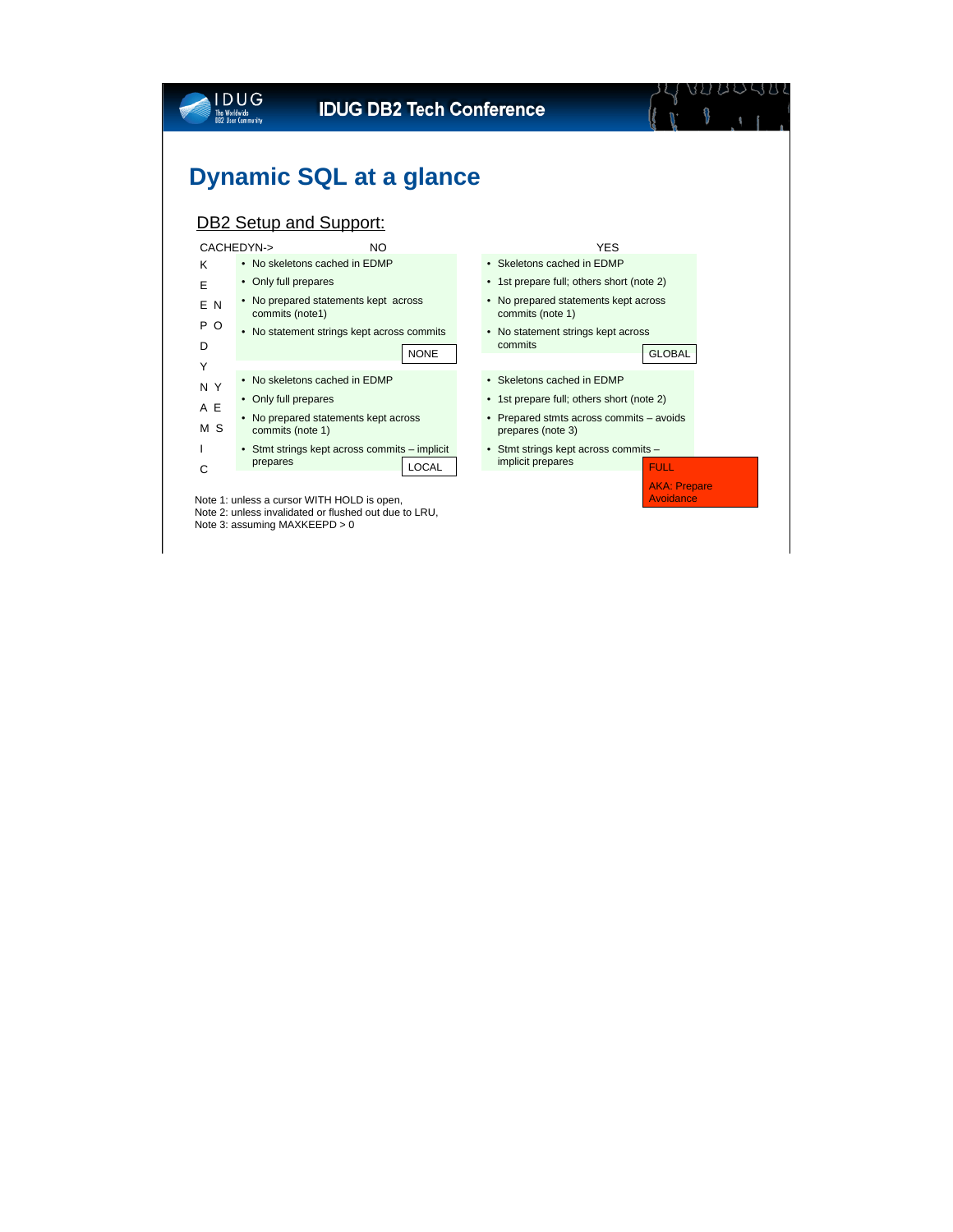| VU UU SUL<br><b>IDUG DB2 Tech Conference</b>                                                                                                          |
|-------------------------------------------------------------------------------------------------------------------------------------------------------|
| <b>Dynamic SQL at a glance</b>                                                                                                                        |
| The many flavors of PREPARE:                                                                                                                          |
| Full<br>$\bullet$<br>Skeleton copy of the SQL is not in the cache or the cache is not<br>active. Caused by a PREPARE or EXECUTE IMMEDIATE statement.  |
| Short<br>$\bullet$<br>A skeleton copy of the PREPAREd SQL statement is copied to local<br>storage.                                                    |
| Avoided<br>$\bullet$<br>PREPARE avoided by using full caching. PREPAREd statement<br>information is still in thread's local storage.                  |
| Implicit<br>$\bullet$<br>Due to limits, such as MAXKEEPD, a PREPARE cannot be avoided<br>and DB2 will issue the PREPARE on behalf of the application. |
|                                                                                                                                                       |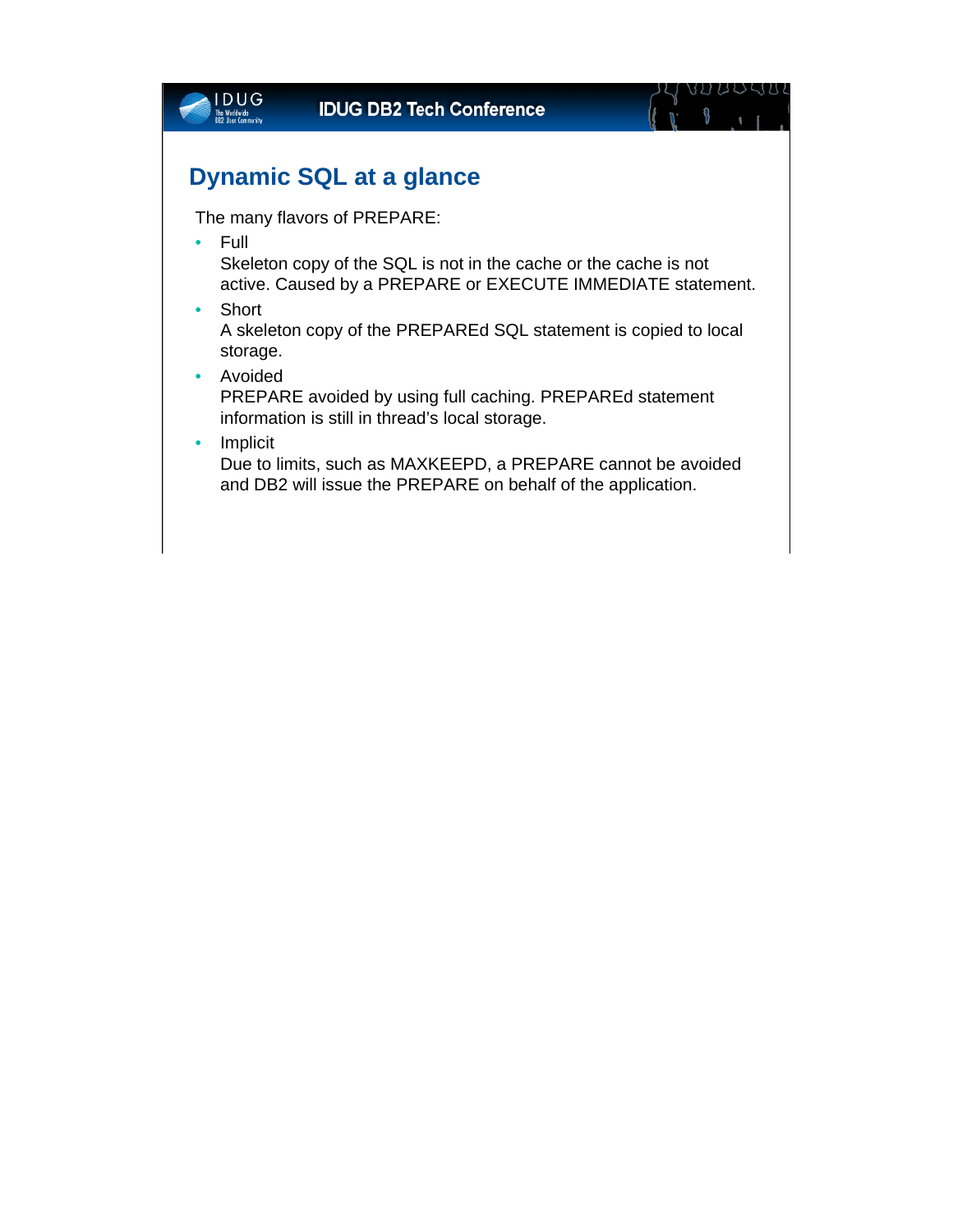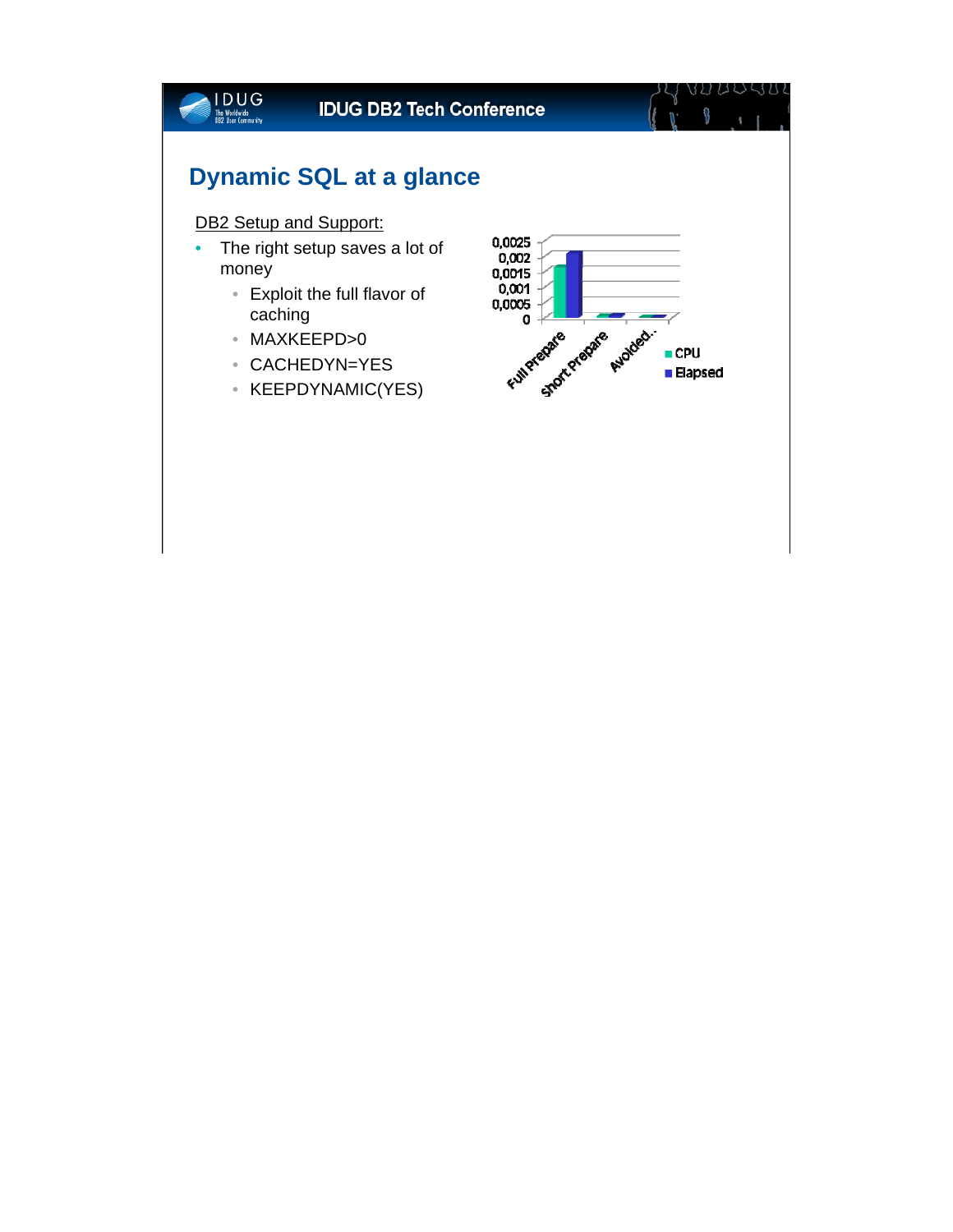| DUG                                | <b>IDUG DB2 Tech Conference</b>                                                                                                                               |  |
|------------------------------------|---------------------------------------------------------------------------------------------------------------------------------------------------------------|--|
|                                    | <b>Dynamic SQL at a glance</b>                                                                                                                                |  |
| <b>DB2 Setup and Support:</b><br>۰ | Turn on the LOCAL and GLOBAL cache!<br>Bind with KEEPDYNAMIC(YES)<br>$\bullet$ ZPARM CACHEDYN = YES<br>• ZPARM MAXKEEPD >= 5000 (For large SAP start at 8000) |  |
| ۰                                  | Enforce the use of QUERYNO in dynamic SQL<br>It is the *only* way to be able to use HINTs<br>It is the *best* way to enable trend analysis                    |  |
|                                    | Try and enforce use of parameter markers where appropriate<br>as always with DB2 "It depends"                                                                 |  |
|                                    | Set ZPARM EDMSTMTC to a "good" caching size                                                                                                                   |  |
|                                    | Switch OFF the RLF for dynamic SQL unless you really need it!                                                                                                 |  |
|                                    |                                                                                                                                                               |  |

Global Cache

Increase Global Cache hit Ratio (hit ratio should be above 80%)

Decrease statement pool storage shortage (statement pool full should always be zero)

Local Cache

Local Cache hit ratio depends on applications bound with keepdynamic=yes

Discarded Statements should always be zero – otherwise increase MAXKEEPD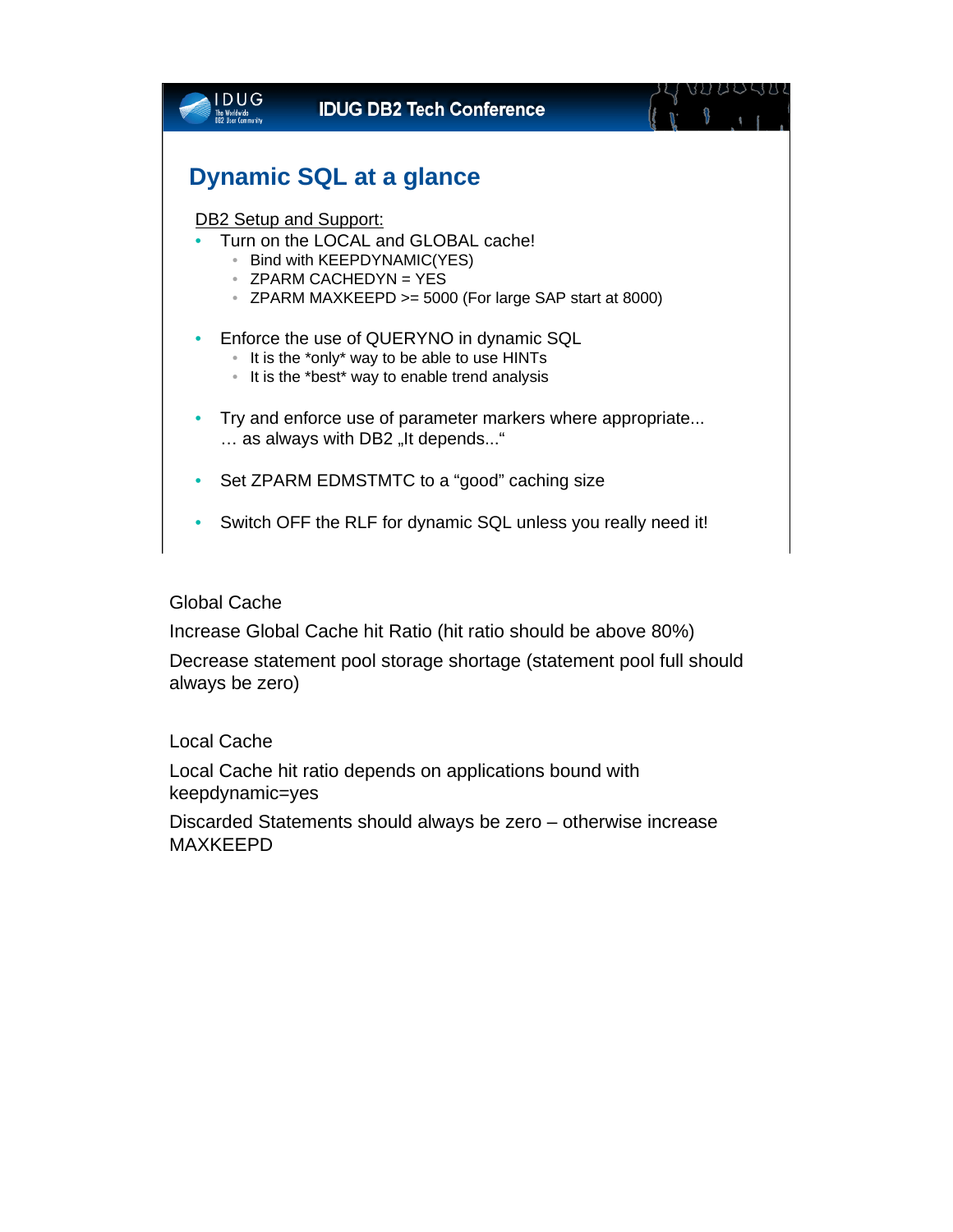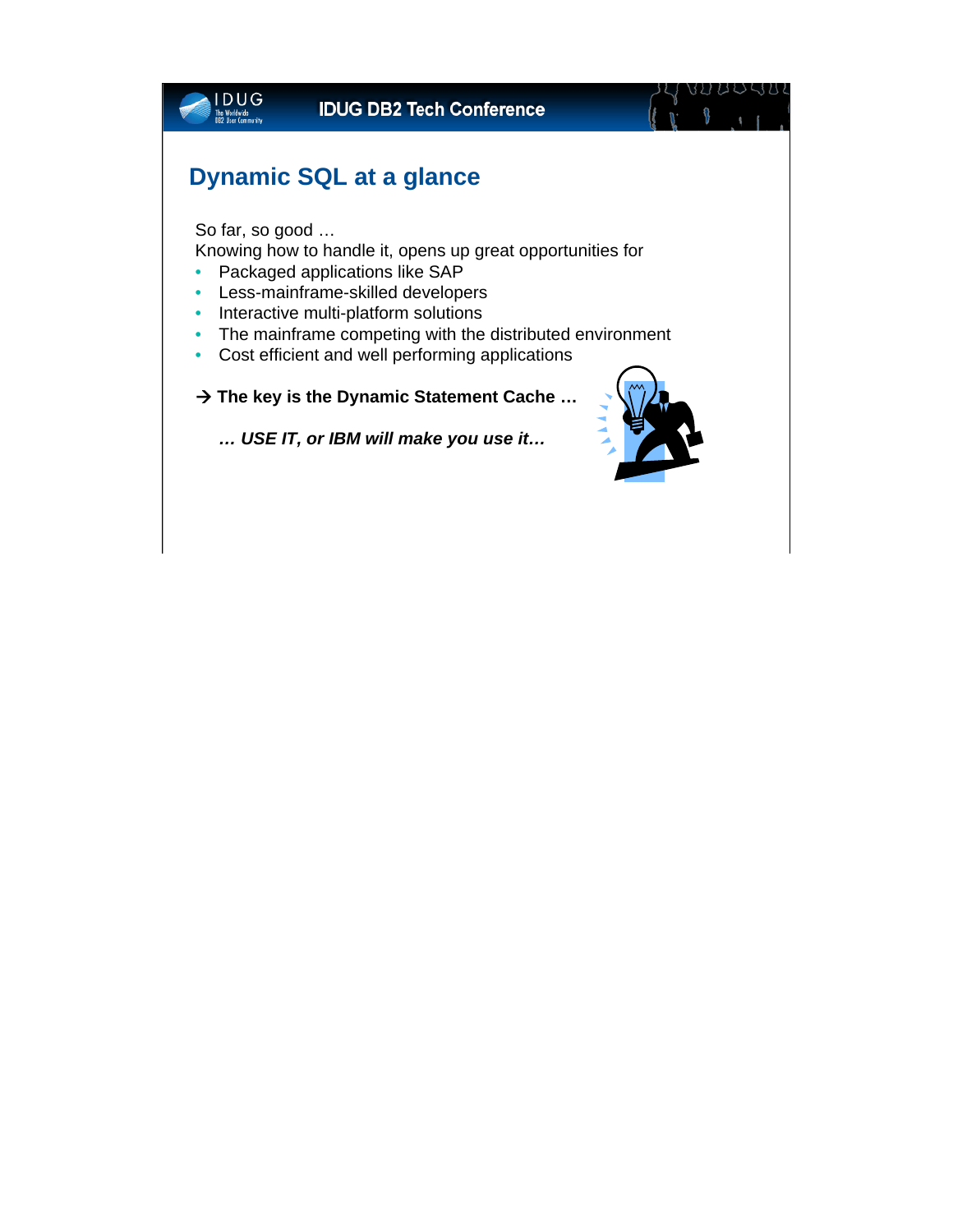

DSC relevant parameters and what they have been set to or defaulted to over the releases of DB2

| <b>Version</b> | <b>MAXKEEPD</b><br>$0 - 65535$ | <b>CACHEDYN</b><br>(Yes/No) | <b>Notes</b>                                                                                                                                                                    |
|----------------|--------------------------------|-----------------------------|---------------------------------------------------------------------------------------------------------------------------------------------------------------------------------|
| 5              | 5000                           | <b>NO</b>                   | <b>EDMPOOL was the CACHE</b>                                                                                                                                                    |
| 6              | 5000                           | NO.                         | If CACHEDYN "YES" then new EDMDSPAC<br>With valid range $1K - 2.097,152K$                                                                                                       |
| 7              | 5000                           | <b>NO</b>                   | New EDMDSMAX with valid range<br>$0 - 2.097,152K$ and default 1,048,576K                                                                                                        |
| 8              | 5000                           | YES                         | EDMDSPAC and EDMDSMAX removed.<br>New EDMSTMTC with valid range<br>5,000K - 1,048,576K and new "opaque"<br>ZPARM CACHEDYN FREELOCAL valid<br>values 0 or 1 with default 0 (off) |
| 9              | 5000                           | <b>YES</b>                  | CACHEDYN FREELOCAL default changed<br>to 1 (on) and EDMSTMTC default changed<br>to 56,693K                                                                                      |
| 10             | 5000                           | YES                         | EDMSTMTC default changed to 113,386K                                                                                                                                            |

Here it can be seen how keen IBM are on the DSC – The Local cache limit has never changed default but the Global has gone from strength to strength

KEEPDYNAMIC bind option has always been default NO

CACHEDYN\_FREELOCAL allows DB2 to free DBM1 belwo the bar storage when it starts to get "high use...and grown to a certain size" – This is only for local and so of interest for KEEPDYNAMIC(YES) systems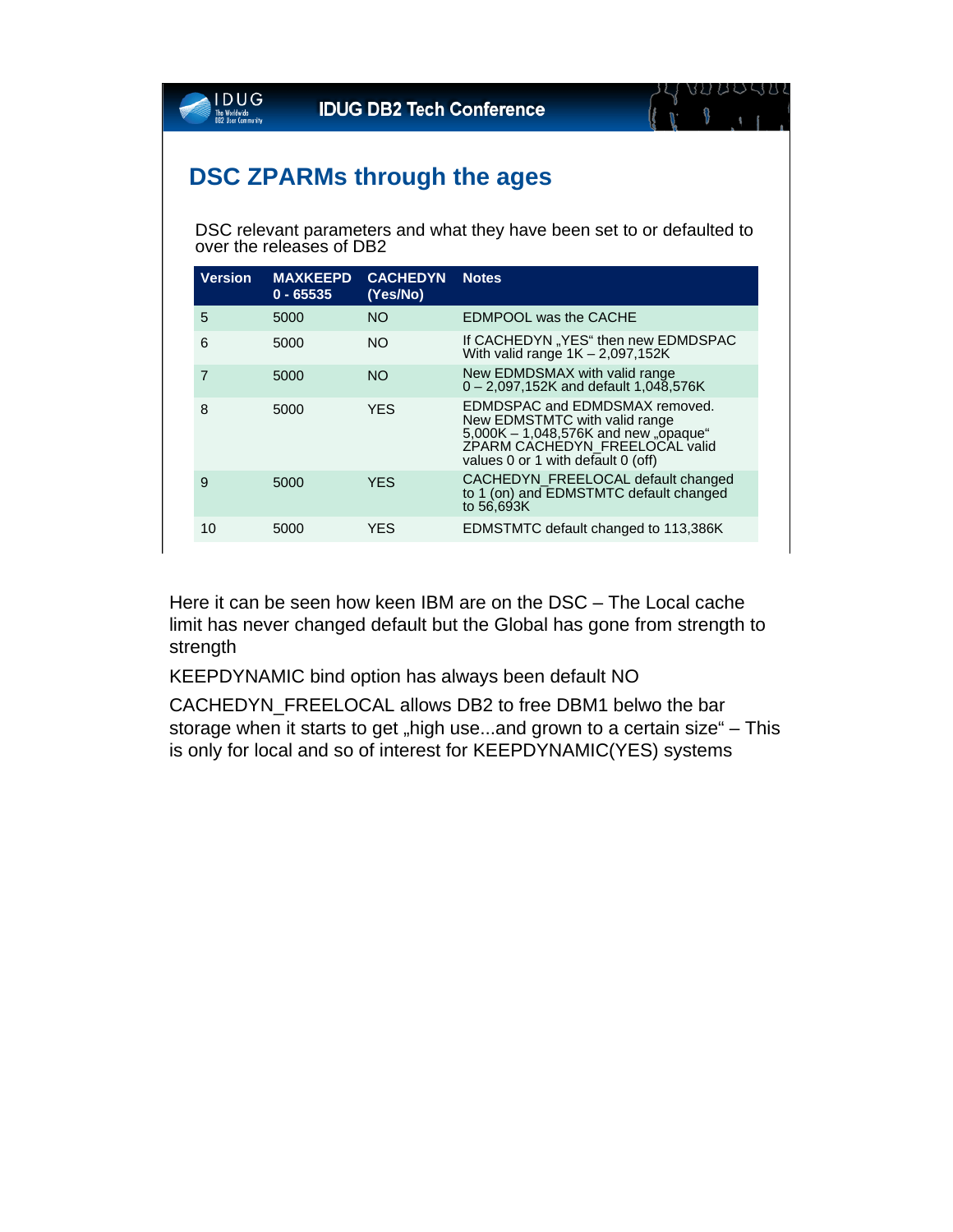

#### Use of REOPT(ONCE) in DB2 V8

This is a very interesting addition to DB2 V8 as it enables DB2 to do its dynamic SQL mini-bind only once. This can be very good for performance… or not…

If you are a SAP customer then the change that SAP did in ecc5 to use the REOPT(ONCE) could be a CPU killer! The problem is that the first run SQL might not actually reflect the normal SQL that is executed over the day.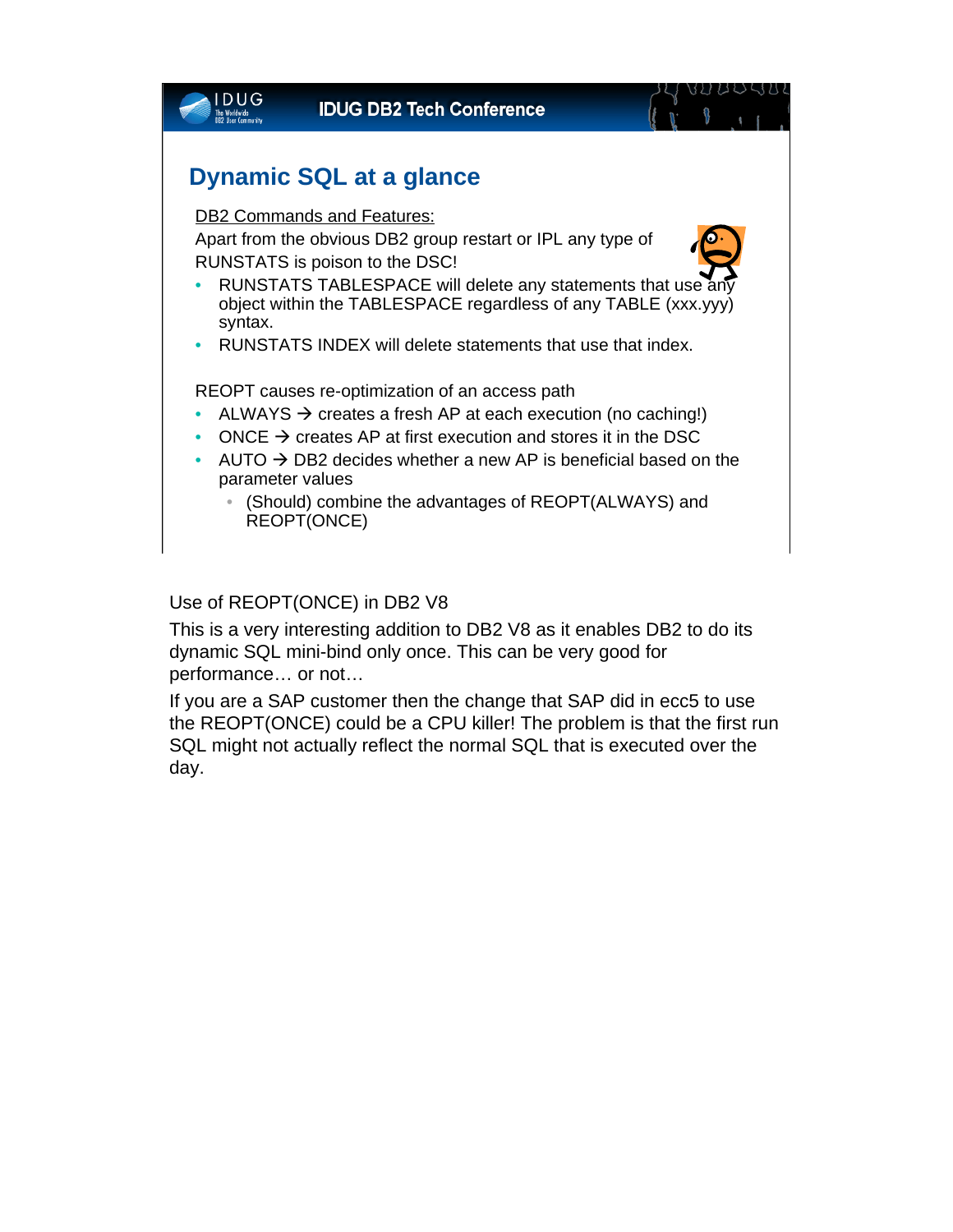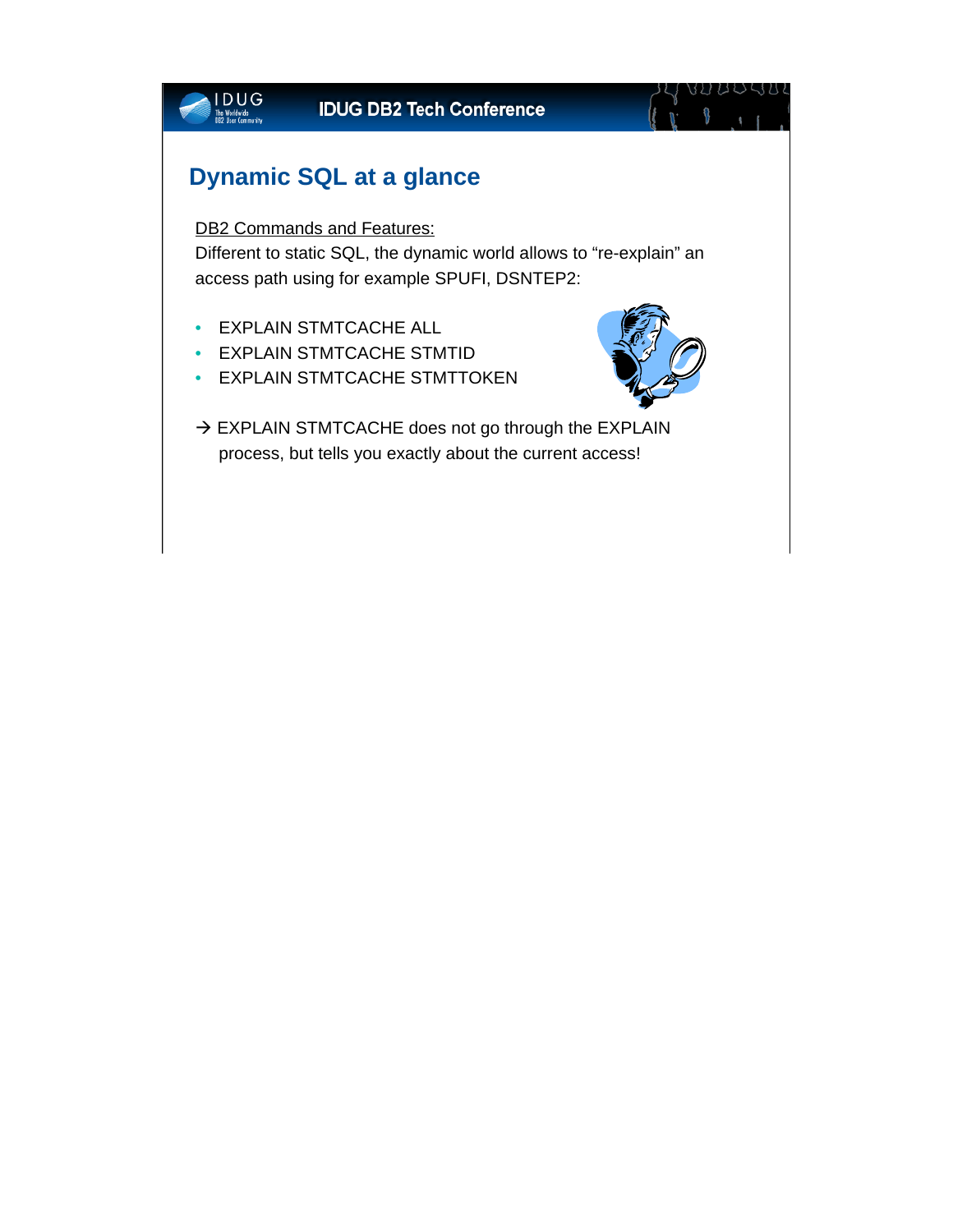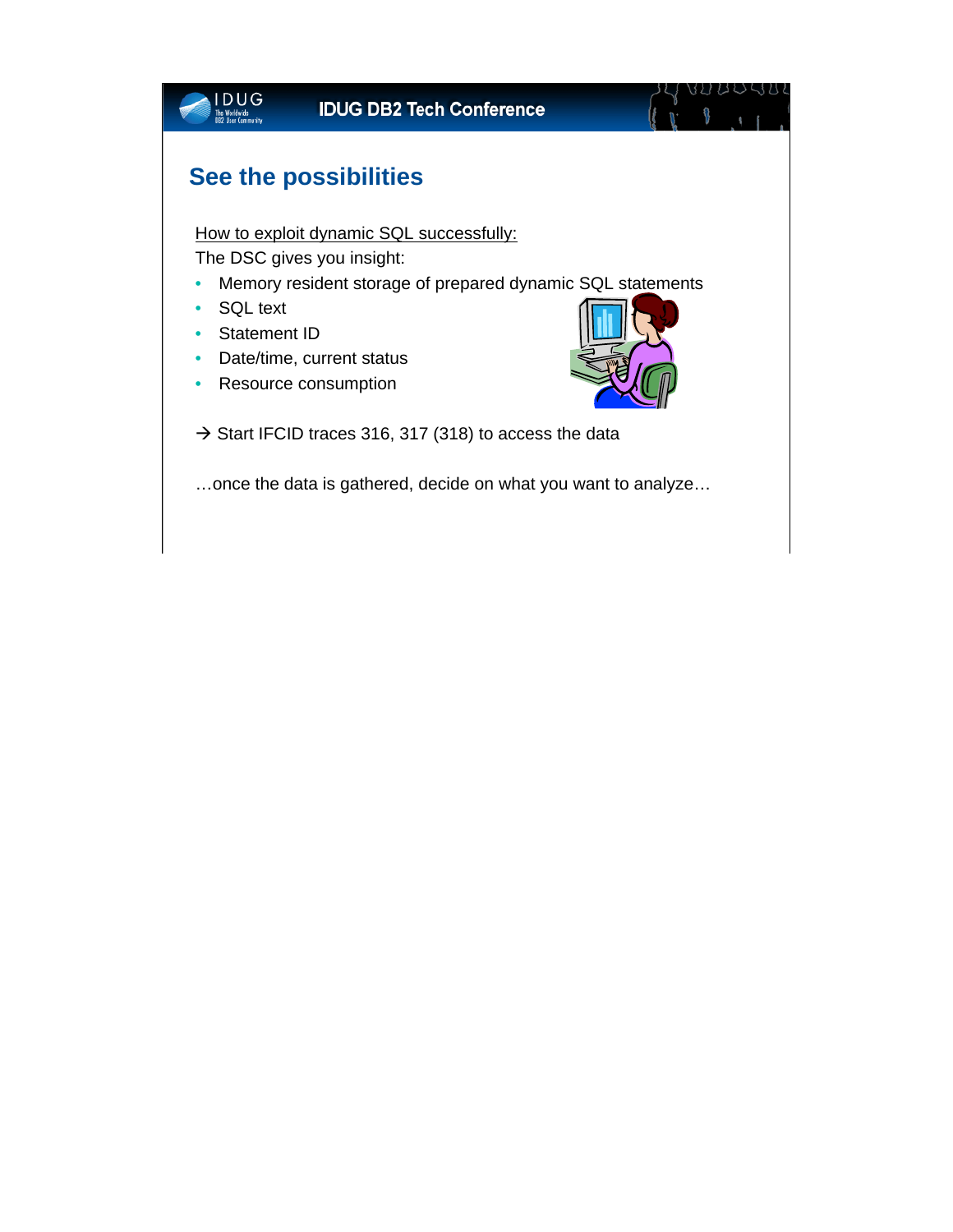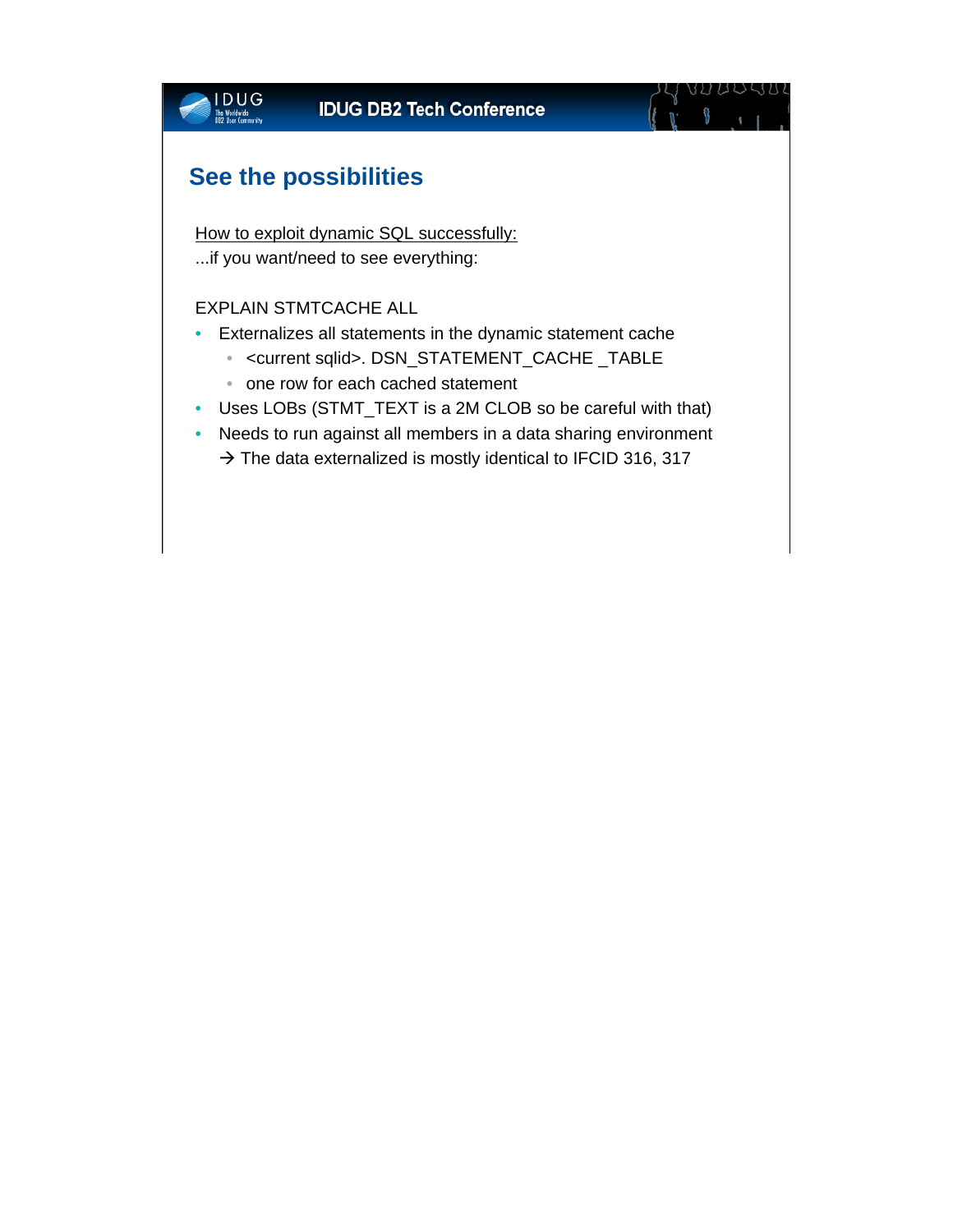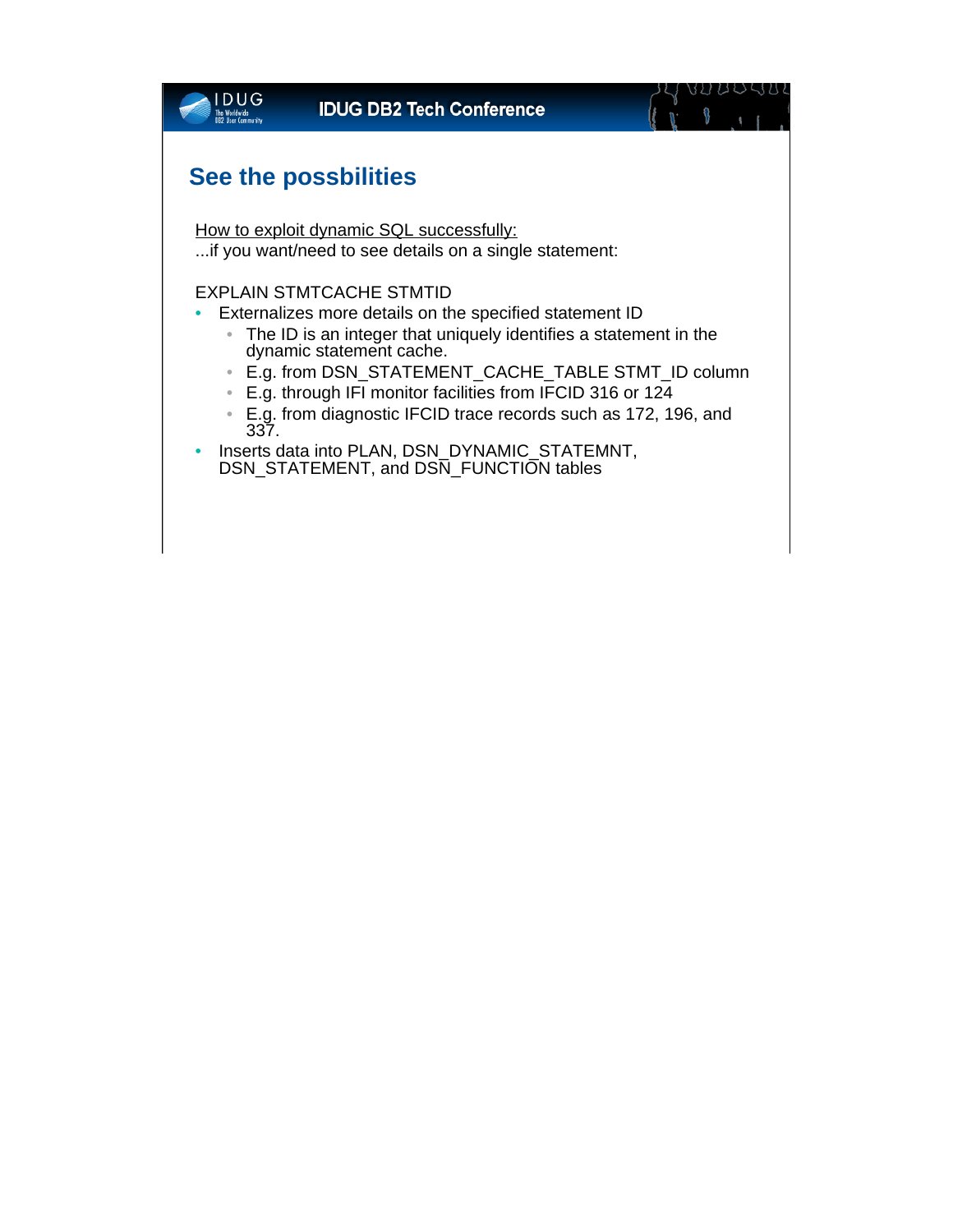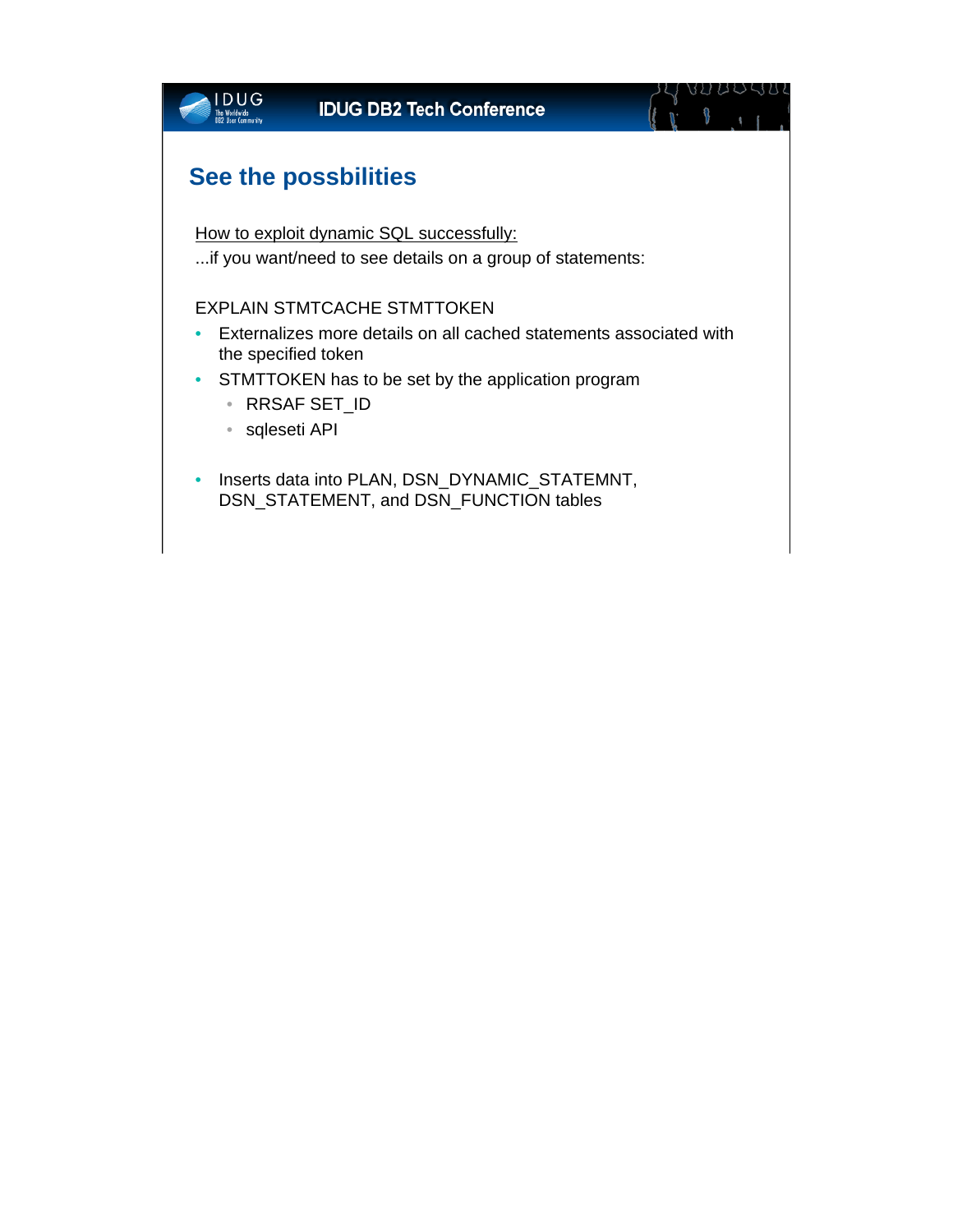

### 

# **See the possibilities**

|      |                  |                                                       |                | $\mathsf{Command} \ \texttt{==>}\ \texttt{)}$ |                                                                                     | $Scrol1$ ===> $CSR$<br>DB2: Q91A |
|------|------------------|-------------------------------------------------------|----------------|-----------------------------------------------|-------------------------------------------------------------------------------------|----------------------------------|
|      |                  | Primary cmd: END, F(ilter), Z(oom), L(ocate) getpages |                |                                               |                                                                                     |                                  |
| Line |                  |                                                       |                |                                               | cmd: $Z(oom)$ , $A(nalyze)$ , $E(dit statement)$ , $S(tatement text)$ , $T(able)$ , |                                  |
|      | X(EXecute)       |                                                       |                |                                               |                                                                                     |                                  |
|      |                  |                                                       |                |                                               |                                                                                     |                                  |
|      | StmtID Program   |                                                       |                |                                               | Lineno UserID Qualifier Executes Getpages                                           | S                                |
|      | ________________ |                                                       |                |                                               |                                                                                     |                                  |
|      |                  | 2162 IQADBACP 1086                                    | <b>NEWMANN</b> | <b>NEWMANN</b>                                |                                                                                     | 14 245 V                         |
|      |                  | 2164 IOADBACP 1094                                    | <b>NEWMANN</b> | <b>NEWMANN</b>                                |                                                                                     | 36<br>222 V                      |
|      | 2152 IQADBACP    | 1086                                                  | <b>NEWMANN</b> | <b>NEWMANN</b>                                | $\mathbf{3}$                                                                        | 61 V                             |
|      |                  | 2154 IQADBACP 1086                                    | <b>NEWMANN</b> | <b>NEWMANN</b>                                | $\mathbf{7}$                                                                        | 48 V                             |
|      | 2247 IQADBACP    | 1042                                                  | <b>NEWMANN</b> | <b>NEWMANN</b>                                | -1                                                                                  | 48 V                             |
|      |                  | 2250 IOADBACP 1042                                    | <b>NEWMANN</b> | <b>NEWMANN</b>                                | -1                                                                                  | 48 V                             |
|      | 2192 IOADBACP    | 1082                                                  | <b>NEWMANN</b> | <b>NEWMANN</b>                                | 10                                                                                  | 47 V                             |
|      | 2208 IQADBACP    | 1042                                                  | <b>NEWMANN</b> | <b>NEWMANN</b>                                | $\mathbf{1}$                                                                        | 47 V                             |
|      | 2138 IQADBACP    | 1082                                                  | <b>NEWMANN</b> | <b>NEWMANN</b>                                | 12 <sup>2</sup>                                                                     | 39 V                             |
|      | 2150 IQADBACP    | 1086                                                  | <b>NEWMANN</b> | <b>NEWMANN</b>                                | 3                                                                                   | 24 V                             |
|      | 2155 IOADBACP    | 1086                                                  | <b>NEWMANN</b> | <b>NEWMANN</b>                                | 7                                                                                   | 24 V                             |
|      | 2253 IOADBACP    | 1022                                                  | <b>NEWMANN</b> | <b>NEWMANN</b>                                | 1                                                                                   | 23 V                             |
|      | 2255 IOADBACP    | 1090                                                  | <b>NEWMANN</b> | <b>NEWMANN</b>                                | 3                                                                                   | 21 V                             |
|      | 2256 IOADBACP    | 1094                                                  | <b>NEWMANN</b> | <b>NEWMANN</b>                                | 4                                                                                   | 20 V                             |
|      | 2142 IQADBACP    | 1086                                                  | <b>NEWMANN</b> | <b>NEWMANN</b>                                | 8                                                                                   | 18 V                             |
|      | 2112 IOADBACP    | 1082                                                  | <b>NEWMANN</b> | <b>NEWMANN</b>                                | $\Omega$                                                                            | 16 V                             |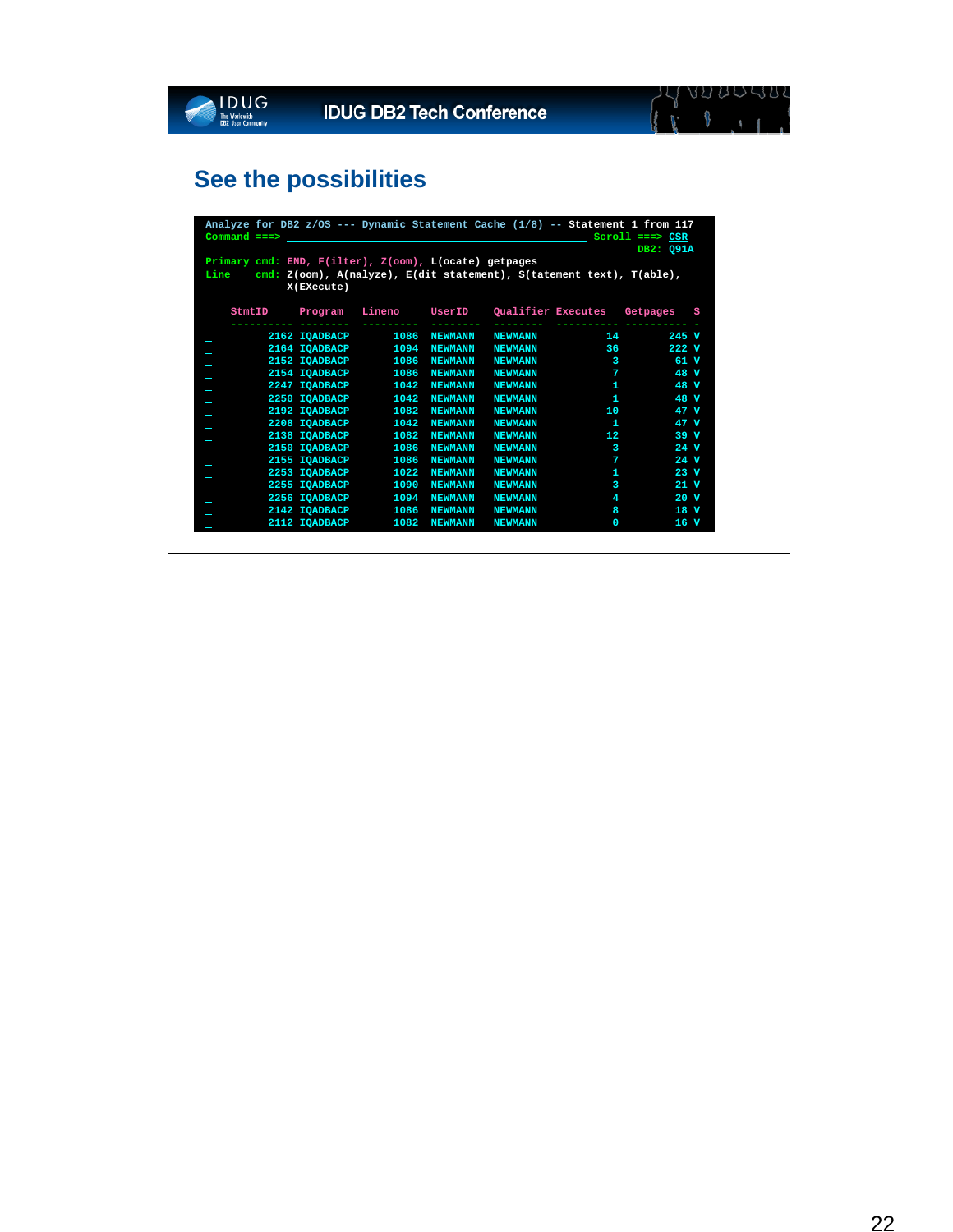

### 

# **See the possibilities**

|                                                                             |                     |             |                                              |                 |                | DB2: Q91A |
|-----------------------------------------------------------------------------|---------------------|-------------|----------------------------------------------|-----------------|----------------|-----------|
| Primary cmd: END, F(ilter), Z(oom), L(ocate) getpages                       |                     |             |                                              |                 |                |           |
| Line $cmd: Z(oom), A(nalyze), E(dit statement), S(tatement text), T(able),$ |                     |             |                                              |                 |                |           |
|                                                                             | X(EXecute)          |             |                                              |                 |                |           |
|                                                                             |                     |             | Synchr. Synchr. Rows Rows Index              |                 |                | Tablespc. |
| StmtID                                                                      |                     |             | Buffer Rd Buffer Wr examined processed Scans |                 |                | Scans     |
|                                                                             |                     |             |                                              |                 |                |           |
|                                                                             | 2162 20<br>$\Omega$ | $\Omega$    | 74                                           | 37              | 52             | 15        |
| 2164                                                                        | $\Omega$            | $\Omega$    | $\overline{\mathbf{0}}$                      | 185             | $\overline{0}$ | 74        |
| 2152                                                                        | 4                   | $\Omega$    | 38                                           | 19              | 30             | 4         |
| 2154                                                                        | $\Omega$            | $\Omega$    | 16                                           | 8               | 16             | $\Omega$  |
| 2247                                                                        | $\Omega$            | $\Omega$    | 101                                          | $\mathbf{2}$    | $\overline{2}$ | 1         |
| 2250                                                                        | $\Omega$            | $\Omega$    | 101                                          | $\overline{a}$  | 2              | 1         |
| 2192                                                                        | $\Omega$            | $\Omega$    | 844                                          | $\overline{2}$  | 4              | 11        |
| 2208                                                                        | 4                   | $\Omega$    | 100                                          | 39              | $\mathbf{2}$   | 1         |
| 2138                                                                        | $\Omega$            | $\Omega$    | 13                                           | 13 <sub>1</sub> | 13             | $\Omega$  |
| 2150                                                                        | $\Omega$            | $\Omega$    | 8                                            | 4               | 8              | O.        |
| 2155                                                                        | $\Omega$            | $\Omega$    | 8                                            | $\Omega$        | 8              | 0         |
| 2253                                                                        | $\Omega$            | $\Omega$    | 3                                            | 1               | 0              | 0         |
| 2255                                                                        | $\Omega$            | $\Omega$    | 0                                            | 7               | 3              | 3         |
| 2256                                                                        | $\Omega$            | $\Omega$    | 0                                            | $\overline{2}$  | 0              | 8         |
| 2142                                                                        | $\Omega$            | $\Omega$    | 0                                            | 9               | 0              | 9         |
| 2112                                                                        | $\Omega$            | $\mathbf 0$ | 1.                                           | $\Omega$        | $\Omega$       | 1         |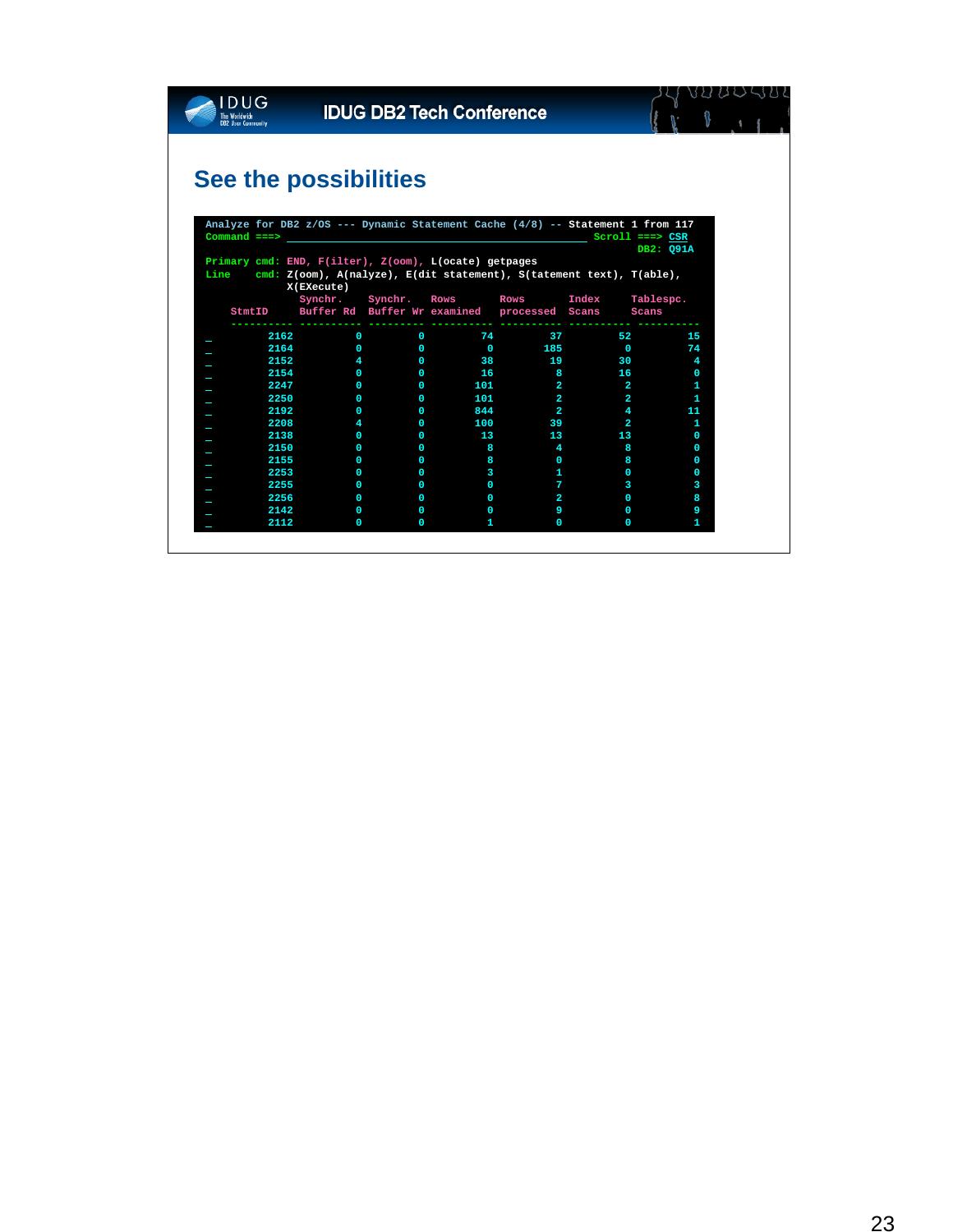

### 

# **See the possibilities**

|        |                | $\mathsf{Command} \texttt{ ==} \texttt{>}$            |                                                                             | $Scroll$ ===> $CSR$ |
|--------|----------------|-------------------------------------------------------|-----------------------------------------------------------------------------|---------------------|
|        |                |                                                       |                                                                             | DB2: Q91A           |
|        |                | Primary cmd: END, F(ilter), Z(oom), L(ocate) getpages |                                                                             |                     |
|        |                |                                                       | Line $cmd: Z(oom), A(nalyze), E(dit statement), S(tatement text), T(able),$ |                     |
|        | X(EXecute)     |                                                       |                                                                             |                     |
| StmtID |                |                                                       | Total CPU Average CPU Total Elapse Average Elapse                           |                     |
|        |                |                                                       | ------- HHHH:MM:SS.ttt HHHH:MM:SS.ttt HHHH:MM:SS.ttt HHHH:MM:SS.ttt         |                     |
|        | 2162 200       | $0.040$ $0.003$                                       | 0.373                                                                       | 0.027               |
|        | 2164 7         | 0.047                                                 | 0.001                                                                       | 0.128<br>0.004      |
|        | 2152 200       | 0.014                                                 | 0.005                                                                       | 0.104<br>0.035      |
| 2154   |                | 0.007<br>0.001                                        | 0.007                                                                       | 0.001               |
|        | 2247<br>0.006  | 0.006                                                 | 0.006                                                                       | 0.006               |
| 2250   | 0.006          | 0.006                                                 | 0.006                                                                       | 0.006               |
| 2192   | 0.005          | 0.001                                                 | 0.005                                                                       | 0.001               |
| 2208   | 0.013          | 0.013                                                 | 0.089                                                                       | 0.089               |
| 2138   | 0.004          |                                                       | 0.004<br>the control of the control of the con-                             |                     |
| 2150   | 0.002          | 0.001                                                 | 0.002                                                                       | 0.001               |
| 2155   | 0.002          | <b>Service State</b>                                  | 0.002                                                                       |                     |
| 2253   | <b>Service</b> |                                                       | <u>ransa</u>                                                                |                     |
| 2255   | 0.004          | 0.001                                                 | 0.004                                                                       | 0.001               |
| 2256   | 0.004          | 0.001                                                 | 0.004                                                                       | 0.001               |
| 2142   | 0.002          |                                                       | 0.002<br>the control of the control of the                                  |                     |
| 2112   |                |                                                       |                                                                             |                     |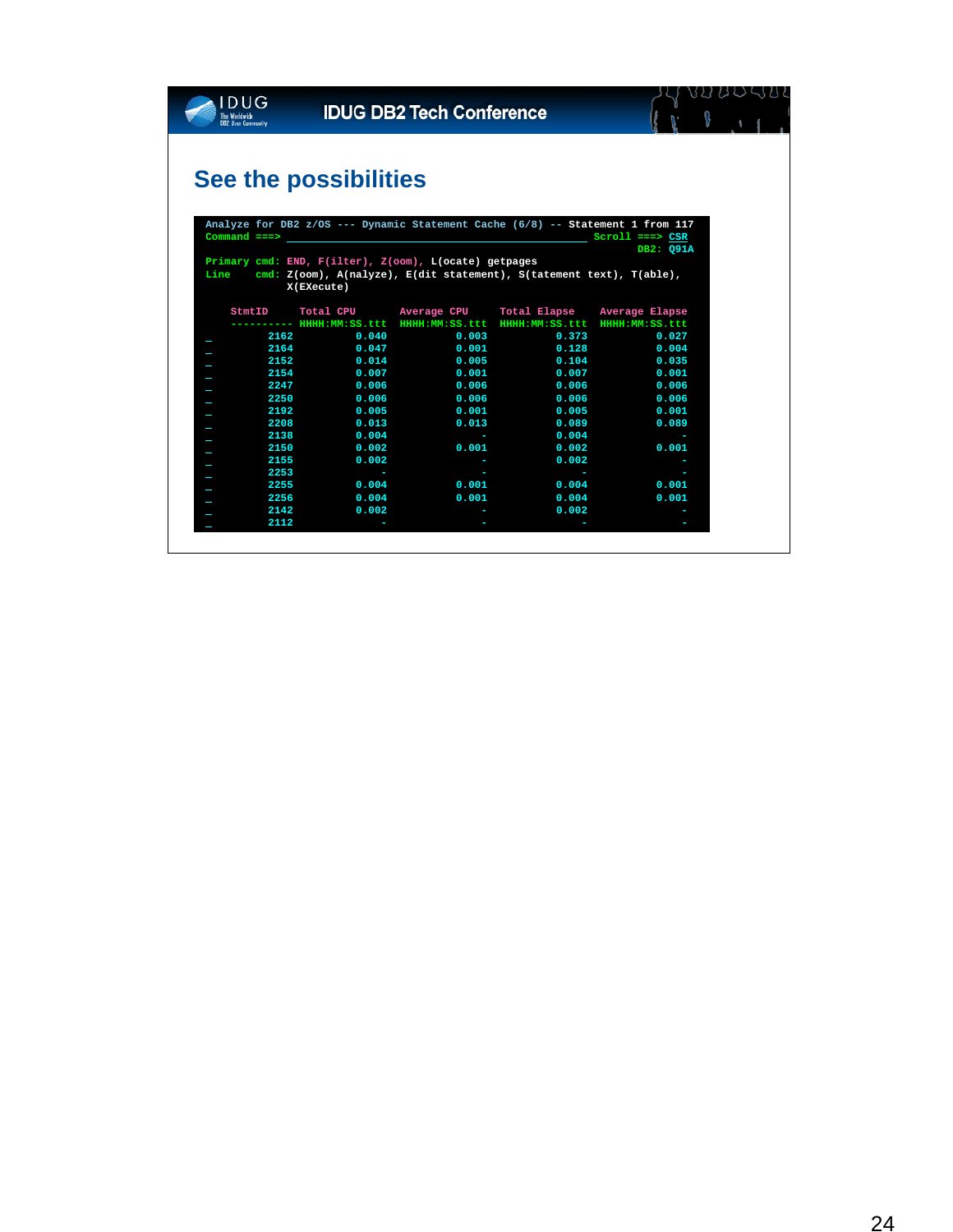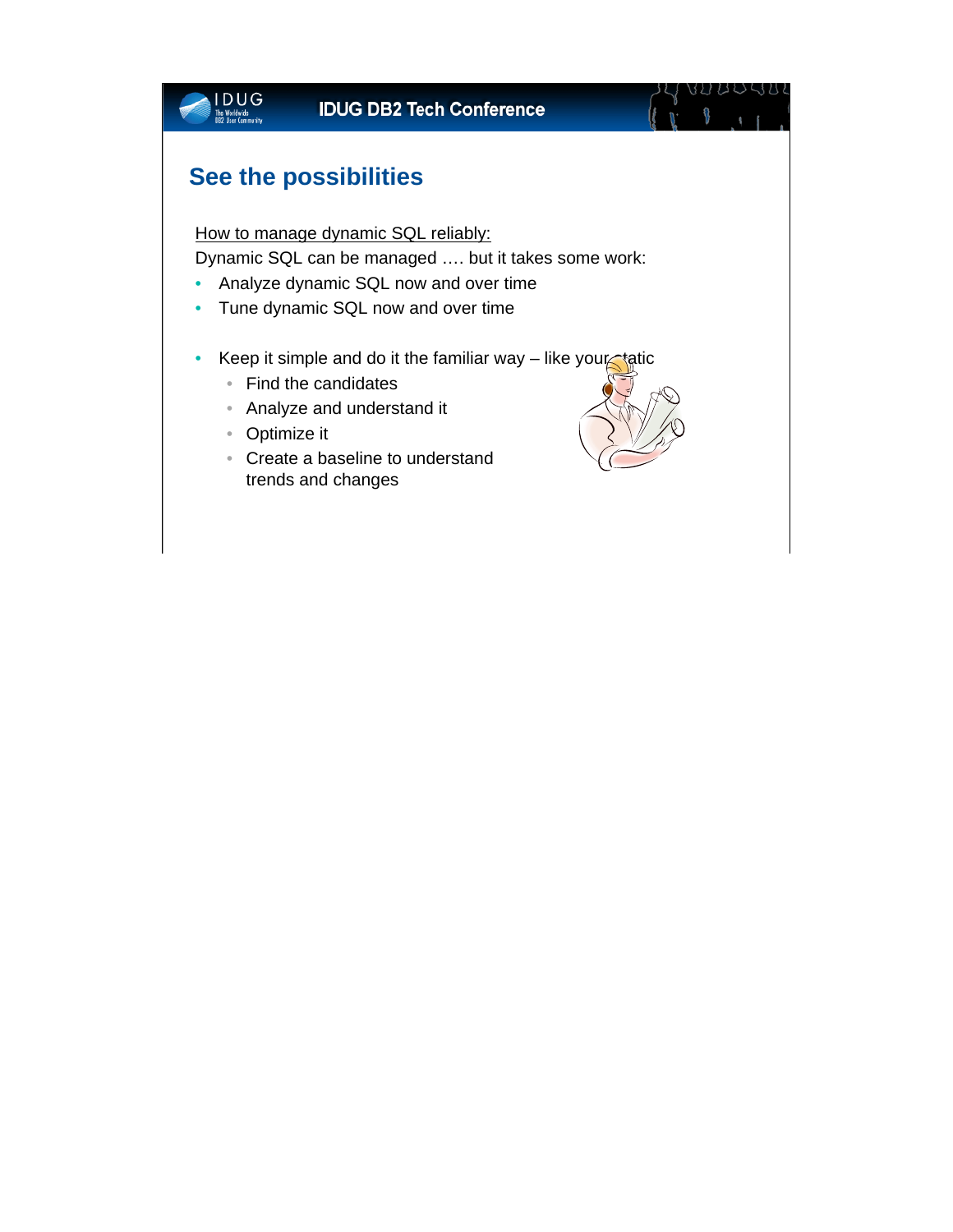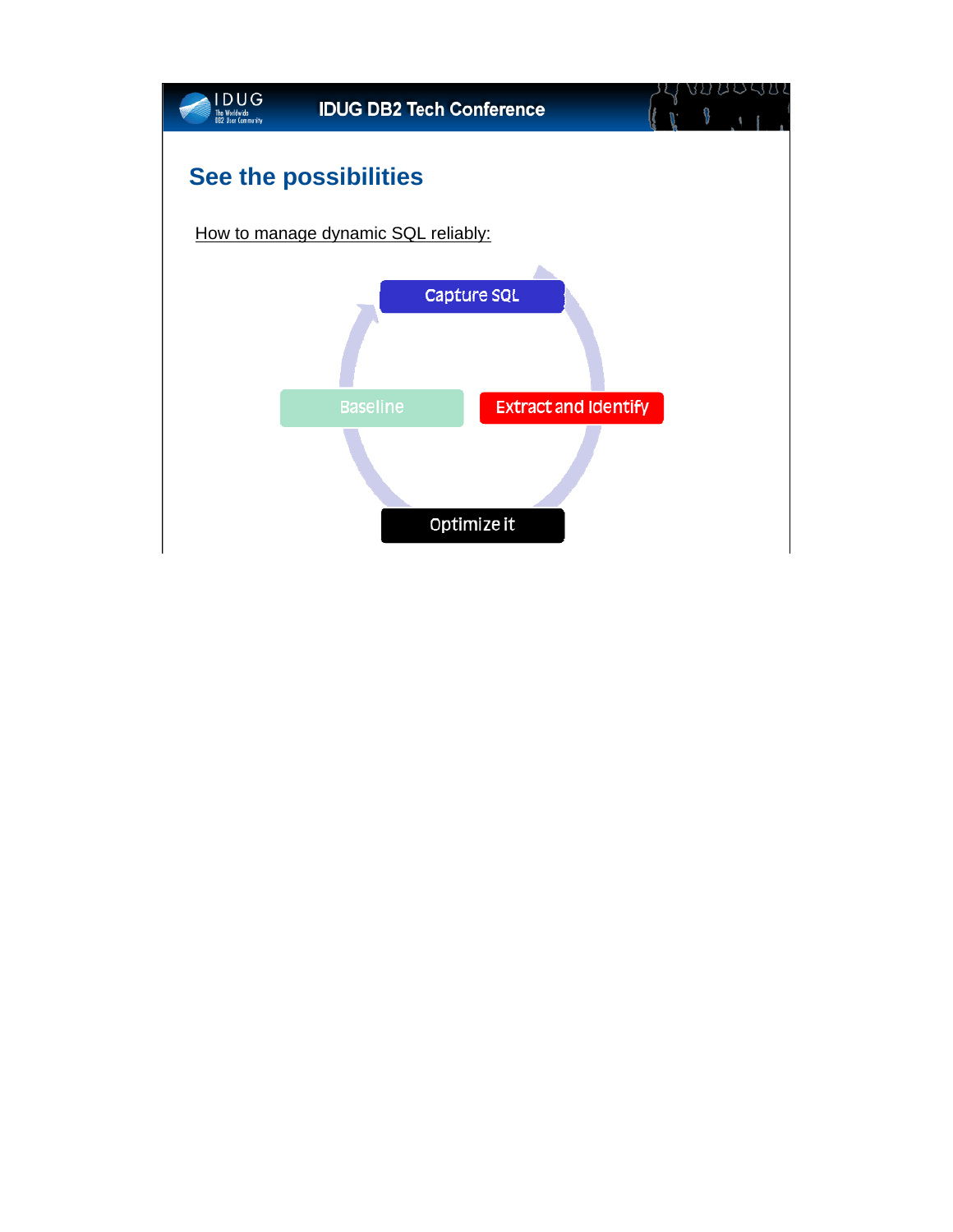| <b>DUG</b><br>he Worldwide<br><b>DB2 User Community</b> | <b>IDUG DB2 Tech Conference</b>                                        |  |
|---------------------------------------------------------|------------------------------------------------------------------------|--|
|                                                         | <b>See the possibilities</b>                                           |  |
|                                                         | How to manage dynamic SQL reliably:<br>Step $1 -$ Find the candidates: |  |
|                                                         |                                                                        |  |
|                                                         | <b>Capture SQL</b>                                                     |  |
|                                                         | <b>DSC Capture:</b><br>Online extraction<br>$\Box$ Batch extraction    |  |
|                                                         | <b>Threshold based SQL extract and SQL</b><br>filtering                |  |
|                                                         | Sort statements by<br>CPU utilization, frequency, timestamps           |  |
|                                                         |                                                                        |  |
|                                                         |                                                                        |  |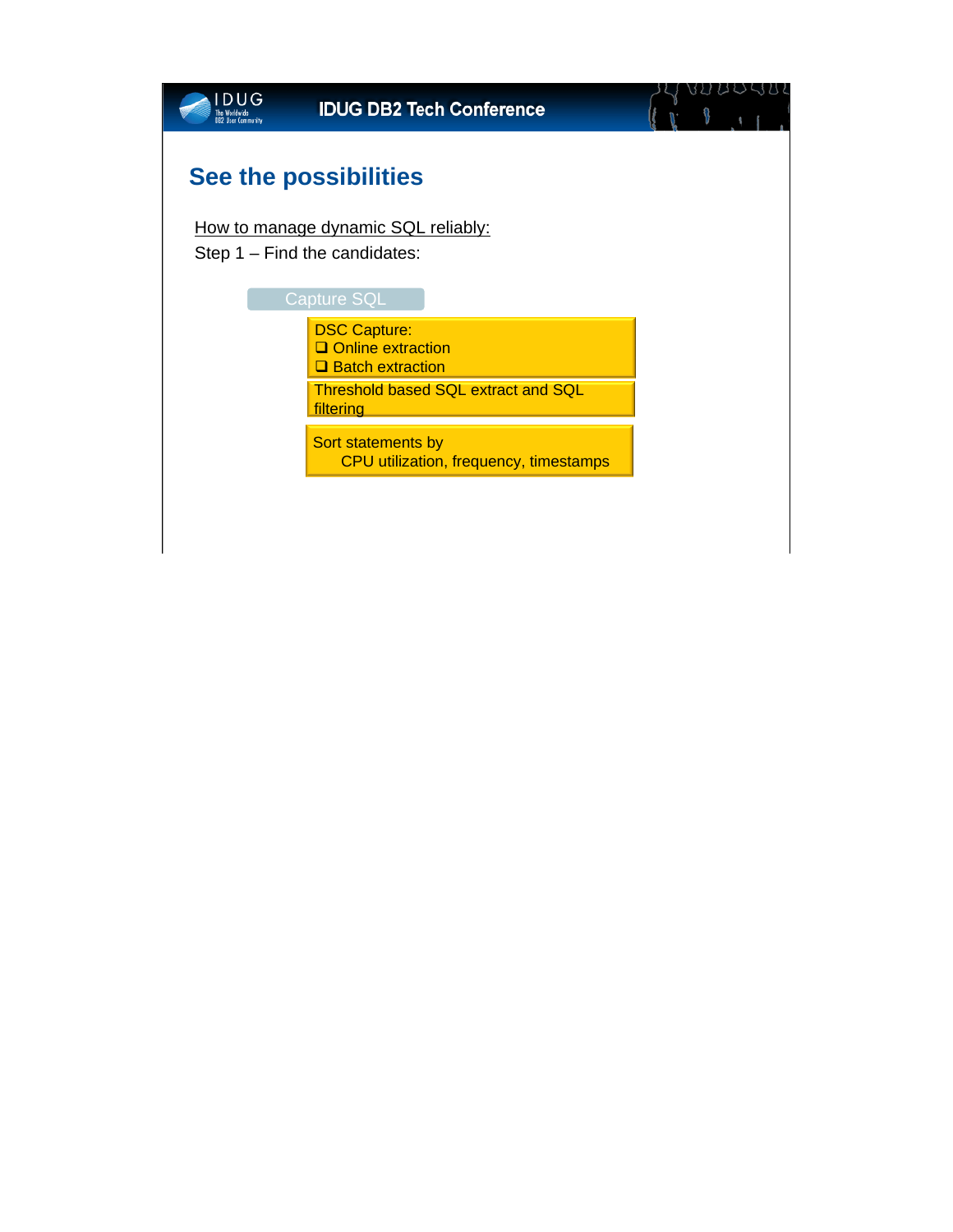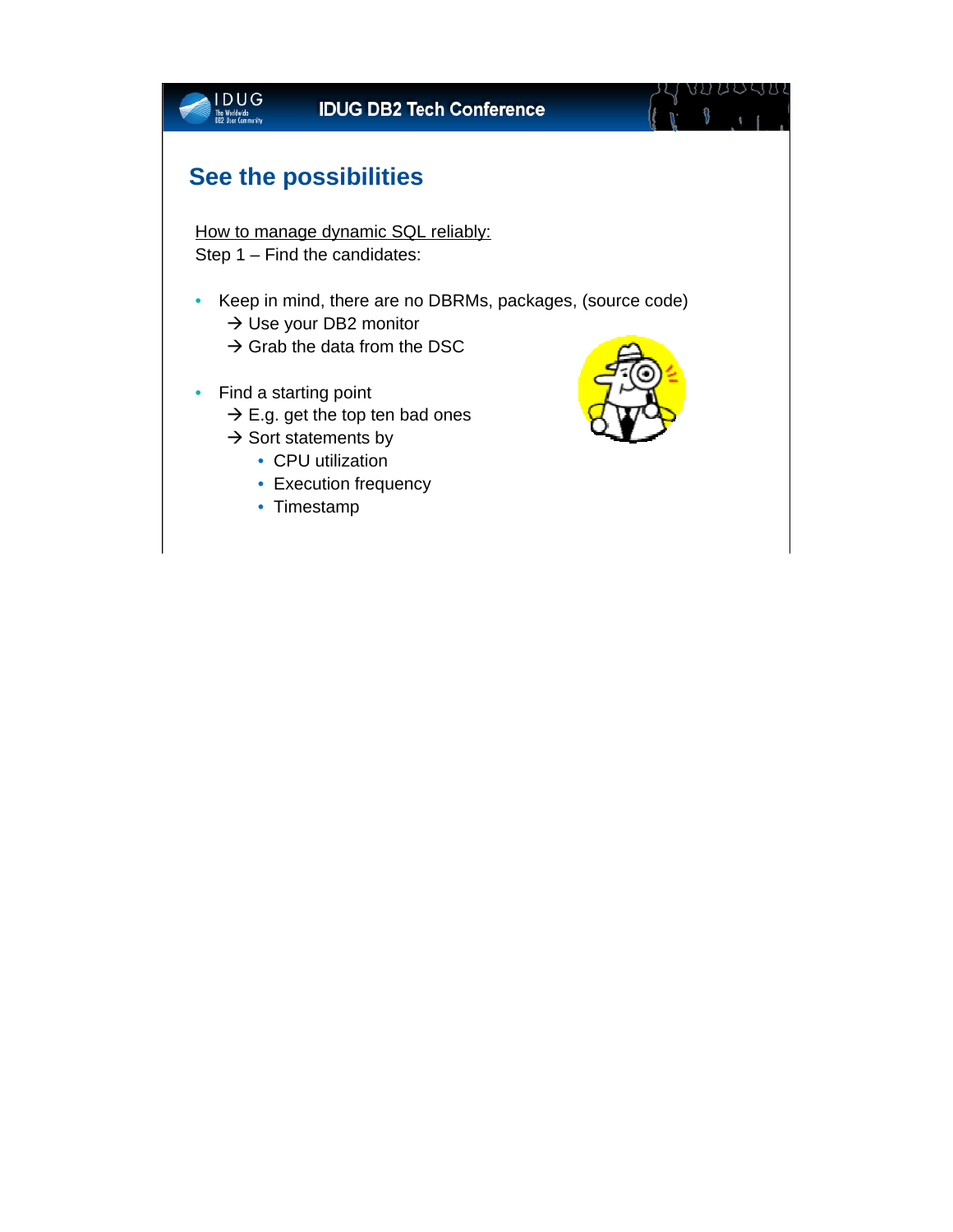| <b>DUG</b><br><b>DB2 User Community</b> | <b>IDUG DB2 Tech Conference</b>                                                                                                                 |     |
|-----------------------------------------|-------------------------------------------------------------------------------------------------------------------------------------------------|-----|
|                                         |                                                                                                                                                 |     |
|                                         |                                                                                                                                                 |     |
|                                         | See the possibilities                                                                                                                           |     |
|                                         |                                                                                                                                                 |     |
|                                         |                                                                                                                                                 |     |
|                                         | Analyze for DB2 z/OS ----- Limit DSC Snapshot -------------------------------<br>$\texttt{Command} \texttt{ ==} > \texttt{\texttt{CPB2: Q91A}}$ |     |
|                                         |                                                                                                                                                 |     |
| Primary cmd: END                        |                                                                                                                                                 |     |
|                                         | MEMBER : Blank(Connected DB2) / *(All members) / member name                                                                                    |     |
|                                         |                                                                                                                                                 |     |
| NO LIMITATION : X                       |                                                                                                                                                 |     |
| <b>HIGHEST VALUES :</b>                 |                                                                                                                                                 |     |
|                                         | EXCEED THRESHOLD: THRESHOLD:                                                                                                                    |     |
|                                         | For limitation to highest values or exceeding of specified threshold                                                                            |     |
|                                         | EXECUTIONS : ROWS PROCESSED : SORTS                                                                                                             | ÷   |
|                                         | BUFFER READS : _         ROWS EXAMINED         : _           PARALLEL GROUPS                                                                    | -21 |
|                                         |                                                                                                                                                 |     |
|                                         | GETPAGES : _ TABLE SPACE SCANS : _ RID EXCEED STORAGE :                                                                                         |     |
|                                         | For limitation to highest values only                                                                                                           |     |
|                                         | ELAPSE TIME : CPU TIME :                                                                                                                        |     |
|                                         |                                                                                                                                                 |     |
| WAIT TIME FOR                           |                                                                                                                                                 |     |
|                                         | SYNCRONOUS I/O : _ SYNCR. EXECUTION : _ READS OTHER THREADS :<br>LOCK AND LATCH : _ GLOBAL LOCKS : _ WRITES OTHER THREADS :                     |     |
|                                         |                                                                                                                                                 |     |
|                                         |                                                                                                                                                 |     |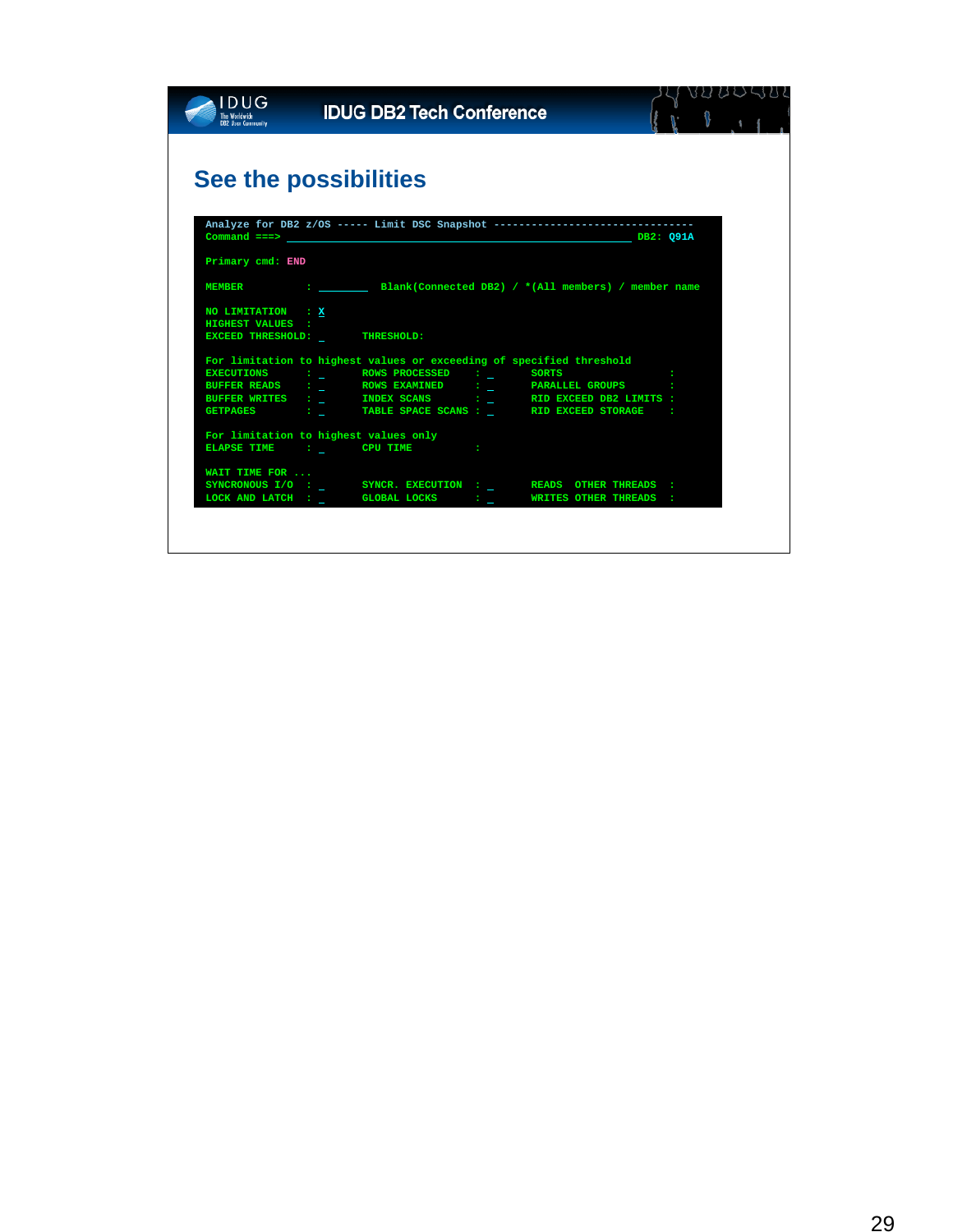|                  | See the possibilities                                                                                                                                                                                                          |  |                                                                               |  |
|------------------|--------------------------------------------------------------------------------------------------------------------------------------------------------------------------------------------------------------------------------|--|-------------------------------------------------------------------------------|--|
|                  |                                                                                                                                                                                                                                |  | Analyze for DB2 z/OS ----- Filter Dynamic Statement Cache ------------------- |  |
|                  | $\mathsf{Command} \ \texttt{==} \texttt{>}$                                                                                                                                                                                    |  | DB2: Q91A                                                                     |  |
| Primary cmd: END |                                                                                                                                                                                                                                |  |                                                                               |  |
|                  | FIRST TABLE : THE SERVICE OF THE SERVICE OF THE SERVICE OF THE SERVICE OF THE SERVICE OF THE SERVICE OF THE SERVICE OF THE SERVICE OF THE SERVICE OF THE SERVICE OF THE SERVICE OF THE SERVICE OF THE SERVICE OF THE SERVICE O |  |                                                                               |  |
| <b>CREATOR</b>   |                                                                                                                                                                                                                                |  |                                                                               |  |
|                  | FIRST TABLE : THE RESIDENCE OF THE RESIDENCE OF THE RESIDENCE OF THE RESIDENCE OF THE RESIDENCE OF THE RESIDENCE OF THE RESIDENCE OF THE RESIDENCE OF THE RESIDENCE OF THE RESIDENCE OF THE RESIDENCE OF THE RESIDENCE OF THE  |  |                                                                               |  |
| <b>NAME</b>      |                                                                                                                                                                                                                                |  |                                                                               |  |
| QUALIFIER        | $\sim$                                                                                                                                                                                                                         |  |                                                                               |  |
| <b>PRIMARY</b>   |                                                                                                                                                                                                                                |  |                                                                               |  |
| <b>AUTHID</b>    |                                                                                                                                                                                                                                |  |                                                                               |  |
|                  | SELECT X CURRENT USERS                                                                                                                                                                                                         |  |                                                                               |  |
|                  | INSERT X STMT COUNT                                                                                                                                                                                                            |  |                                                                               |  |
|                  | UPDATE X AVG CPU TIME                                                                                                                                                                                                          |  |                                                                               |  |
|                  |                                                                                                                                                                                                                                |  |                                                                               |  |
| DELETE X         | <b>AVG GETPAGES</b>                                                                                                                                                                                                            |  |                                                                               |  |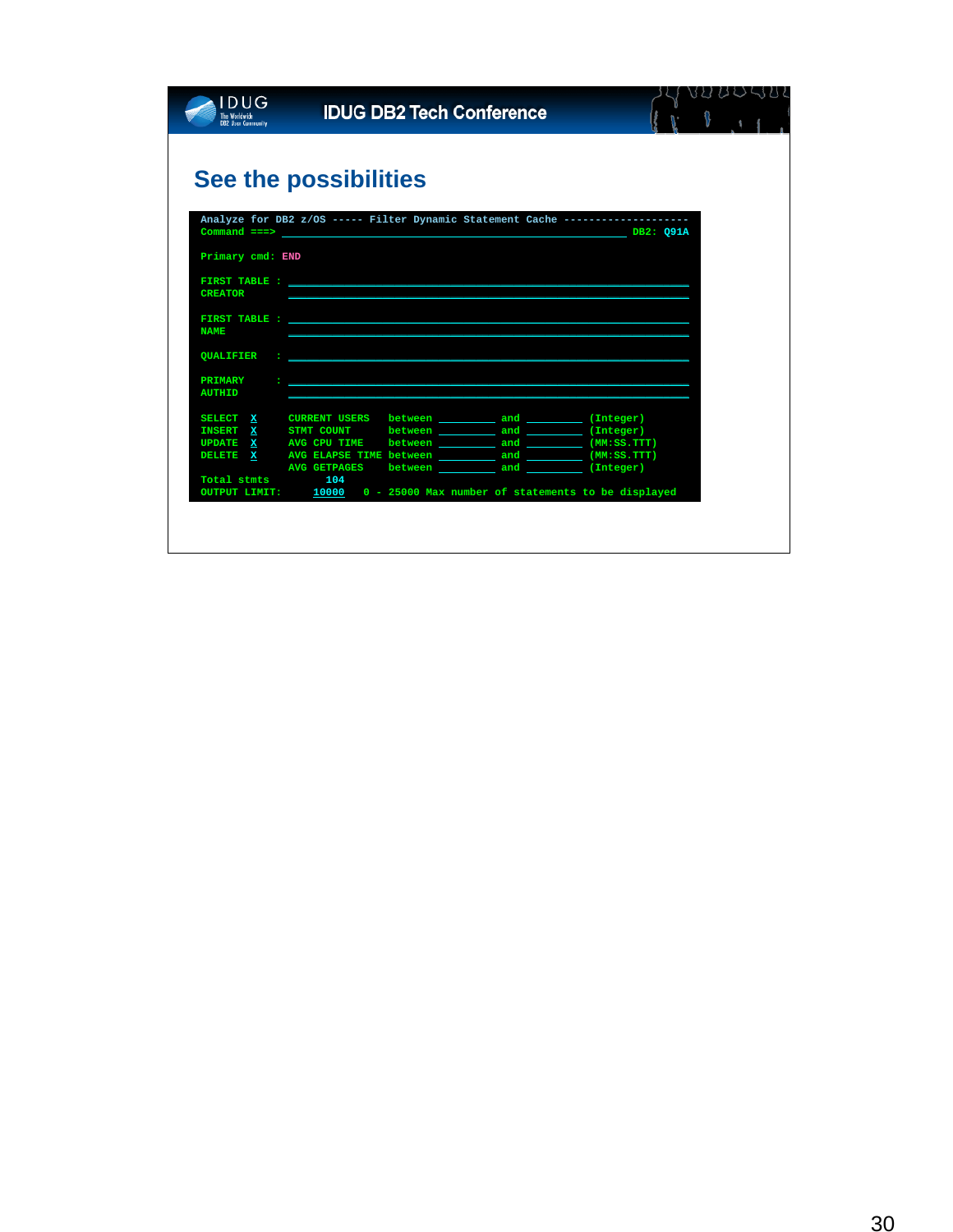

SQL Aggregation is the ability to set four different levels of "sameness of SQL" which the tool will then check and aggregate the SQl accordingly. Here you can see that the SQL is effectively the same as the only difference is the COL value. Now of course depending on your statistics and your host variable definition the access paths could be the same or different the aggregation feature is just "another arrow in the quiver" to enable you to see the DSC in a different possibly very interesting light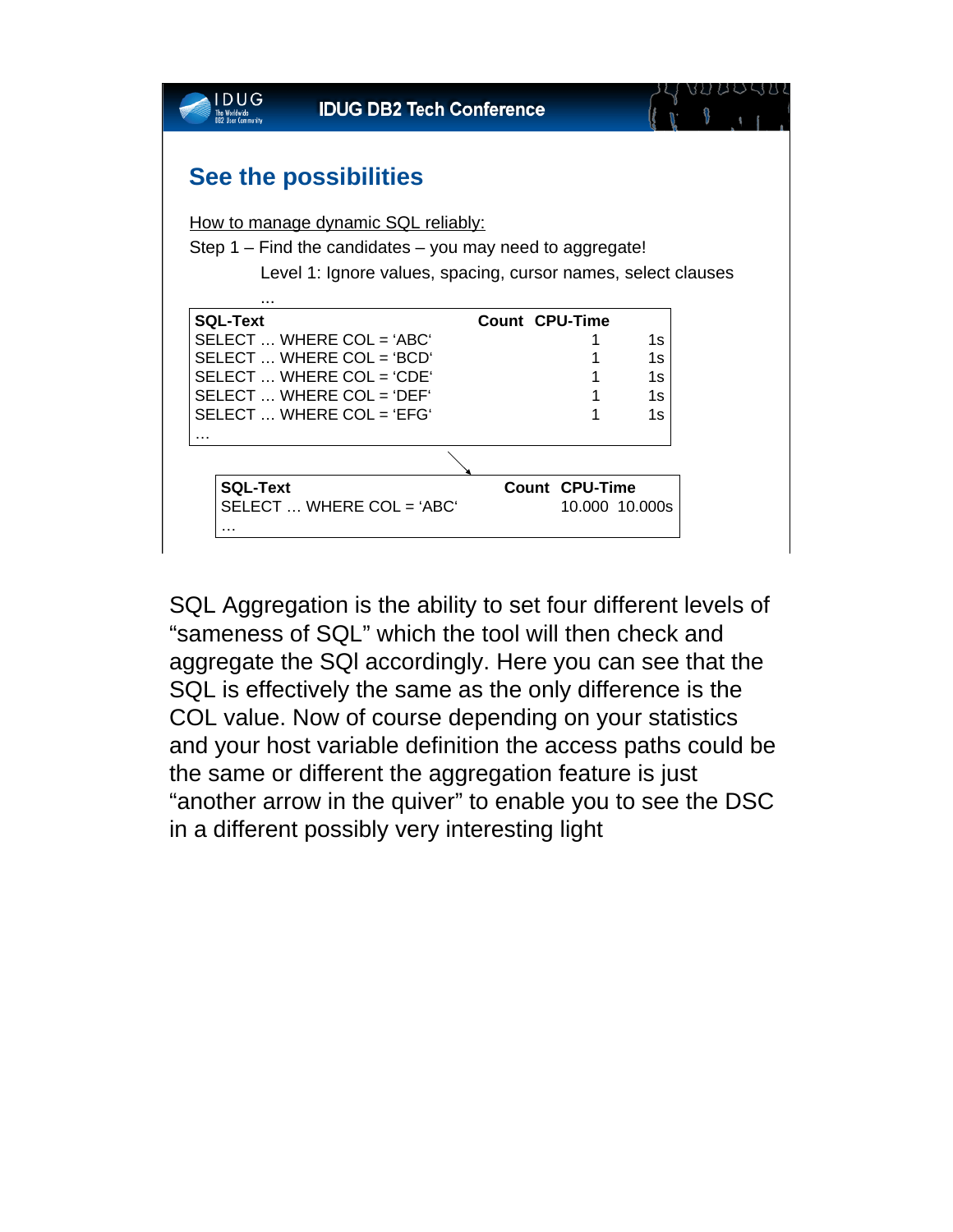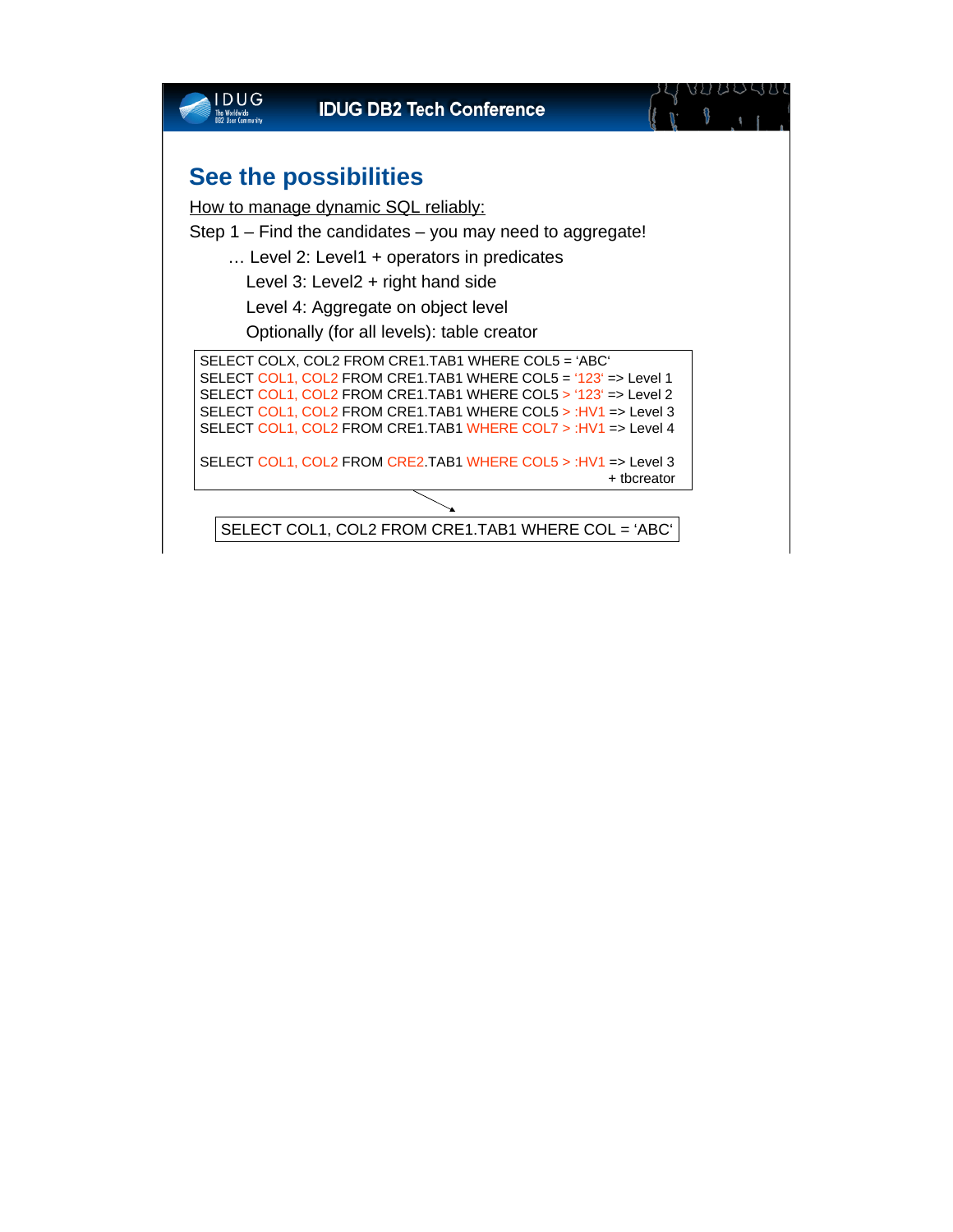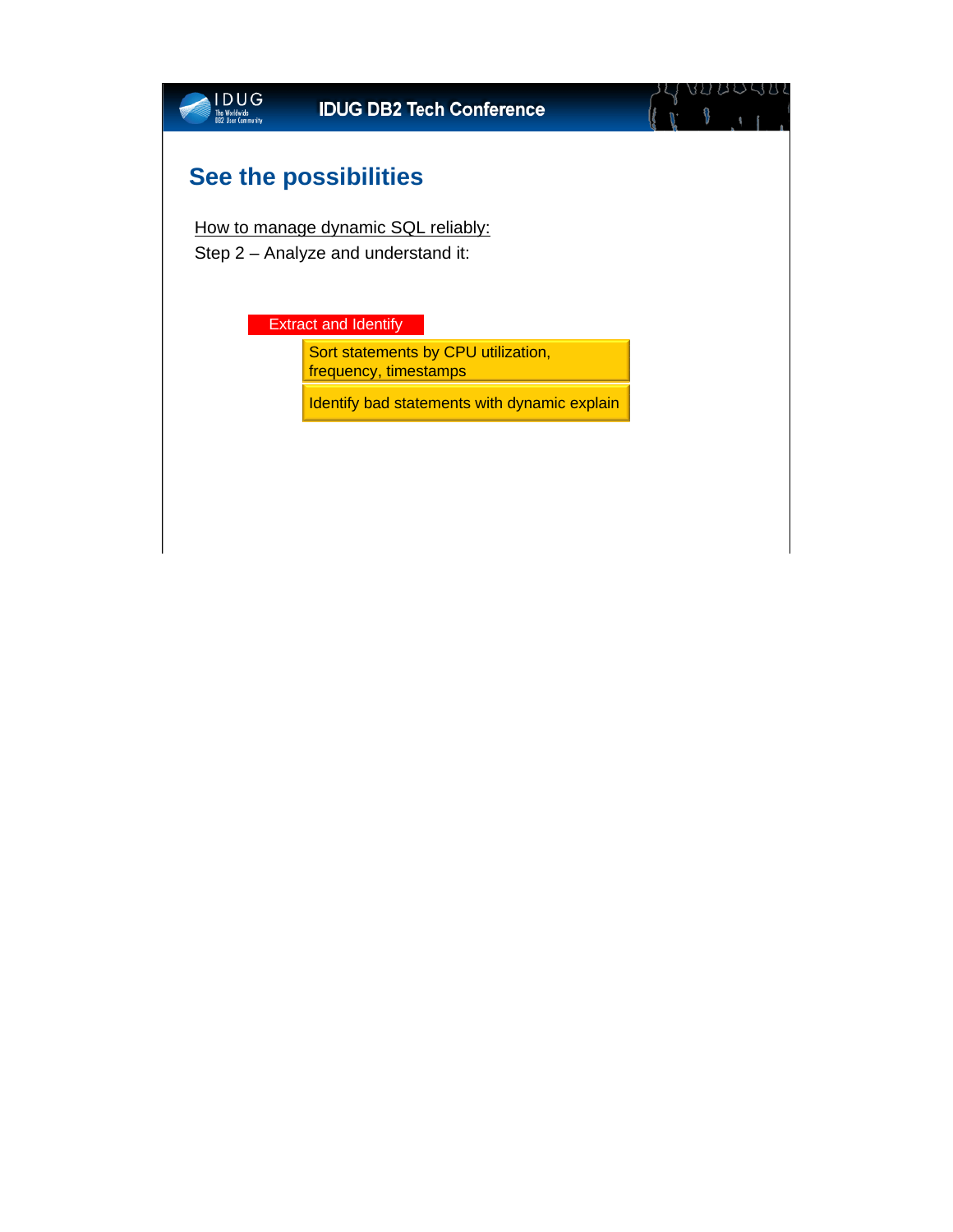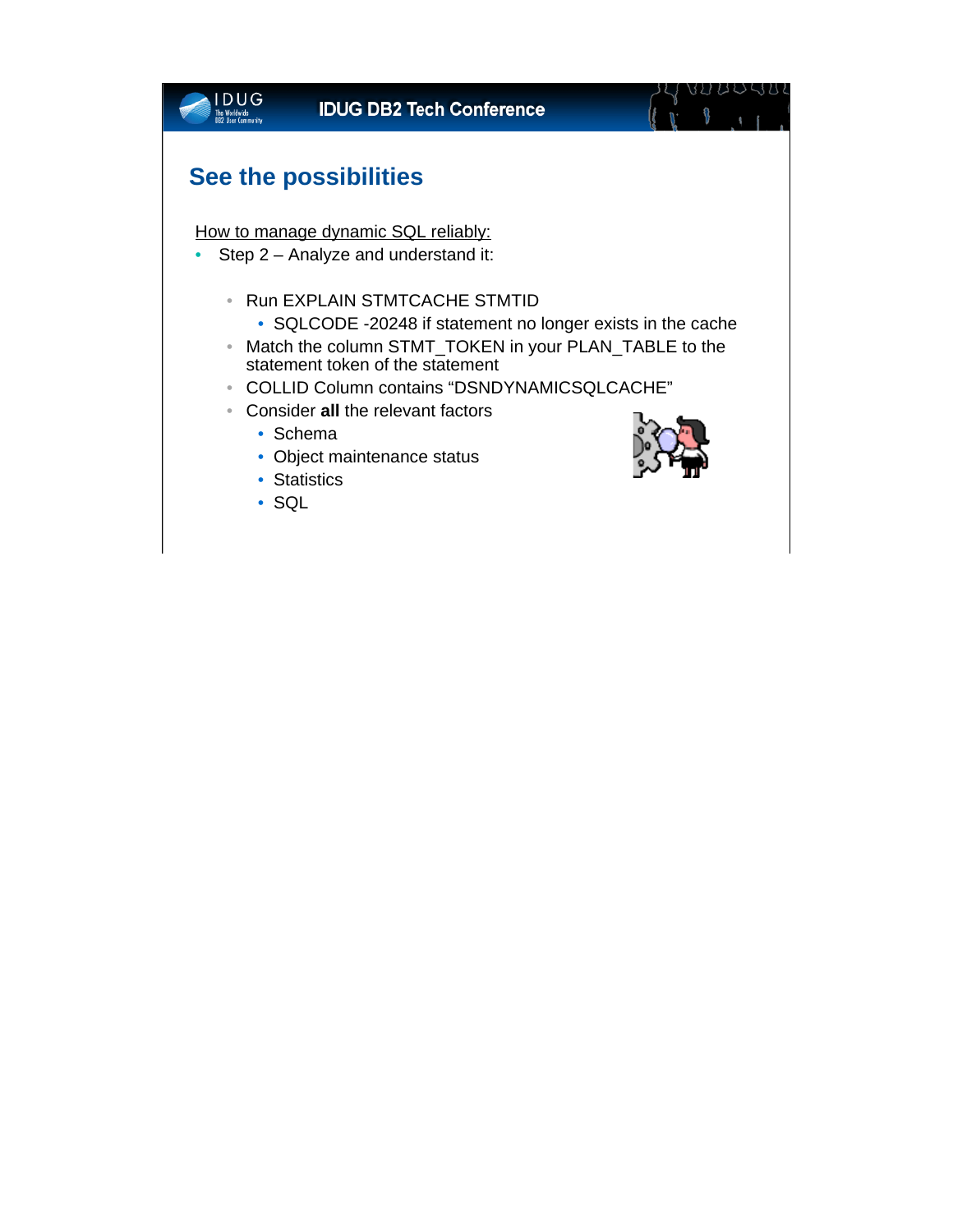|                                                                                                      | <b>IDUG DB2 Tech Conference</b> |                                          | VU UU SUL |
|------------------------------------------------------------------------------------------------------|---------------------------------|------------------------------------------|-----------|
| <b>See the possibilities</b>                                                                         |                                 |                                          |           |
| How to manage dynamic SQL reliably:<br>Step 2 – Analyze and understand it:<br>Match all information: |                                 |                                          |           |
| PLAN_TABLE                                                                                           |                                 | DSN STATEMENT CACHE TABLE                |           |
| <b>QUERYNO</b>                                                                                       | STMT_ID                         | - Statement Identifier                   |           |
| STMT_TOKEN                                                                                           |                                 | <b>STMT TOKEN - Identification Token</b> |           |
| <b>COLLID</b>                                                                                        | <b>COLLID</b>                   | -"DSNDYNAMICSQLCACHE"                    |           |
| BIND_TIME                                                                                            |                                 | CACHED TS - Cache TS of the stmt         |           |
|                                                                                                      |                                 |                                          |           |
|                                                                                                      |                                 |                                          |           |
|                                                                                                      |                                 |                                          |           |
|                                                                                                      |                                 |                                          |           |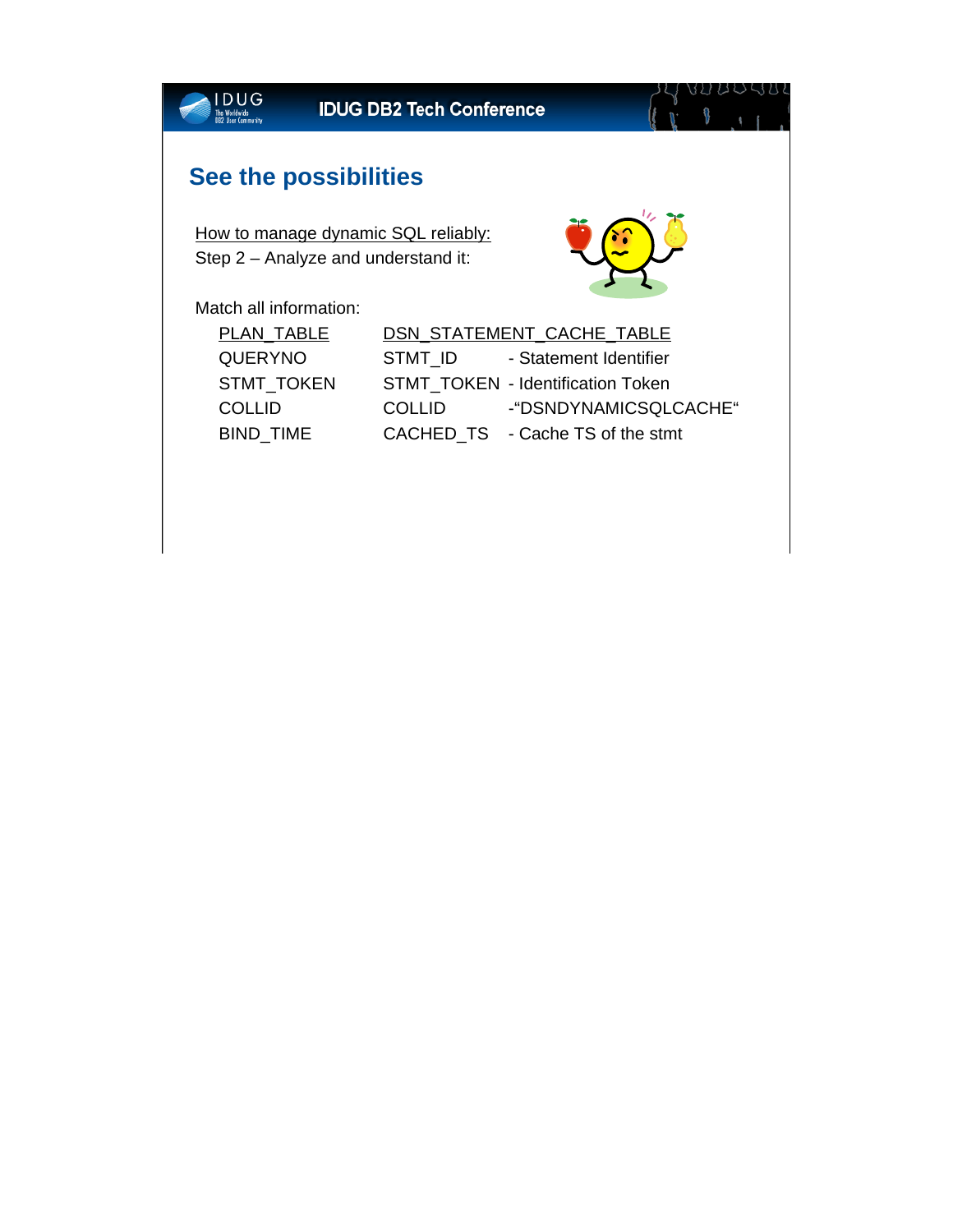|                                   | See the possibilities                                                                                                                            |                               |  |                                    |                     |       |           |          |
|-----------------------------------|--------------------------------------------------------------------------------------------------------------------------------------------------|-------------------------------|--|------------------------------------|---------------------|-------|-----------|----------|
|                                   | Analyze for DB2 z/OS ----- Explain Data (1/5) ---------------- Entry 1 from 1                                                                    |                               |  |                                    |                     |       |           |          |
| $Command ==->$                    |                                                                                                                                                  |                               |  |                                    | $Scroll$ ===> $CSR$ |       | DB2: 091A |          |
|                                   | Primary cmd: END, T(Explain Text), V(iolations), R(unstats), P(redicates),                                                                       |                               |  |                                    |                     |       |           |          |
| Line                              | S(tatement Text), PR(int Reports), Z(oom), SAVExxx, SHOWxxx<br>cmd: $Z(oom)$ , $I(ndexes of table)$ , $S(hort catalog)$ , $T(able)$ , $X(Index)$ |                               |  |                                    |                     |       |           |          |
|                                   |                                                                                                                                                  |                               |  |                                    |                     |       |           |          |
| DSN = NEWMANN.ADB2.IN<br>$Stmt =$ |                                                                                                                                                  |                               |  | $Member = DELME$                   |                     |       |           |          |
| Milliseconds:                     | 433 Service Units: 1696 Cost Category: B                                                                                                         |                               |  |                                    |                     |       |           |          |
|                                   | QBNO QBTYPE CREATOR TABLE NAME ACCS MTCH IX METH PRNT TABL PRE MXO                                                                               |                               |  |                                    |                     |       |           |          |
|                                   | PLNO TABNO XCREATOR INDEX NAME                                                                                                                   |                               |  | TYPE COLS ON OD QBLK TYPE FTCH PSQ |                     |       |           |          |
|                                   |                                                                                                                                                  | $\mathbf{R}$ and $\mathbf{R}$ |  | 0 N 0                              |                     | $0$ T | S.        | $\Omega$ |
|                                   |                                                                                                                                                  |                               |  |                                    |                     |       |           |          |
| 1 SELECT SYSIBM SYSTABLES<br>11   |                                                                                                                                                  |                               |  |                                    |                     |       |           |          |
|                                   |                                                                                                                                                  |                               |  |                                    |                     |       |           |          |
|                                   |                                                                                                                                                  |                               |  |                                    |                     |       |           |          |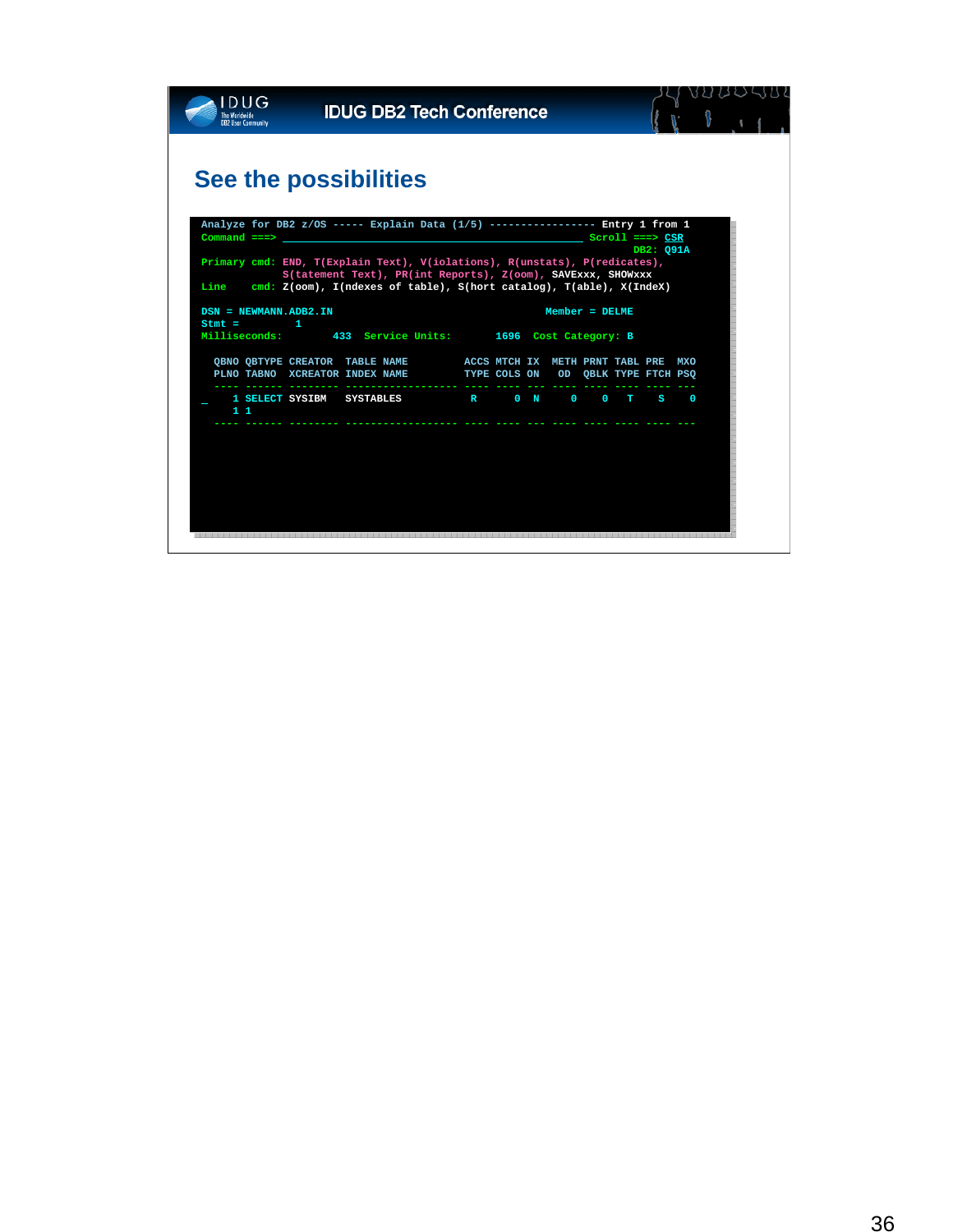|                                          | See the possibilities |                                                               |                                                                              |  |
|------------------------------------------|-----------------------|---------------------------------------------------------------|------------------------------------------------------------------------------|--|
|                                          |                       |                                                               | Analyze for DB2 z/OS ----- Index Overview ------------------- Index 1 from 3 |  |
| $Command ==->$                           |                       |                                                               | $Scroll$ ===> $CSR$                                                          |  |
|                                          |                       | Primary cmd: END, CAN(cel), SE(tup), Z(oom), L(ocate) creator | DB2: Q91A                                                                    |  |
| IX Creator IX Name<br>TB Creator TB Name |                       | Database                                                      | Created by Created timestamp<br>Statstime                                    |  |
|                                          |                       | Indexspace                                                    |                                                                              |  |
| <b>SYSIBM</b>                            | <b>DSNDTX01</b>       | <b>SYSIBM</b>                                                 | 0001-01-01-00.00.00.000000                                                   |  |
| <b>SYSIBM</b>                            | <b>SYSTABLES</b>      | <b>DSNDB06</b><br>DSNDTX01                                    | 0001-01-01-00.00.00.000000                                                   |  |
| <b>SYSIBM</b>                            | <b>DSNDTX02</b>       | SYSIBM                                                        | 0001-01-01-00.00.00.000000                                                   |  |
| <b>SYSIBM</b>                            | <b>SYSTABLES</b>      | <b>DSNDB06</b><br>DSNDTX02                                    | 0001-01-01-00.00.00.000000                                                   |  |
|                                          |                       |                                                               |                                                                              |  |
| <b>SYSIBM</b>                            | <b>DSNDTX03</b>       | <b>SYSIBM</b>                                                 | 2003-09-21-23.27.05.275288                                                   |  |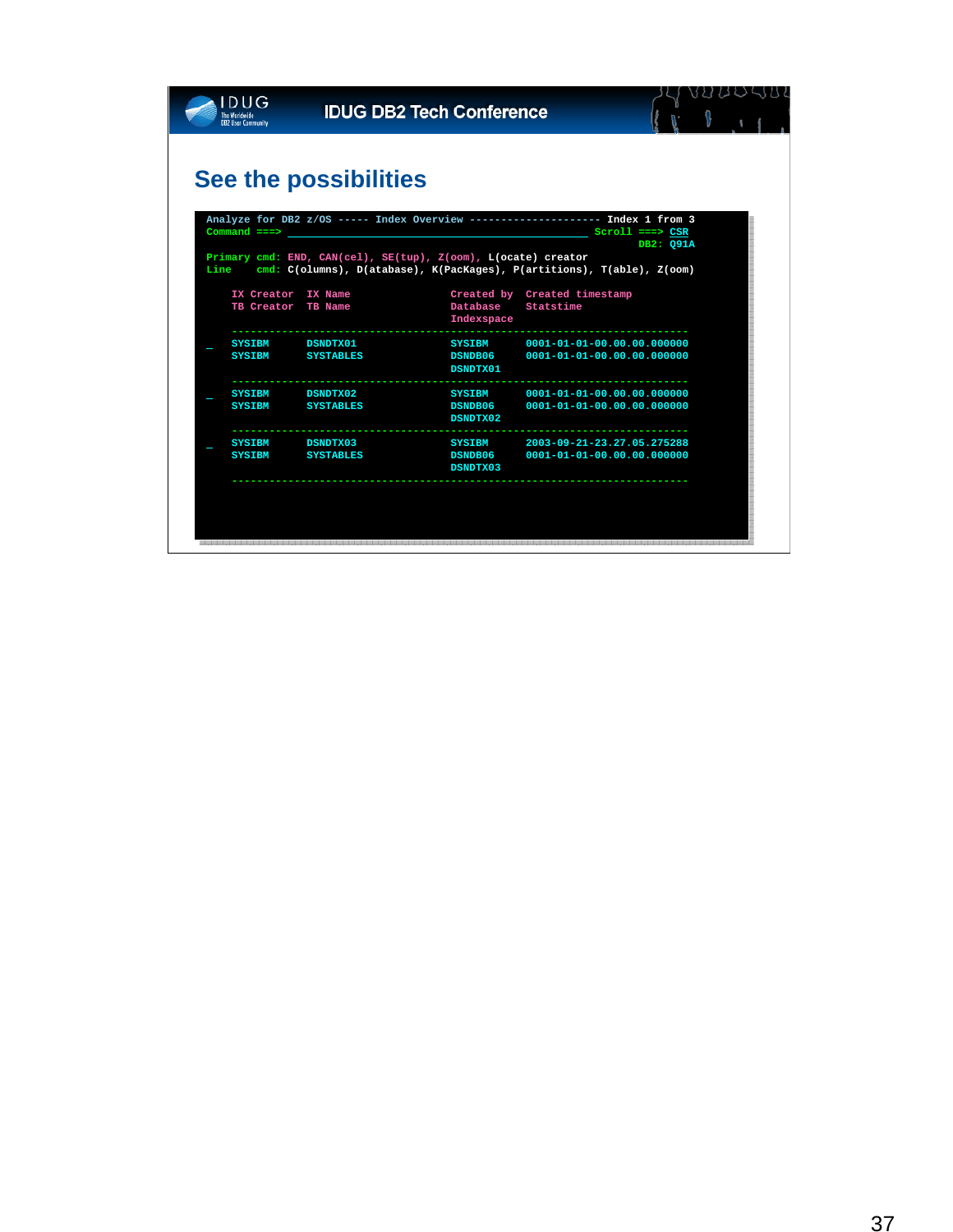| DUG<br><b>OB2 User Community</b> | <b>IDUG DB2 Tech Conference</b>                                                                           |  |
|----------------------------------|-----------------------------------------------------------------------------------------------------------|--|
|                                  | <b>See the possibilities</b>                                                                              |  |
| Step 3 – Optimize it:            | How to manage dynamic SQL reliably:<br>Optimize it                                                        |  |
|                                  | Apply rules based system to identify SQL<br>problems<br>$\Box$ Online<br><b>□</b> Batch for mass analysis |  |
|                                  | <b>Dynamically Explain SQL Statement</b>                                                                  |  |
|                                  |                                                                                                           |  |
|                                  |                                                                                                           |  |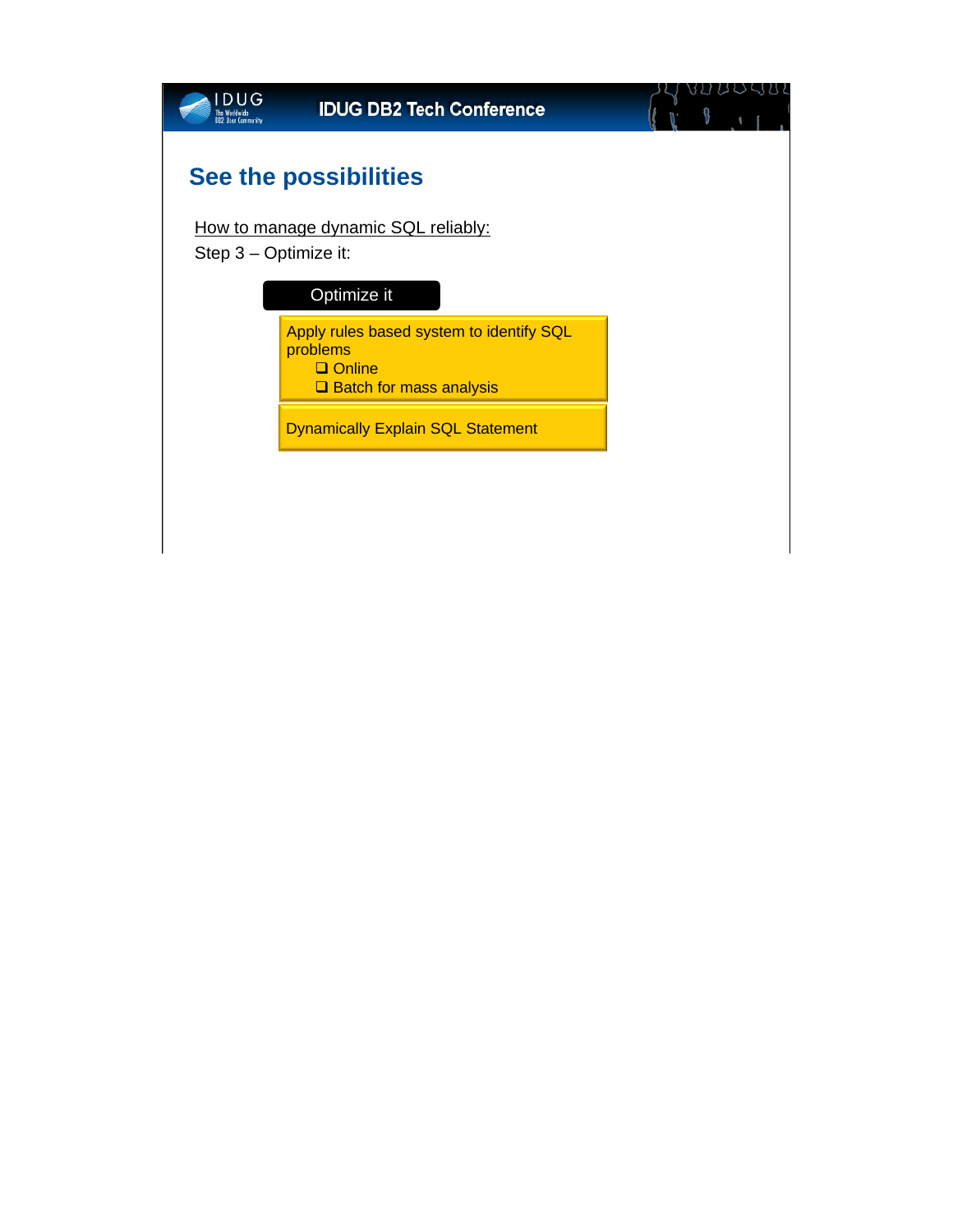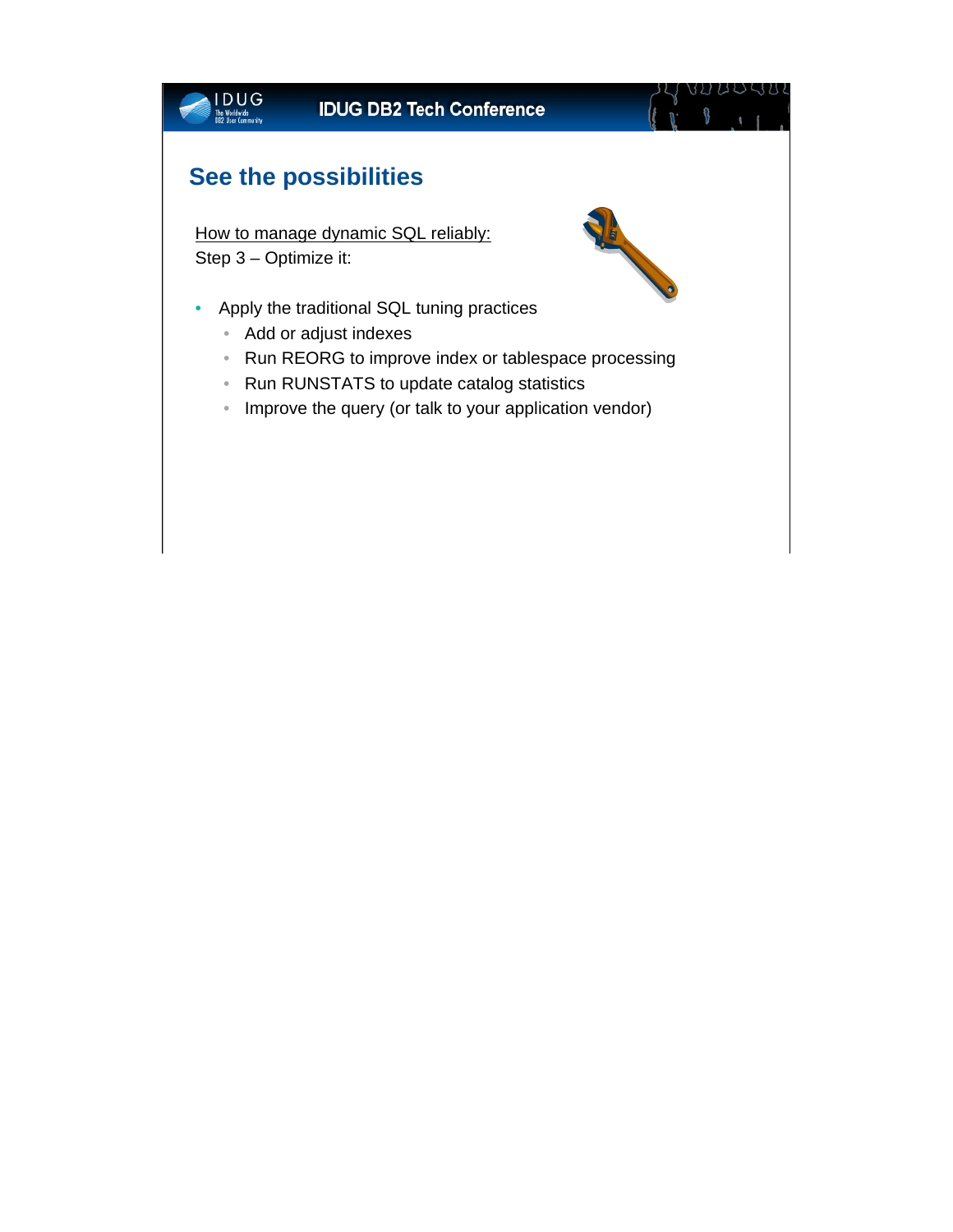| <b>DUG</b><br><b>B2 User Communi</b> | <b>IDUG DB2 Tech Conference</b>                                                                                                                                                                                      |                   |                   |           |  |
|--------------------------------------|----------------------------------------------------------------------------------------------------------------------------------------------------------------------------------------------------------------------|-------------------|-------------------|-----------|--|
|                                      |                                                                                                                                                                                                                      |                   |                   |           |  |
|                                      | See the possibilities                                                                                                                                                                                                |                   |                   |           |  |
| $Command ==->$                       | Analyze for DB2 z/OS ----- Violations ------------- LINE 00000001 COL 001 080<br>Primary cmd: END, E(xplain Data), T(Explain Text), R(unstats), P(redicates),<br>S(tatement Text), PR(int Reports), SAVExxx, SHOWxxx |                   | $Scroll == > CSR$ | DB2: Q91A |  |
| DSN = NEWMANN.ADB2.IN<br>$STMT =$    |                                                                                                                                                                                                                      |                   | $MEMBER = DELME$  |           |  |
|                                      |                                                                                                                                                                                                                      |                   |                   |           |  |
|                                      | $---$ RULE-NO.: 9072 (WARNING) $---$                                                                                                                                                                                 |                   |                   |           |  |
|                                      | Predicate is stage 2 (neither stage 1 nor indexable)). QBLOCKNO: 1, Access:                                                                                                                                          |                   |                   |           |  |
|                                      | STAGE2, Predicate: 5 BETWEEN SYSIBM.SYSTABLES. DBID AND SYSIBM.SYSTABLES. OBID<br>Try to rewrite the predicate as stage 1 or indexable or try to add another (                                                       |                   |                   |           |  |
|                                      | stage 1 or indexable) predicate for this column(s) to the WHERE or ON clause.                                                                                                                                        |                   |                   |           |  |
|                                      | ----- RULE-NO.: 9201 (WARNING) -----                                                                                                                                                                                 |                   |                   |           |  |
|                                      | A predicate like: '(EXPR) BETWEEN COL1 AND COL2' should be rewritten like:                                                                                                                                           |                   |                   |           |  |
|                                      | $!($ EXPR) >= COL1 AND $($ EXPR) <= COL2 $'.$                                                                                                                                                                        |                   |                   |           |  |
|                                      | Then the predicates are INDEXABLE.                                                                                                                                                                                   |                   |                   |           |  |
|                                      | $---$ RULE-NO.: 9065                                                                                                                                                                                                 | $(WARNING)$ ----- |                   |           |  |
|                                      | SELECT * can lead to unnecessary data transfer. QBLOCKNO(s) affected: 1.                                                                                                                                             |                   |                   |           |  |
|                                      | Select only columns which are really used by your application.<br>$---$ RULE-NO.: 9070 (SEVERE-ERROR) $---$                                                                                                          |                   |                   |           |  |
|                                      | Runstats check found critical rule violations.                                                                                                                                                                       |                   |                   |           |  |
|                                      | Please look into the runstats report.                                                                                                                                                                                |                   |                   |           |  |
|                                      | $---$ RULE-NO.: 9099                                                                                                                                                                                                 | $(WARNING)$ ----- |                   |           |  |
|                                      |                                                                                                                                                                                                                      |                   |                   |           |  |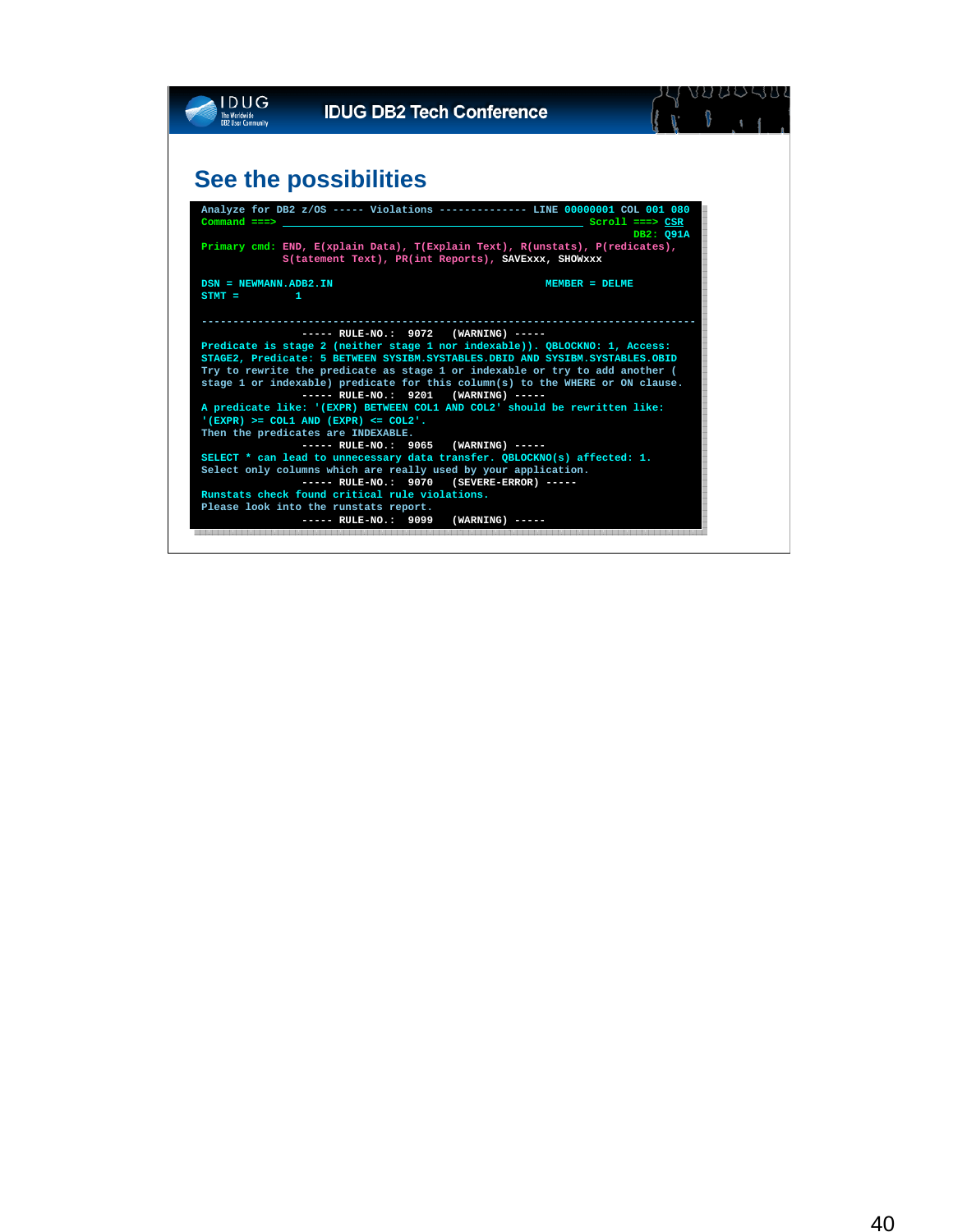| DUG<br><b>Ilser Communit</b> | <b>IDUG DB2 Tech Conference</b>                                   |  |
|------------------------------|-------------------------------------------------------------------|--|
|                              | See the possibilities                                             |  |
|                              | How to manage dynamic SQL reliably:<br>Step 4 – Create a Baseline |  |
|                              | <b>Baseline</b>                                                   |  |
|                              | Store plan table entry for dynamic SQL<br>statement               |  |
|                              | Apply the way of analysis of static SQL                           |  |
|                              | Do comparison over time, to speed up<br>statement analysis        |  |
|                              | Match SQL statement across application<br>version                 |  |
|                              |                                                                   |  |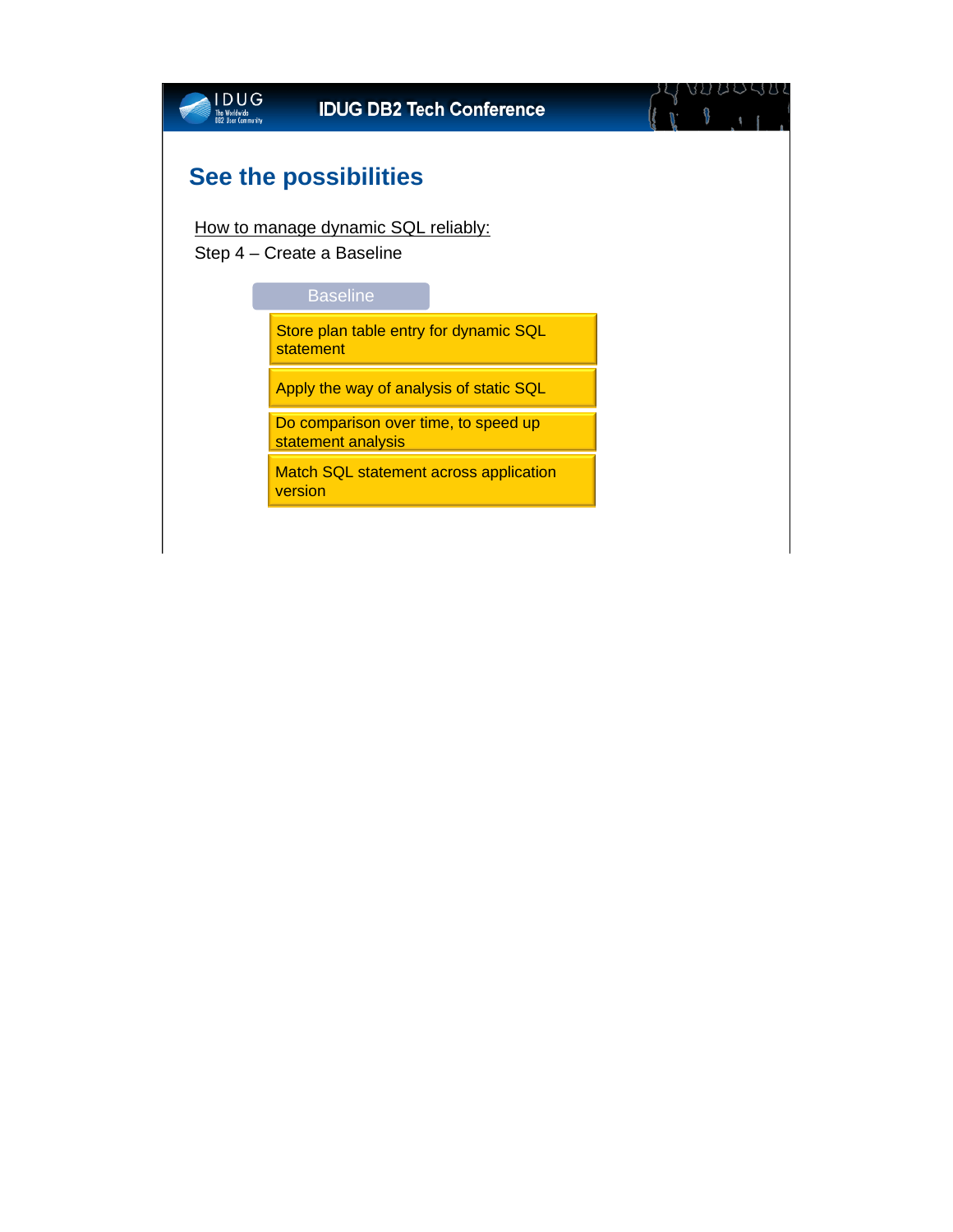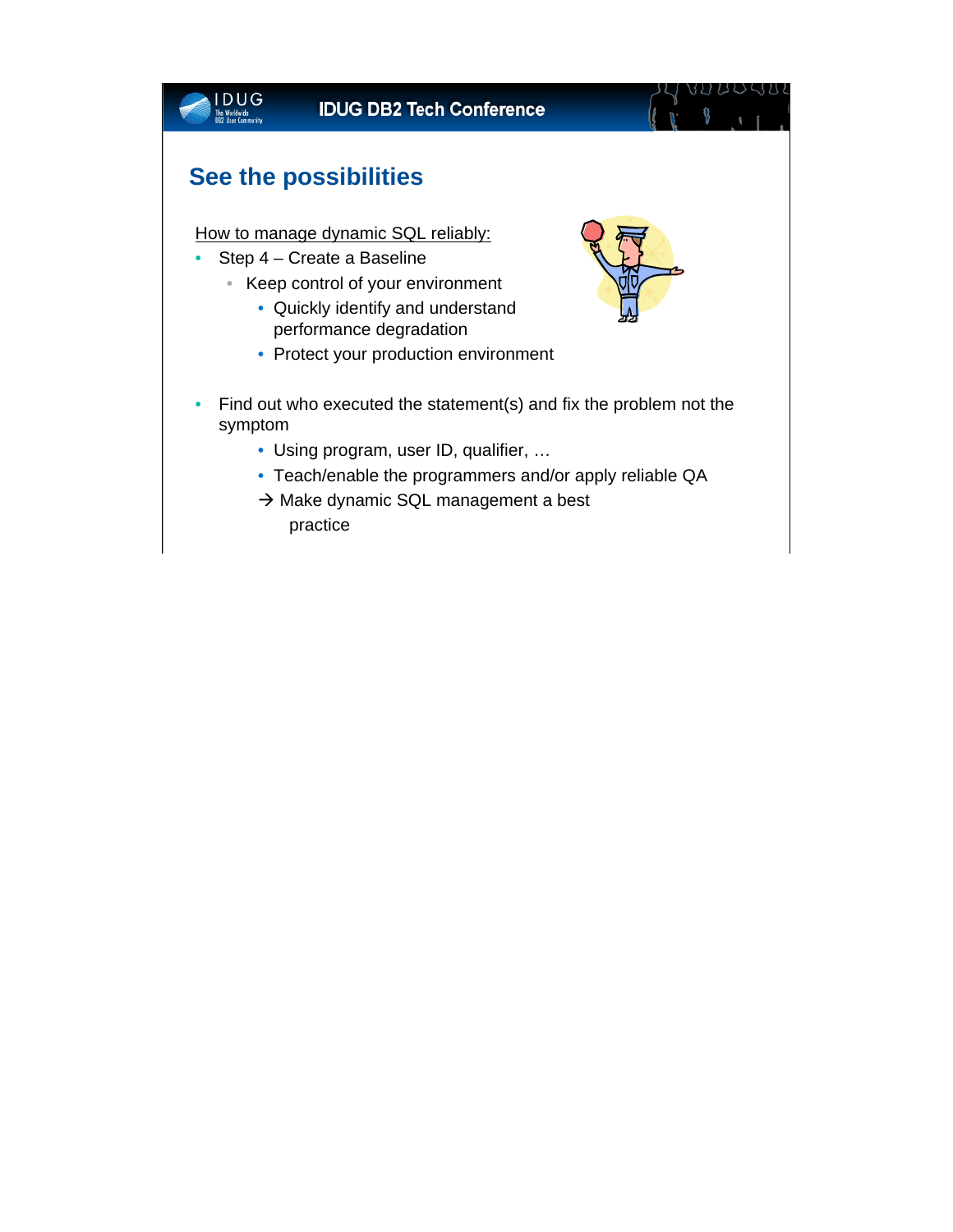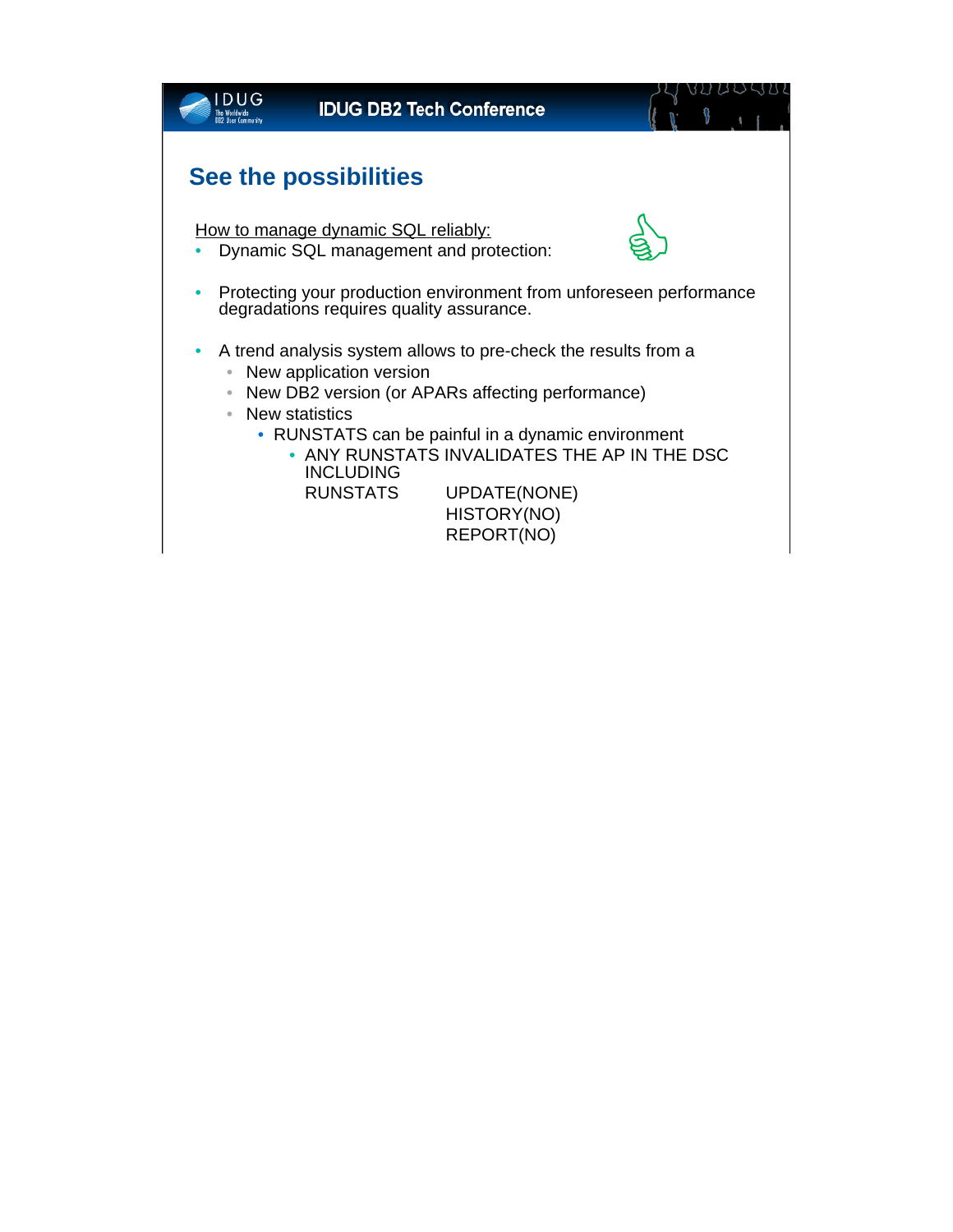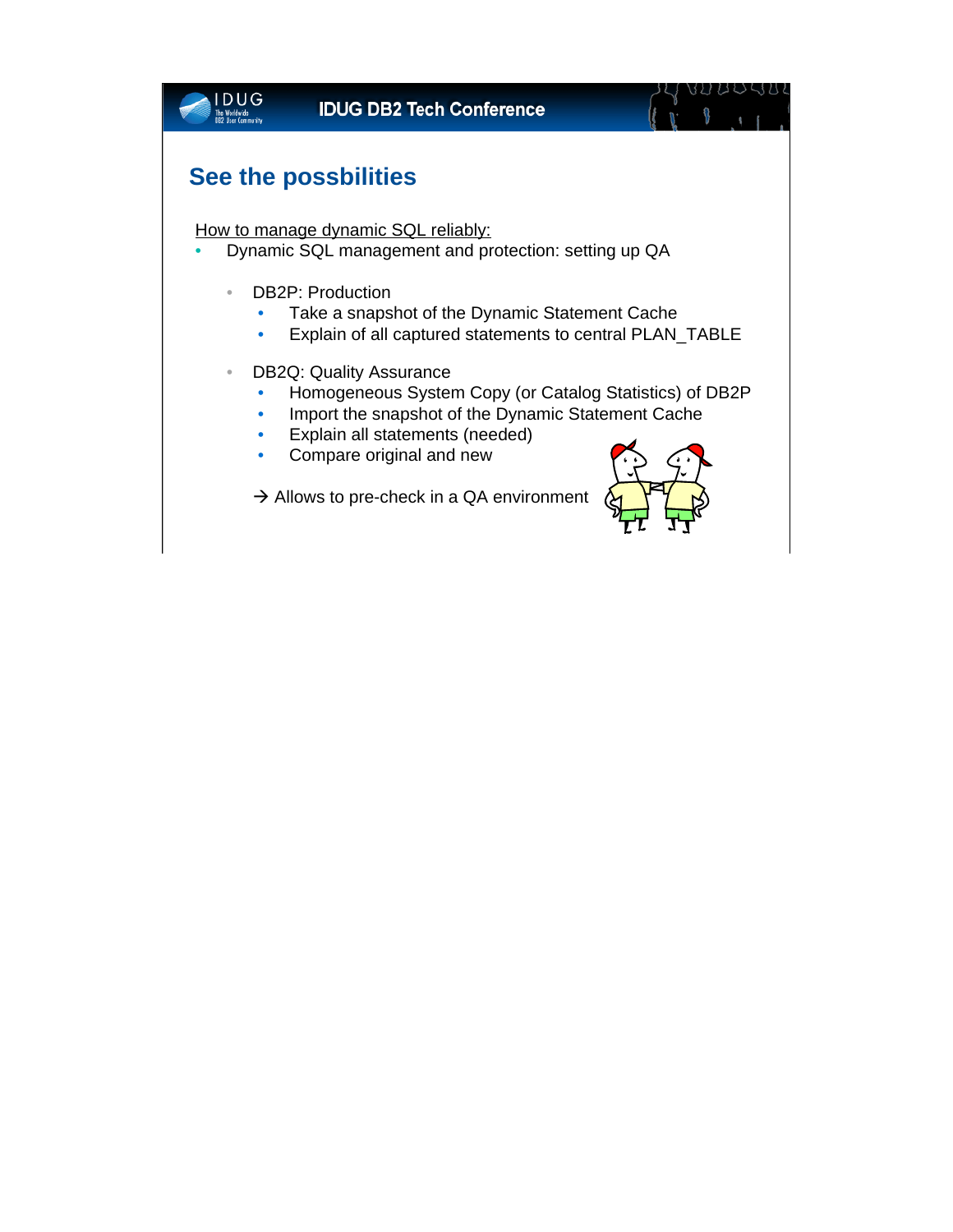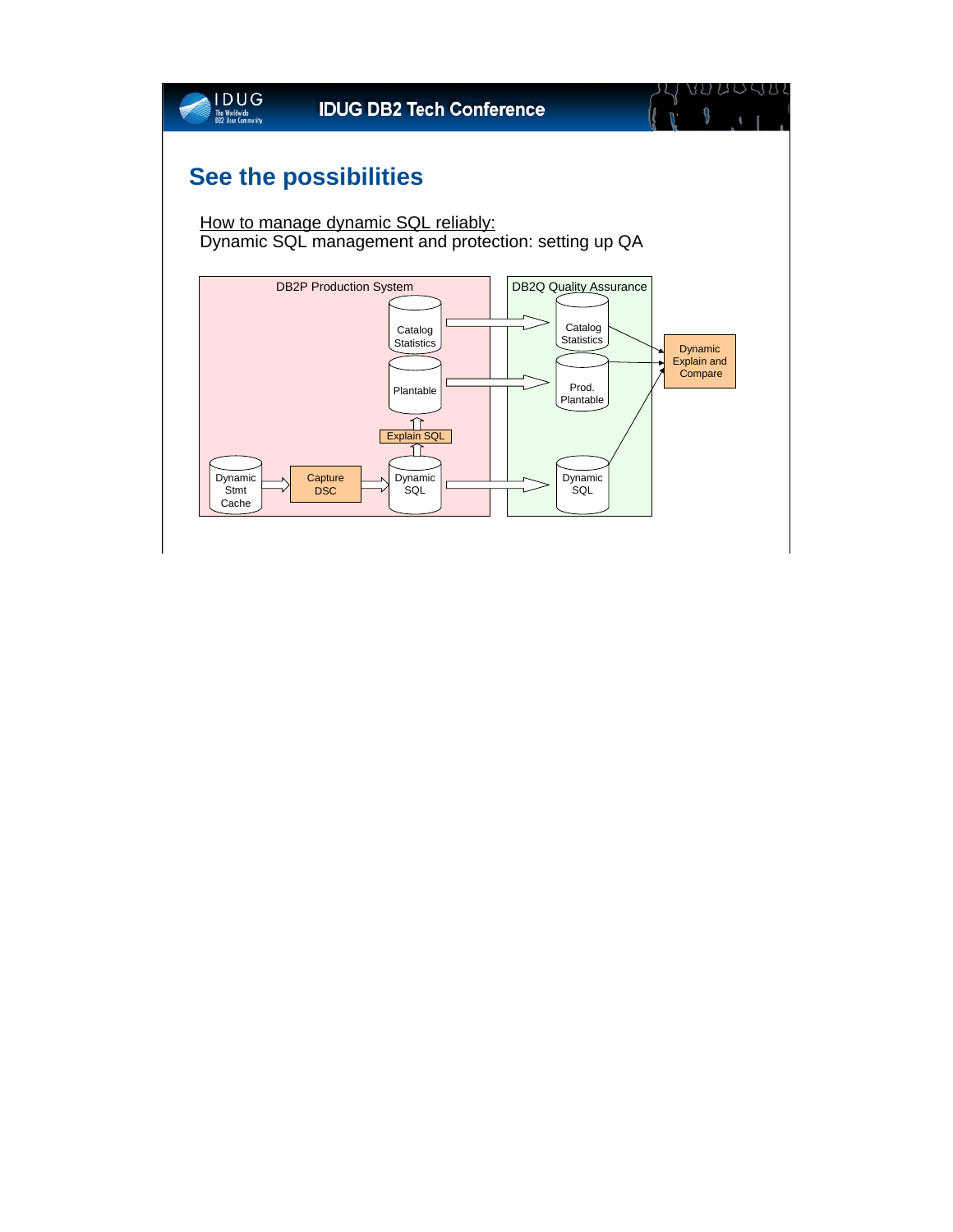| <b>DUG</b><br>The Worldwide    | <b>IDUG DB2 Tech Conference</b>                                               |                        |
|--------------------------------|-------------------------------------------------------------------------------|------------------------|
| <b>DB2 User Community</b>      |                                                                               |                        |
|                                |                                                                               |                        |
|                                |                                                                               |                        |
|                                | See the possibilities                                                         |                        |
|                                |                                                                               |                        |
|                                | ImpactExpert for DB2 z/OS ----- Comparison -------- LINE 00000001 COL 001 080 |                        |
|                                | $Common and == >$                                                             | $Scroll == > CSR$      |
| Mode: Precheck Dynamic         |                                                                               | DB2: DB2Q              |
|                                | Primary cmd: END, C(atalog data), D(etails on/off), S(tatement text)          |                        |
|                                | RunID old . DSCSNP01 RunID new . DSCSNP01                                     |                        |
|                                | Created TS. 2010-07-24-09.23.39.408107 Created TS. 2010-07-24-09.23.39.408    |                        |
| StmtID old. 355                | StmtID new. 355                                                               | Verify the access path |
| ExplainID . 1                  | ExplainID . 2                                                                 | changes                |
|                                |                                                                               |                        |
|                                | Access path OLD ------------------------ Recess path NEW                      |                        |
| <b>TABLE</b>                   | OB PN AC MA ME IX PR ! TABLE                                                  | OB PN AC MA ME IX PR   |
| <b>INDEX</b>                   | TY CO THON FT ! INDEX                                                         | TY CO TH ON FT         |
|                                |                                                                               |                        |
|                                | IDUGY001 1 1 R 0<br>N S ! IDUGY001 1 1 I 0                                    | N                      |
| IDUGY002                       | IDUGY0011<br>$1 \t2 \t1 \t1 \tN$<br>! IDUGY002 1 2 R 0 1 N S                  |                        |
| IDUGY0021                      |                                                                               |                        |
| IDUGY008                       | 1 3 I 1 1 Y 1 IDUGY008 1 3 I 1 1 Y                                            |                        |
| IDUGY0081                      | IDUGY0081                                                                     |                        |
|                                |                                                                               |                        |
| Milliseconds:<br>Serviceunits: | ! Milliseconds:<br>119<br>465<br>! Serviceunits:                              | 1.<br>$\overline{a}$   |
|                                |                                                                               |                        |
|                                |                                                                               |                        |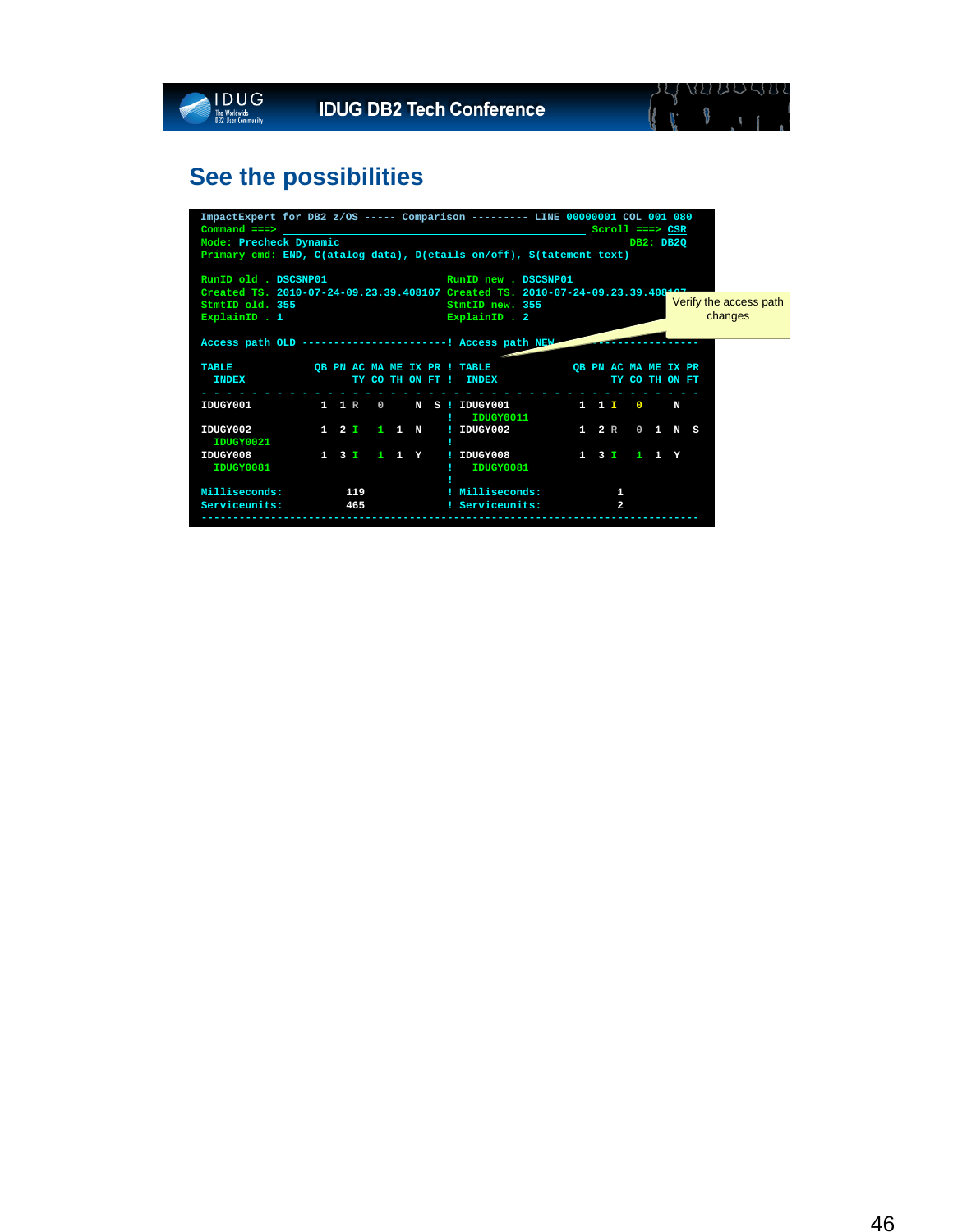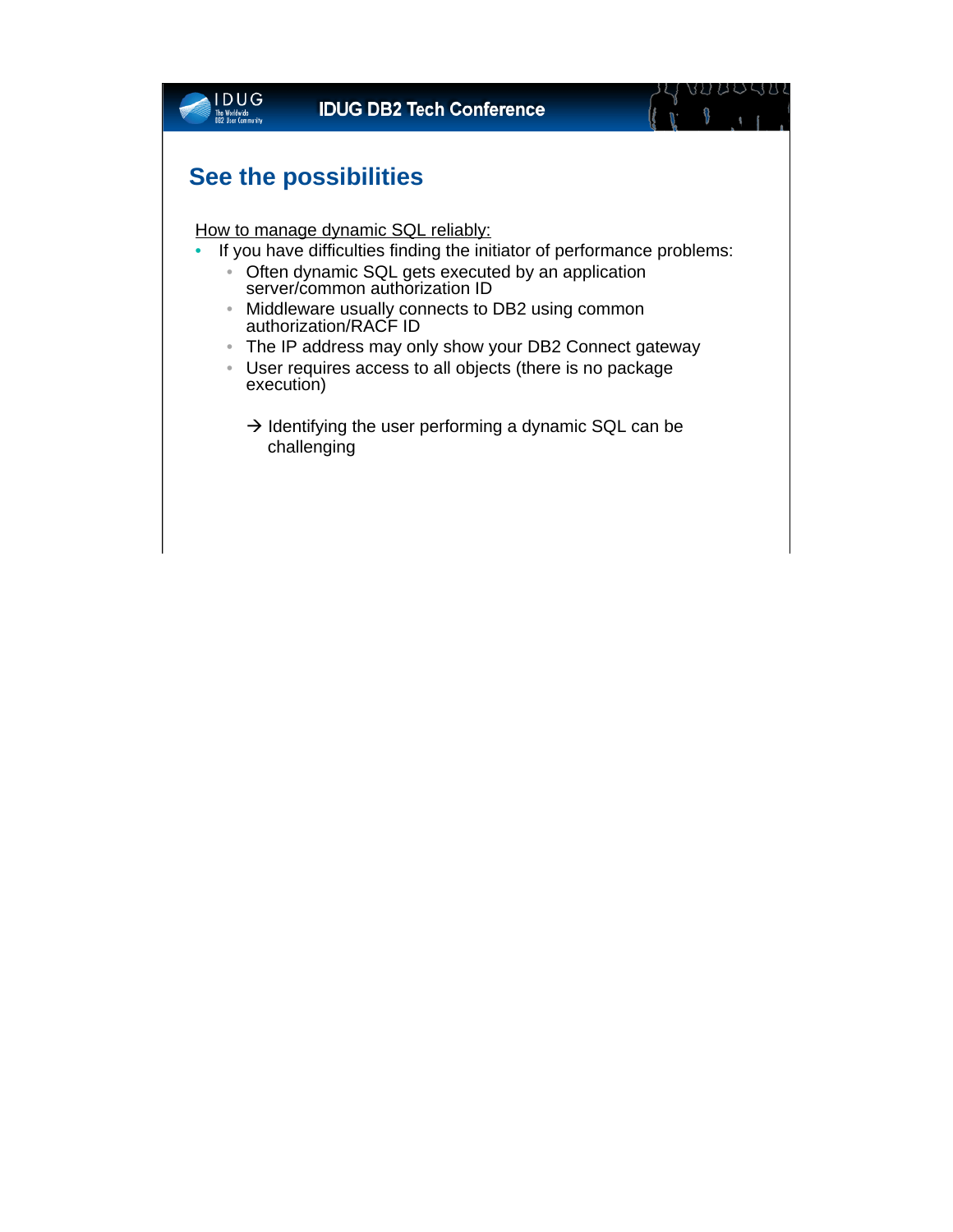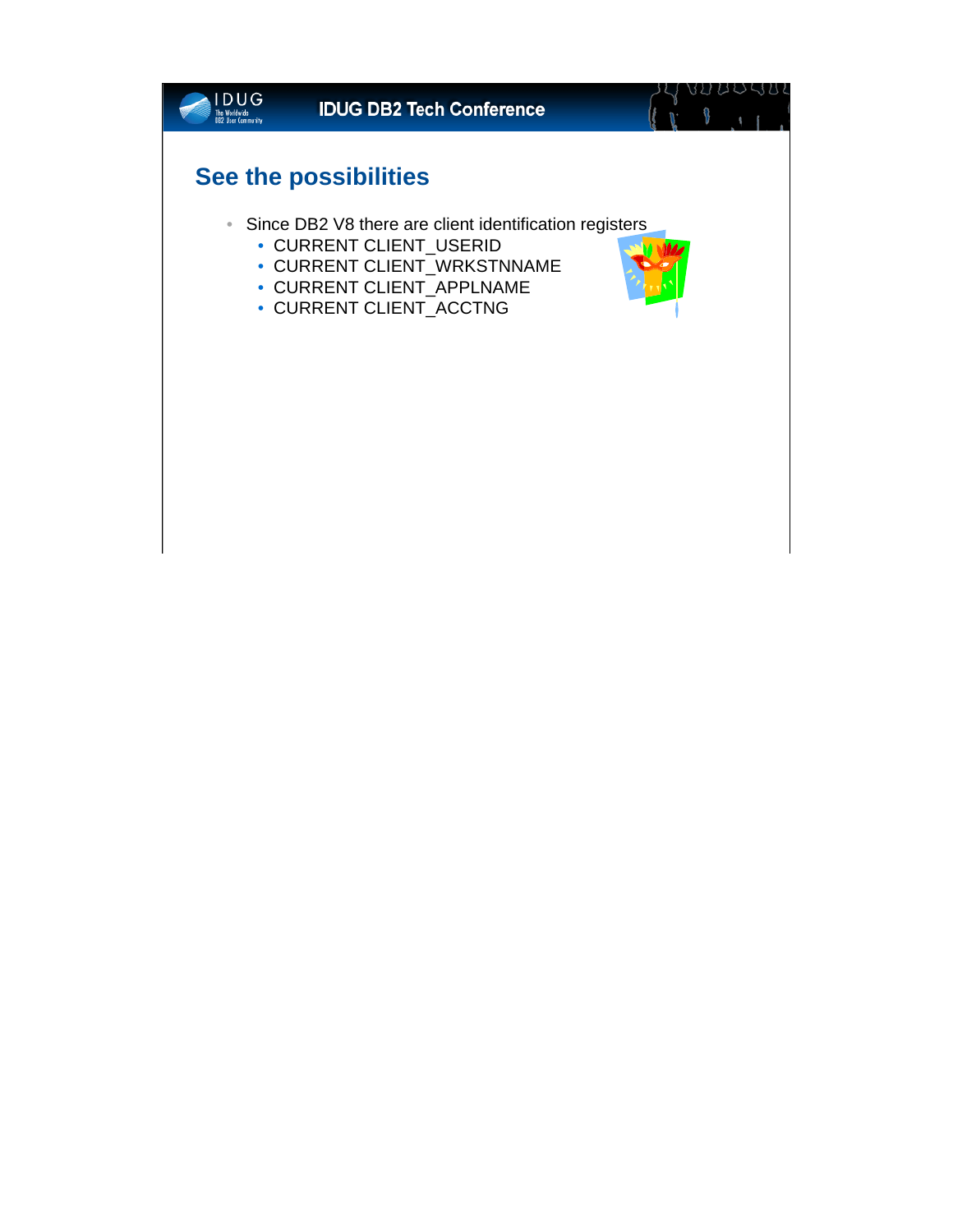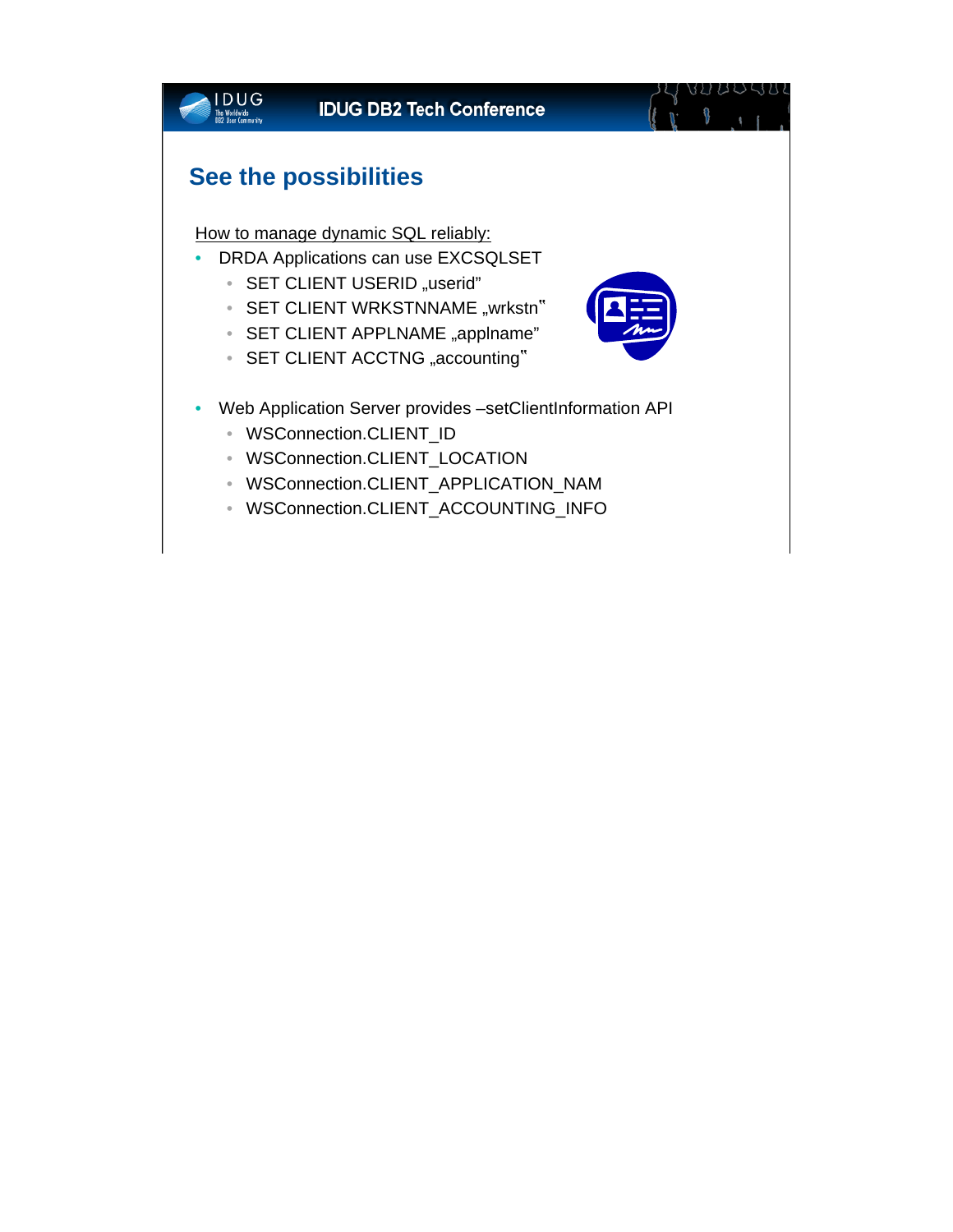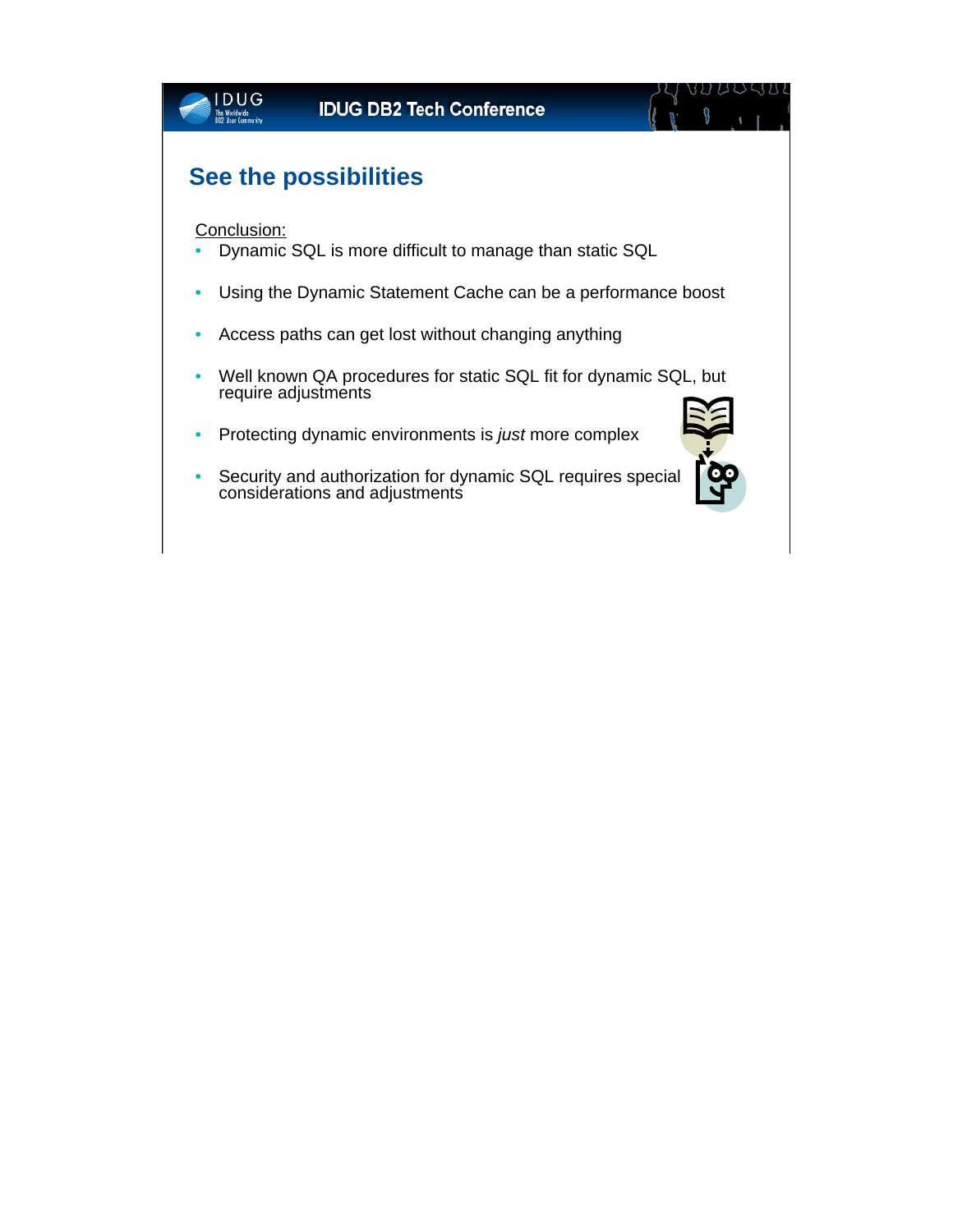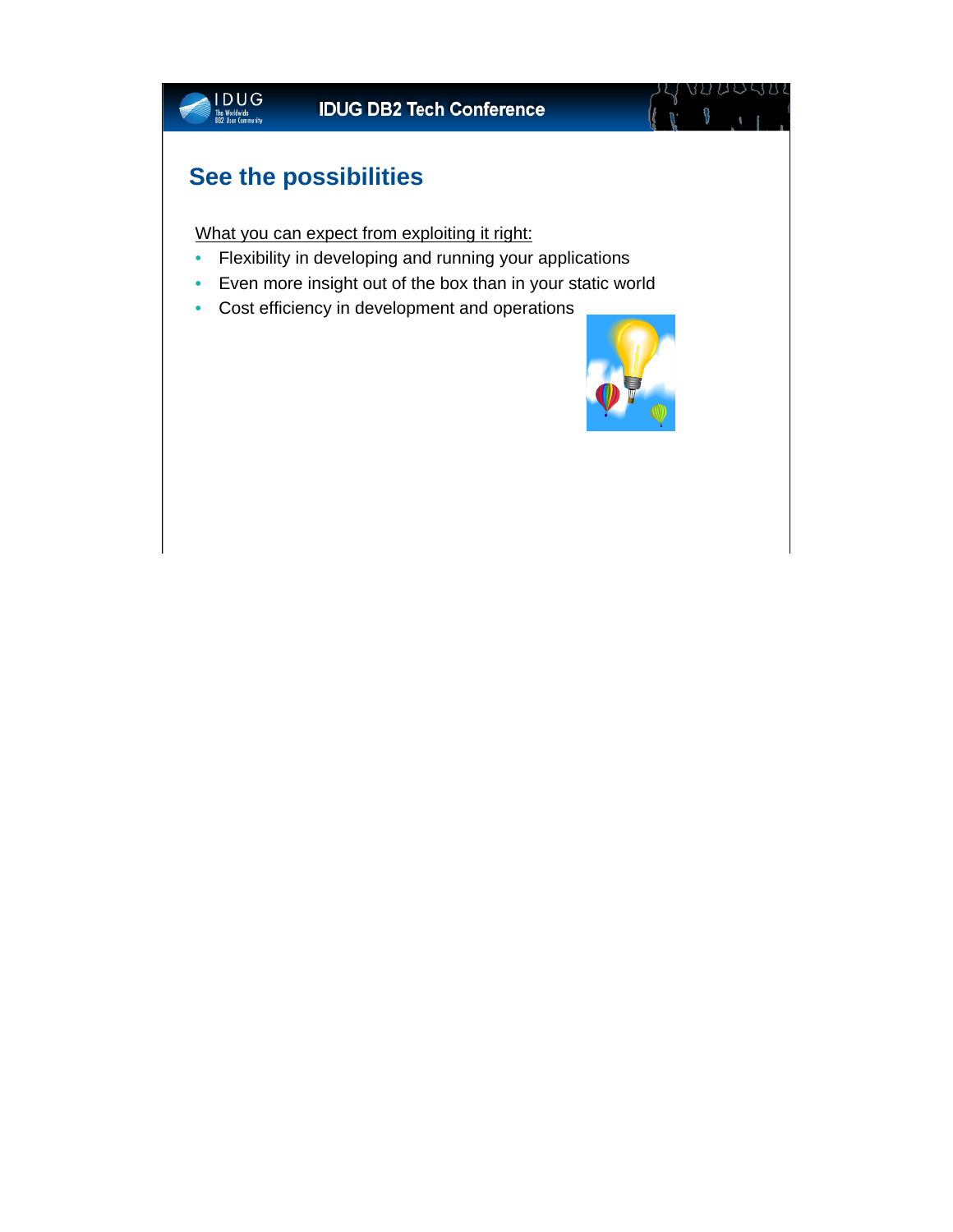